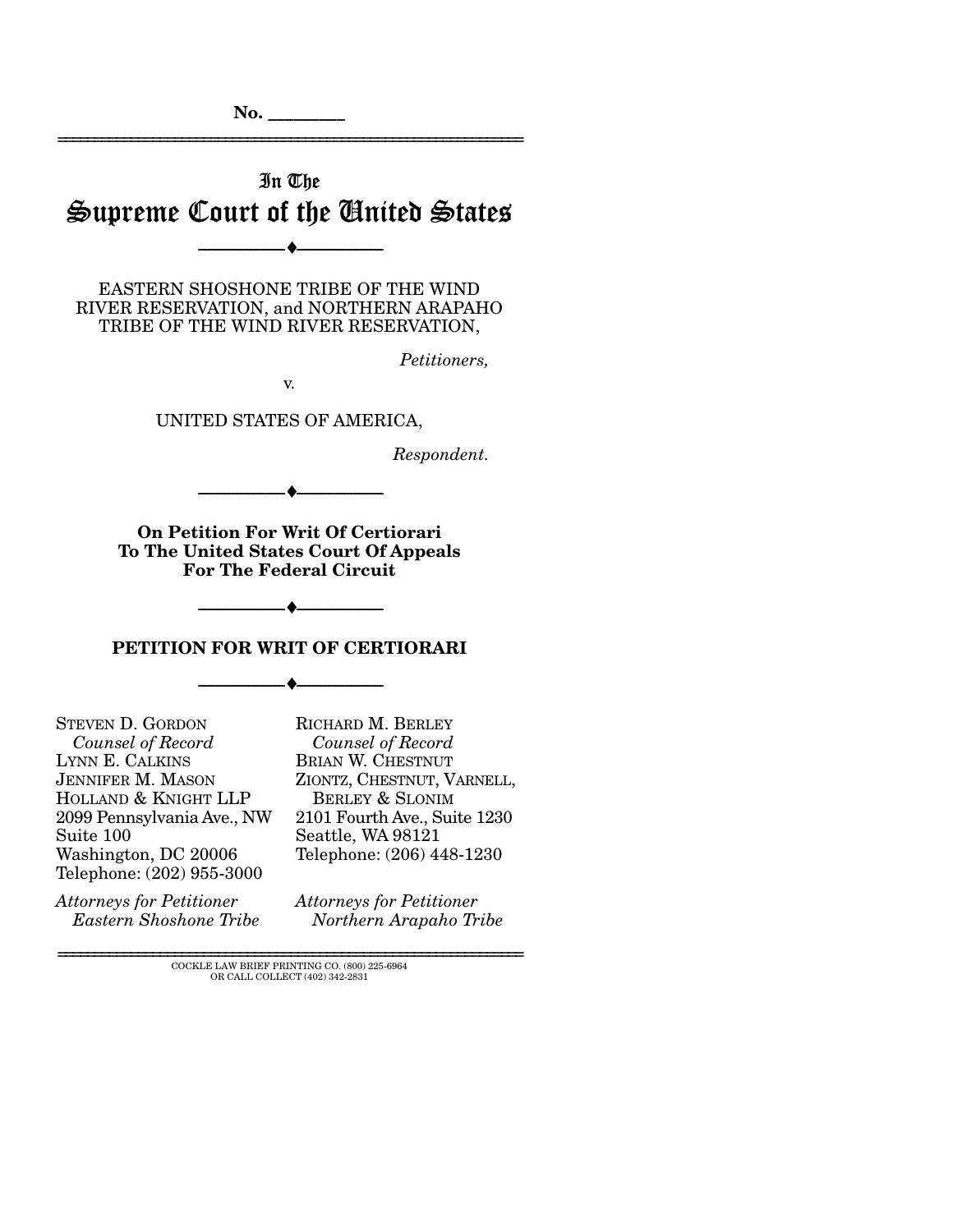## **QUESTION PRESENTED**

 A series of Interior Department appropriations acts from 1990 to the present delay commencement of the statute of limitations on Indian claims for breach of trust against the Government "concerning losses to or mismanagement of trust funds, until the affected tribe or individual Indian has been furnished with an accounting of such funds from which the beneficiary can determine whether there has been a loss." The question presented is:

 Whether these acts apply to claims for breach of trust based on mismanagement of Indian trust resources that resulted in losses to trust funds.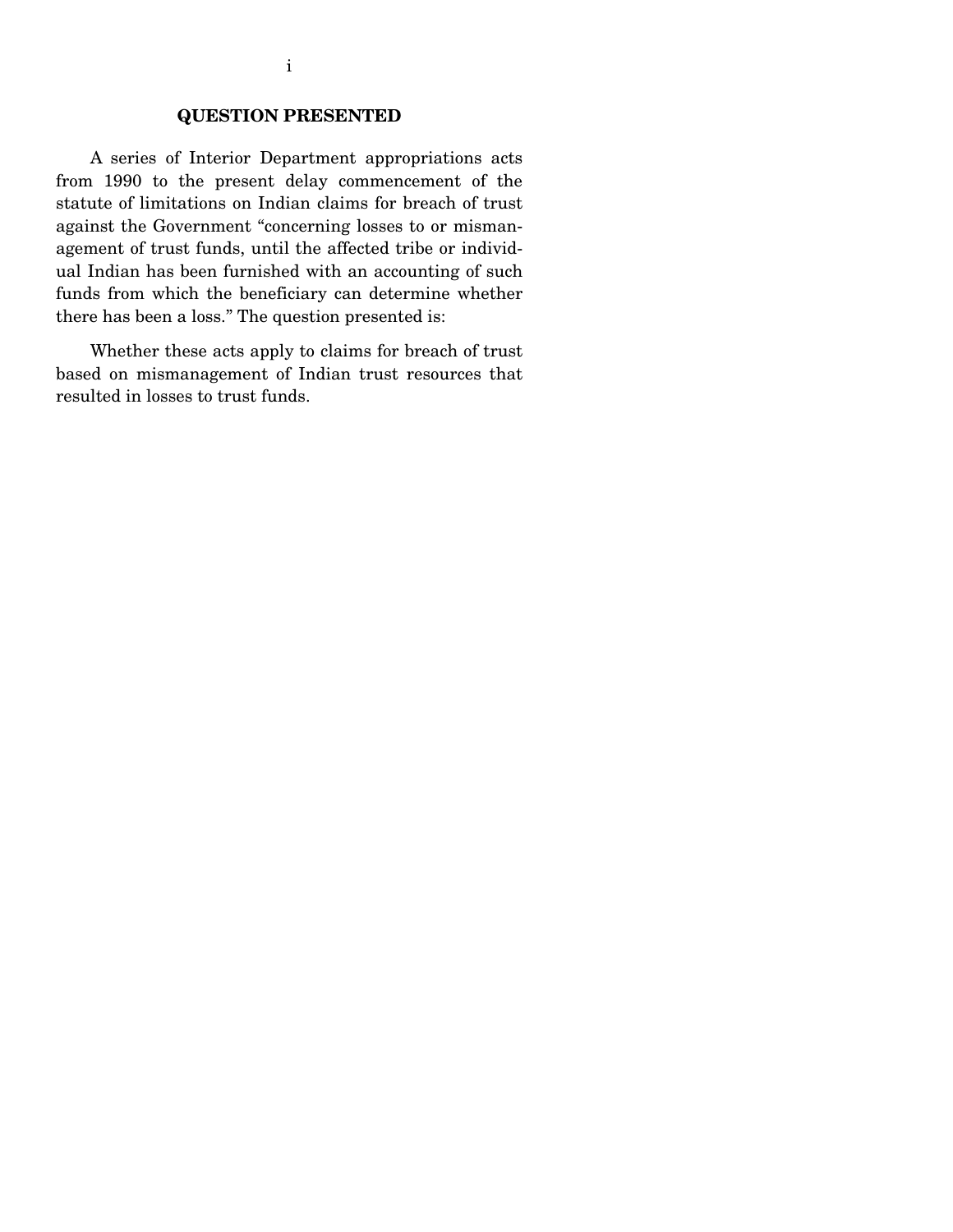# TABLE OF CONTENTS

|                                                                                              | $\mathbf{i}$   |
|----------------------------------------------------------------------------------------------|----------------|
|                                                                                              | ii             |
|                                                                                              | iii            |
|                                                                                              | 1              |
|                                                                                              | 1              |
|                                                                                              | 1              |
|                                                                                              | $\overline{2}$ |
| The Court of Federal Claims' Decision<br>1.                                                  | 4              |
| $2^{\circ}$                                                                                  | 5              |
| REASONS FOR GRANTING THE WRIT                                                                | 6              |
| The Federal Circuit's Decision Conflicts with<br>$\mathbf{A}$                                | 9              |
| The Federal Circuit's Decision Conflicts with<br>$\bf{B}$                                    | 13             |
| Applicable Canons of Statutory Construction<br>C.<br>Require the Acts to Be Construed in the | 19             |
|                                                                                              | 20             |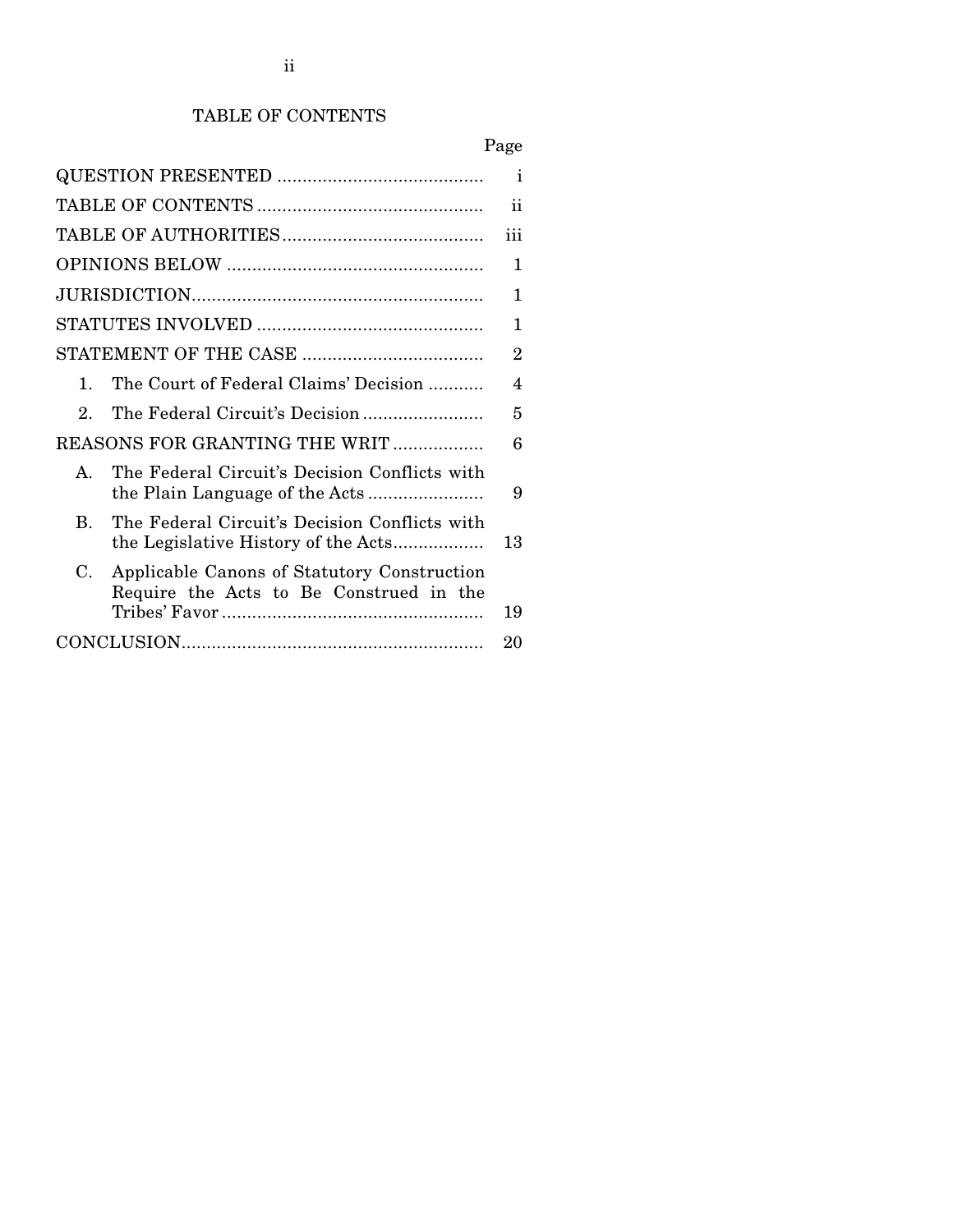# TABLE OF AUTHORITIES

# Page

## FEDERAL CASES:

| Apache Tribe of the Mescalero Reservation v. United                                                    |
|--------------------------------------------------------------------------------------------------------|
| Brown v. United States, 86 F.3d 1554 (Fed Cir<br>$1996)$<br>. 8                                        |
| Cobell v. Norton, 240 F.3d 1081 (D.C. Cir. 2001)  7                                                    |
| Confederated Tribes of the Warm Springs Reserva-<br>tion v. United States, 248 F.3d 1365 (Fed. Cir.    |
| County of Yakima v. Confederated Tribes & Bands<br>of the Yakima Indian Nation, 502 U.S. 251 (1992) 19 |
| Federal Maritime Commission v. Seatrain Lines,                                                         |
| INS v. Cardoza-Fonseca, 480 U.S. 421 (1987)  12                                                        |
|                                                                                                        |
| Montana v. Blackfeet Tribe, 471 U.S. 759 (1985) 19                                                     |
| Oglala Sioux Tribe v. United States, 21 Cl. Ct. 176<br>. 8                                             |
| Pawnee v. United States, 830 F.2d 187 (Fed. Cir.                                                       |
| Shoshone Indian Tribe v. United States, 51 Fed. Cl.                                                    |
| Shoshone Indian Tribe v. United States, 364 F.3d                                                       |
| Short v. United States, 50 F.3d 994 (Fed. Cir. 1995)  8                                                |
|                                                                                                        |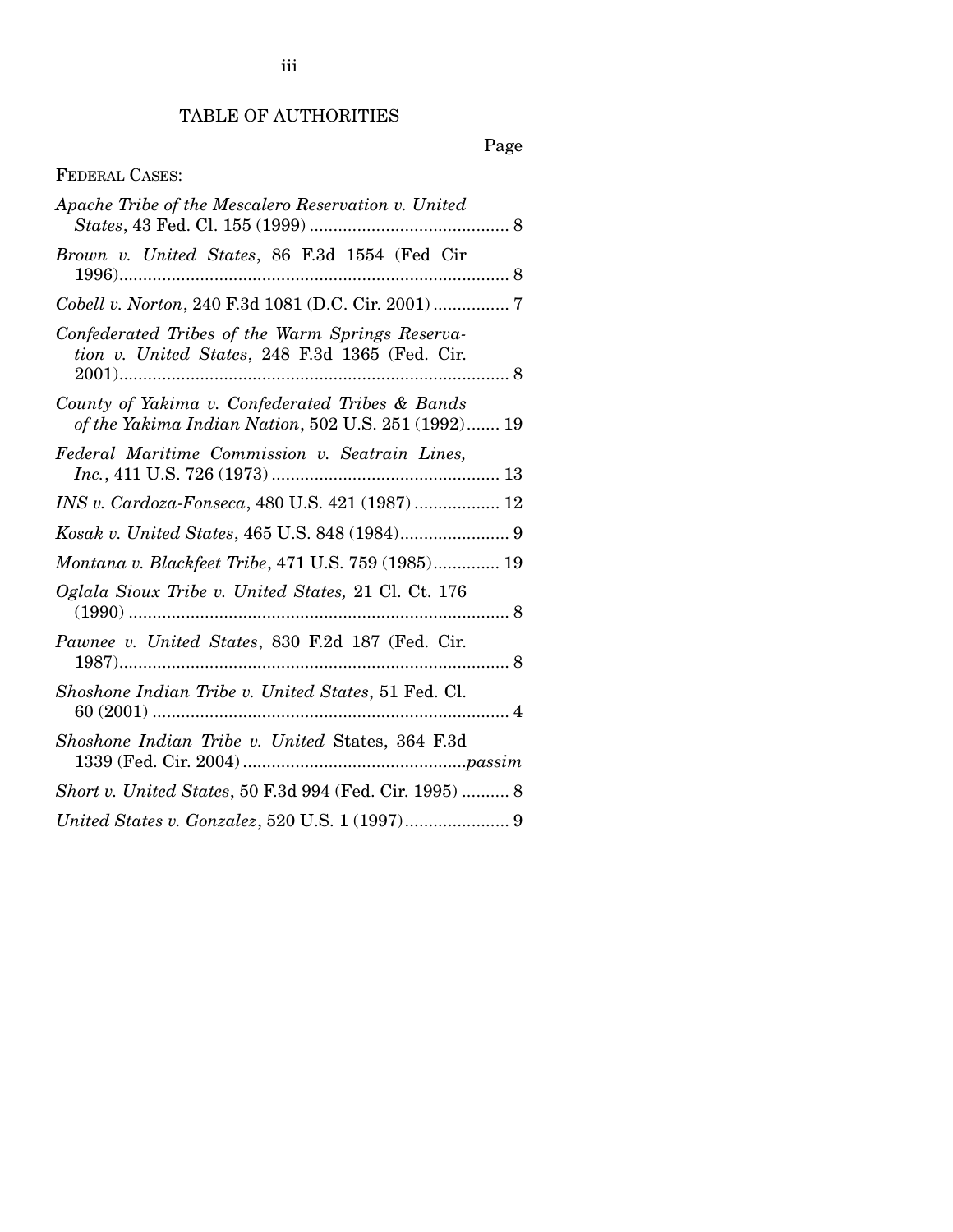# TABLE OF AUTHORITIES – Continued

## Page

| United States v. Mitchell, 463 U.S. 206 (1983)  6, 7, 10 |  |
|----------------------------------------------------------|--|
| United States v. Navajo Nation, 537 U.S. 488 (2003) 6, 8 |  |
| White Mountain Apache Tribe v. United States, 537        |  |

FEDERAL STATUTES:

| Act of Dec. 22, 1987, Pub. L. No. 100-202, 101 Stat.  |  |
|-------------------------------------------------------|--|
| Act of Sept. 27, 1988, Pub. L. No. 100-446, 102 Stat. |  |
| Act of Oct. 23, 1989, Pub. L. No. 101-121, 103 Stat.  |  |
| Act of Nov. 5, 1990, Pub. L. No. 101-512, 104 Stat.   |  |
| Act of Nov. 13, 1991, Pub. L. No. 102-154, 105 Stat.  |  |
|                                                       |  |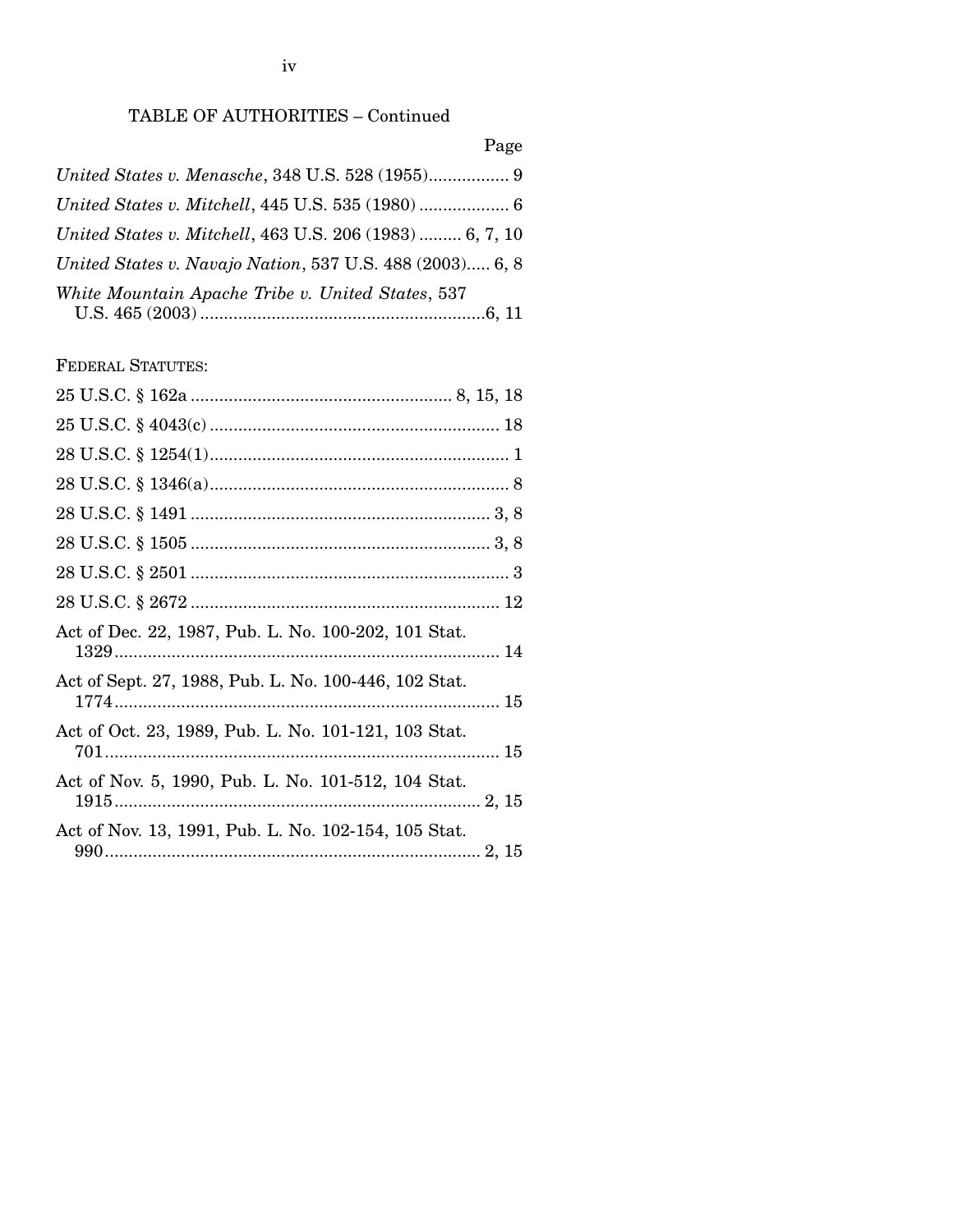# TABLE OF AUTHORITIES – Continued

| rage                                                                                              |
|---------------------------------------------------------------------------------------------------|
| Act of Oct. 5, 1992, Pub. L. No. 102-381, 106 Stat.                                               |
| Act of Nov. 11, 1993, Pub. L. No. 103-138, 107 Stat.                                              |
| Act of Sept. 30, 1994, Pub. L. No. 103-332, 108 Stat.                                             |
| American Indian Trust Fund Management Re-<br>form Act, Pub. L. No. 103-412, 108 Stat. 4239        |
| Act of Apr. 26, 1996, Pub. L. No. 104-134, 110 Stat.                                              |
| Act of Sept. 30, 1996, Pub. L. No. 104-208, 110 Stat.                                             |
| Act of Nov. 14, 1997, Pub. L. No. 105-83, 111 Stat.                                               |
| Act of Nov. 29, 1999, Pub. L. No. 106-113, 113 Stat.                                              |
| Act of Oct. 11, 2000, Pub. L. No. 106-291, 114 Stat.                                              |
| Act of Nov. 5, 2001, Pub. L. No. 107-63, 115 Stat.                                                |
| Act of Feb. 20, 2003, Pub. L. No. 108-7, 117 Stat. 11  2                                          |
| Department of the Interior and Related Agencies<br>Appropriations Act, 2004, Pub. L. No. 108-108, |
| <b>FEDERAL REGULATION:</b>                                                                        |

|--|--|--|--|--|

# $P<sub>90</sub>$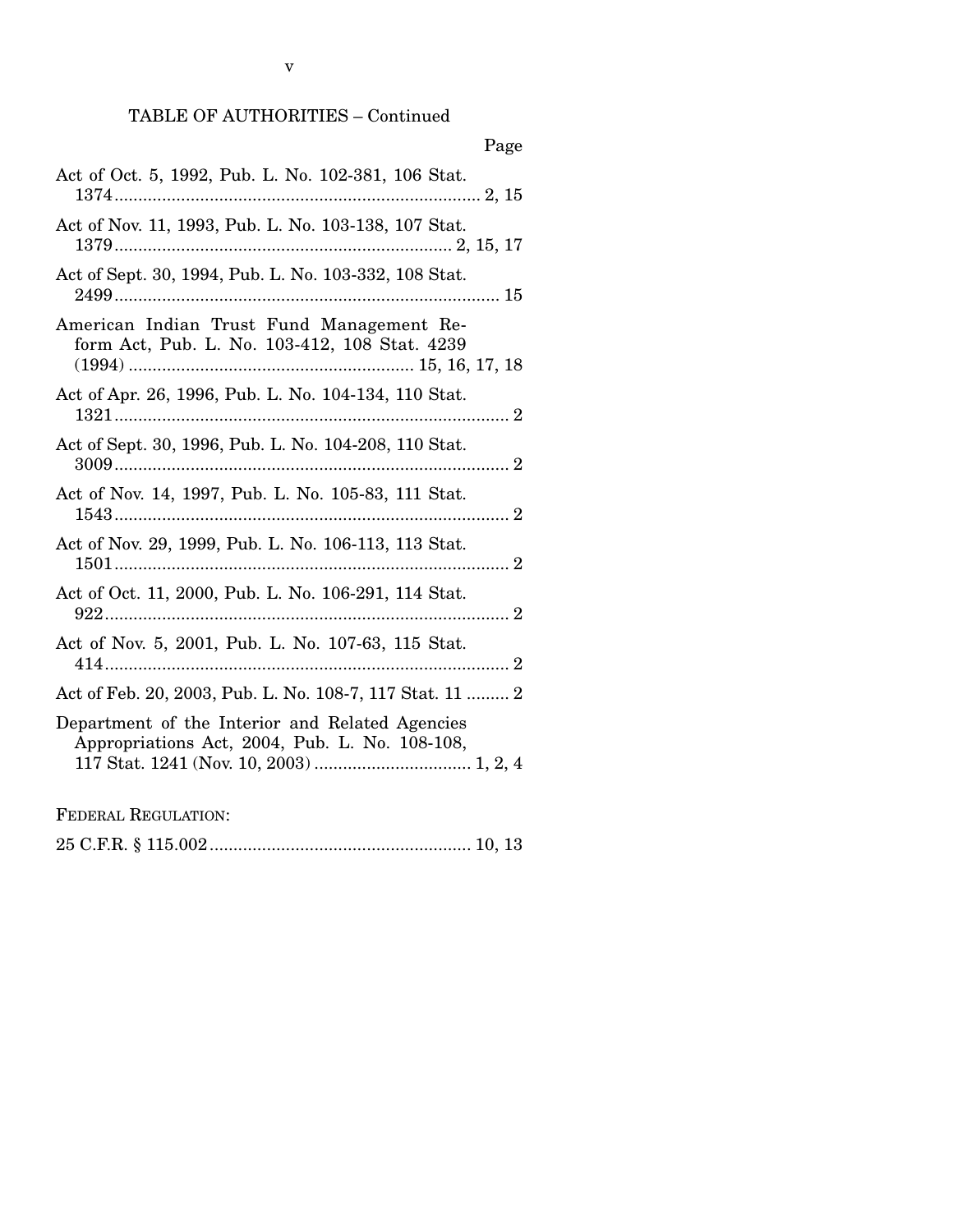# TABLE OF AUTHORITIES – Continued

# Page

| <b>OTHER AUTHORITY:</b> |
|-------------------------|
|-------------------------|

| Rep. No. GAO/AFMD-82-71 (Sept. 8, 1982) 14     |  |
|------------------------------------------------|--|
| Statement of James R. Richards, Inspector Gen- |  |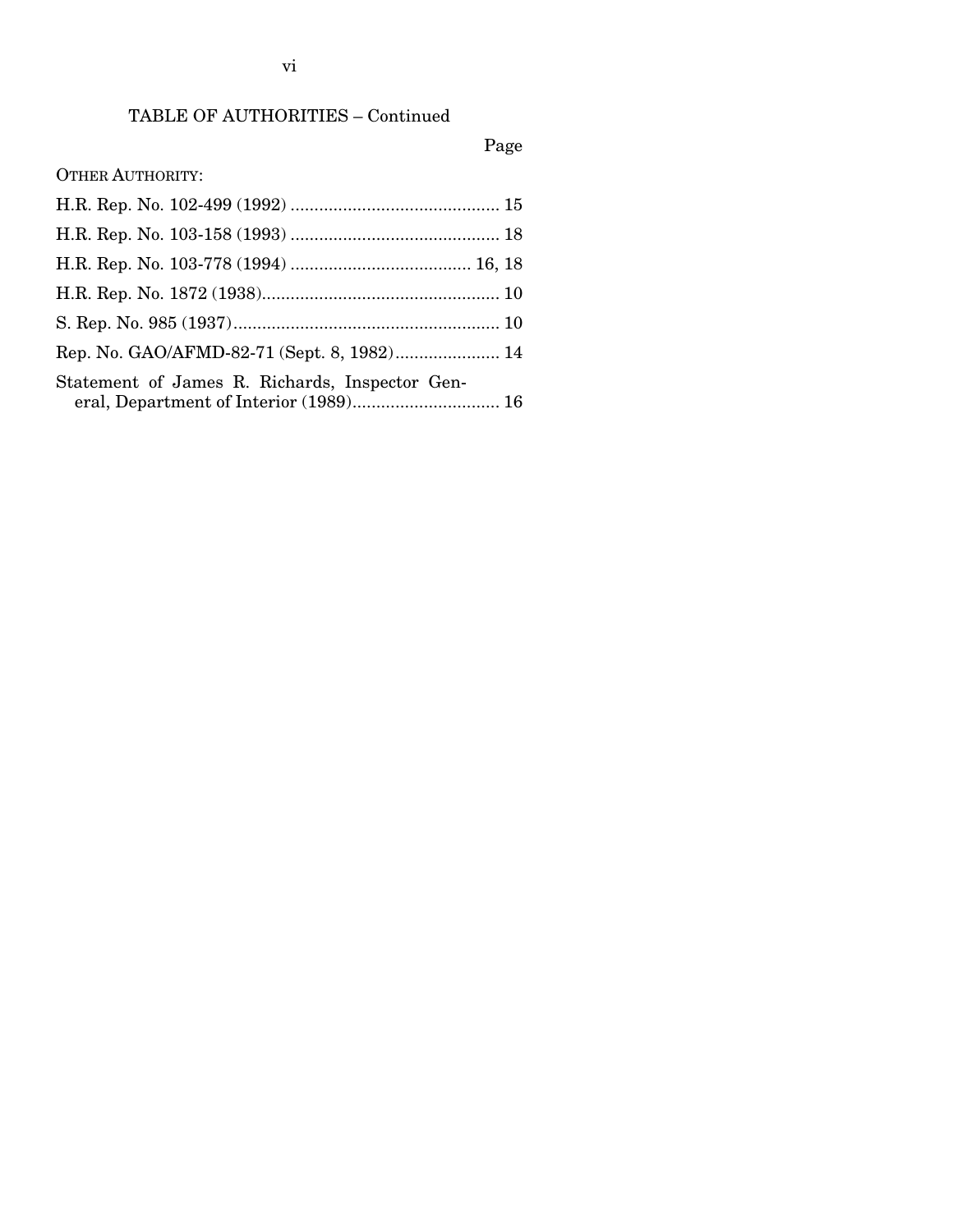#### **PETITION FOR WRIT OF CERTIORARI**

 The Eastern Shoshone Tribe of the Wind River Reservation and Northern Arapaho Tribe of the Wind River Reservation respectfully petition for a writ of certiorari to review the judgment of the United States Court of Appeals for the Federal Circuit in this case.

# **OPINIONS BELOW**

--------------------------------- ♦ ---------------------------------

 The opinion of the Federal Circuit (App. 1-32) is reported at 364 F.3d 1339. The opinion of the Court of Federal Claims (App. 33-54) is reported at 51 Fed. Cl. 60.

#### **JURISDICTION**

--------------------------------- ♦ ---------------------------------

 The Federal Circuit entered its judgment on April 7, 2004 (App. 55). It denied timely cross-petitions for rehearing on August 26, 2004 (App. 56-59). The jurisdiction of this Court is invoked under 28 U.S.C. § 1254(1).

#### **STATUTES INVOLVED**

--------------------------------- ♦ ---------------------------------

 This matter involves a series of appropriations acts for the Interior Department, the most recent of which is the Department of the Interior and Related Agencies Appropriations Act 2004, Pub. L. No. 108-108, 117 Stat. 1241, 1263 (Nov. 10, 2003), which provide in relevant portion as follows:

[N]otwithstanding any other provision of law, the statute of limitations shall not commence to run on any claim, including any claim in litigation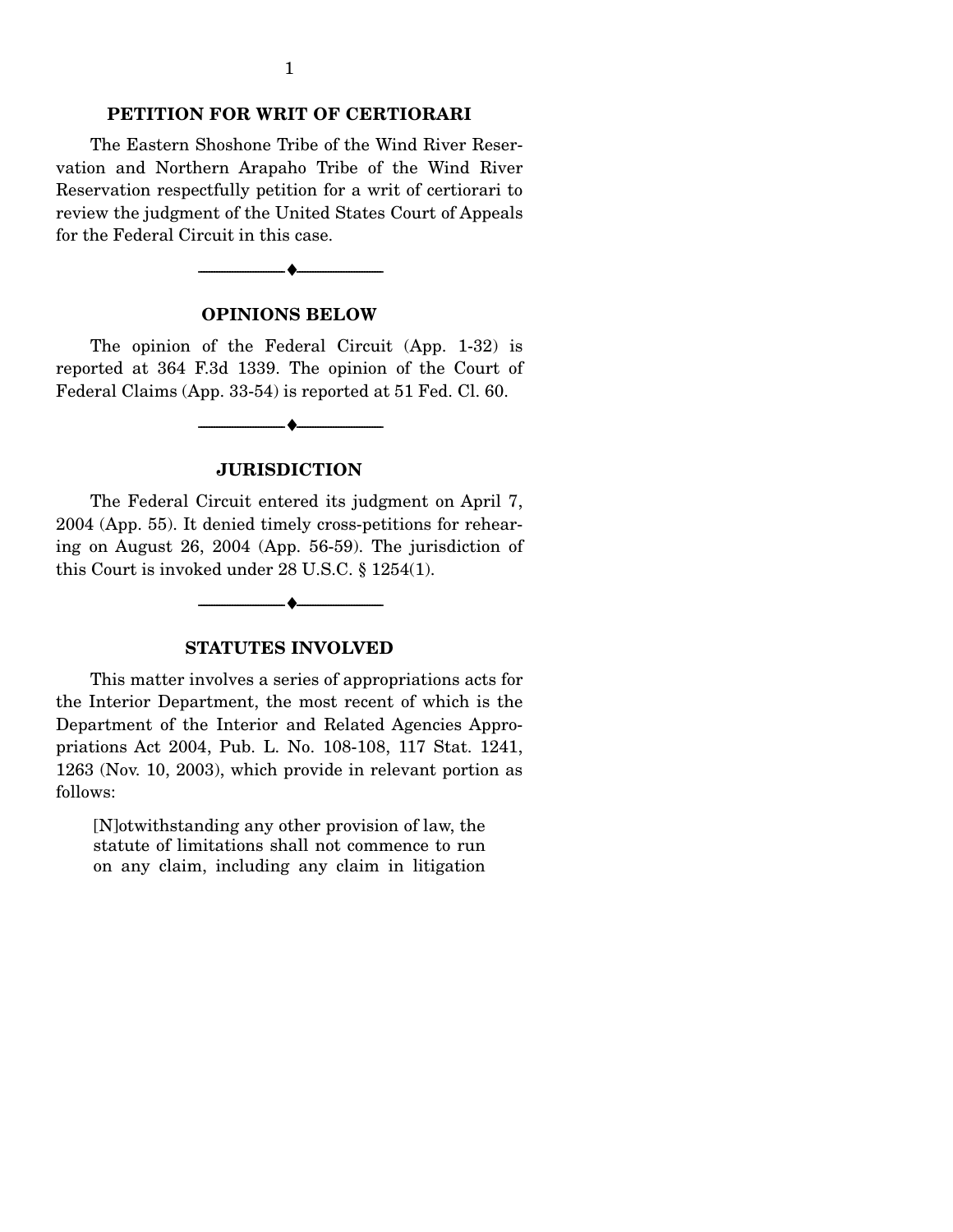pending on the date of the enactment of this Act, concerning losses to or mismanagement of trust funds, until the affected tribe or individual Indian has been furnished with an accounting of such funds from which the beneficiary can determine whether there has been a loss.<sup>1</sup>

 The only changes to the provision since it was first enacted in 1990 are: (1) beginning in 1991, the provision added the last clause "from which the beneficiary can determine whether there has been a loss." Pub. L. No. 102- 154, 105 Stat. 990, 1004 (1991); and (2) beginning in 1993, the provision added the phrase "including any claim in litigation pending on the date of this Act." Pub. L. No. 103- 138, 107 Stat. 1379, 1391 (1993).

#### **STATEMENT OF THE CASE**

--------------------------------- ♦ ---------------------------------

 Petitioners Eastern Shoshone Tribe and Northern Arapaho Tribe (collectively, the "Tribes") share an undivided interest in the Wind River Reservation in Wyoming, including its mineral resources. On October 10, 1979, the

<sup>&</sup>lt;sup>1</sup> This provision appears in the following appropriations acts: Act of Nov. 5, 1990, Pub. L. No. 101-512, 104 Stat. 1915, 1930; Act of Nov. 13, 1991, Pub. L. No. 102-154, 105 Stat. 990, 1004; Act of Oct. 5, 1992, Pub. L. No. 102-381, 106 Stat. 1374, 1389; Act of Nov. 11, 1993, Pub. L. No. 103-138, 107 Stat. 1379, 1391; Act of Sept. 30, 1994, Pub. L. No. 103- 332, 108 Stat. 2499, 2511; Act of April 26, 1996, Pub. L. No. 104-134, 110 Stat. 1321, 1321-175; Act of Sept. 30, 1996, Pub. L. No. 104-208, 110 Stat. 3009, 3009-197; Act of Nov. 14, 1997, Pub. L. No. 105-83, 111 Stat. 1543, 1559; Act of Nov. 29, 1999, Pub. L. No. 106-113, 113 Stat. 1501, 1501A-153; Act of Oct. 11, 2000, Pub. L. No. 106-291, 114 Stat. 922, 939; Act of Nov. 5, 2001, Pub. L. No. 107-63, 115 Stat. 414, 435; Act of Feb. 20, 2003, Pub. L. No. 108-7, 117 Stat. 11, 236; Act of Nov. 10, 2003, Pub. L. No. 108-108, 117 Stat. 1241, 1263.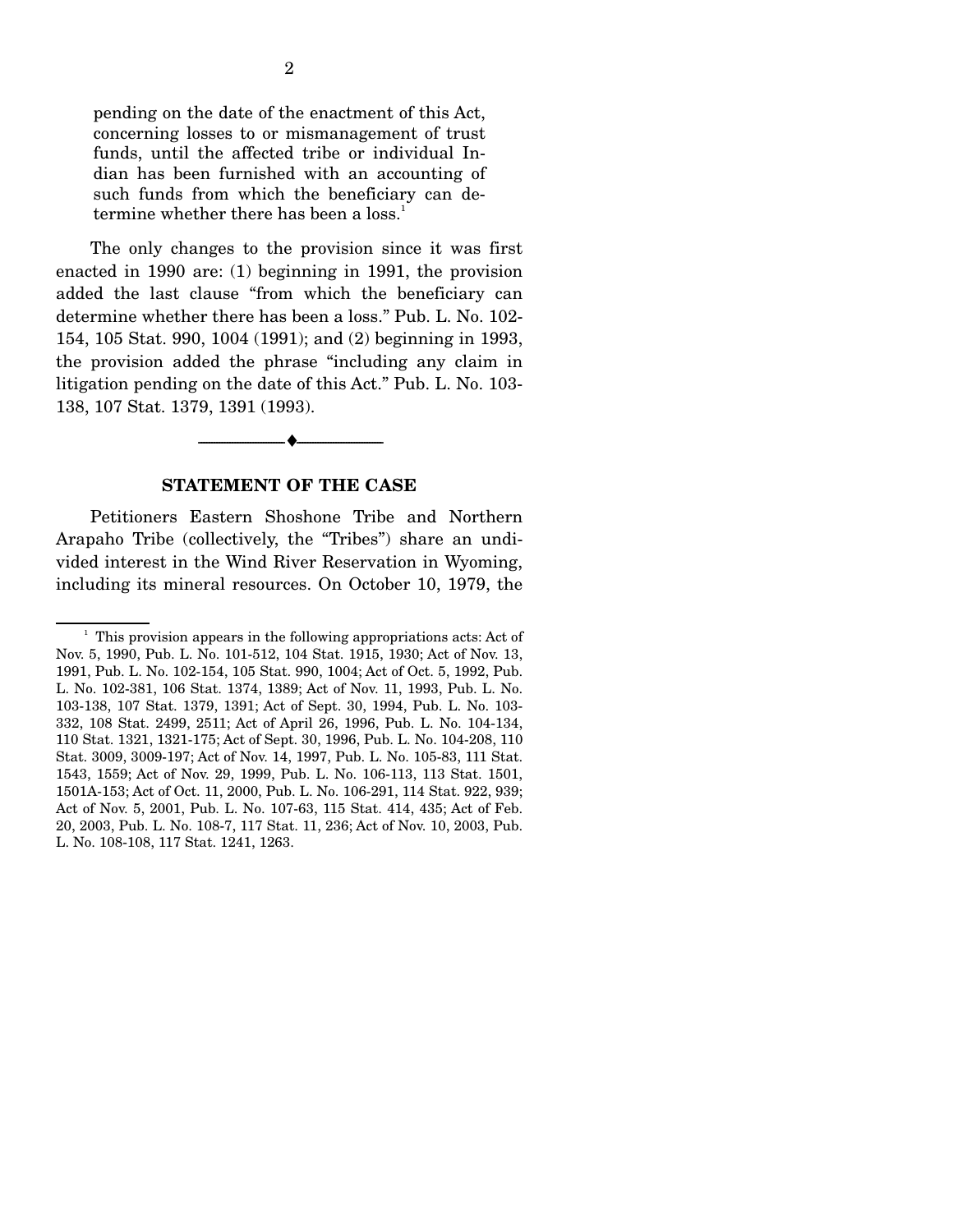Tribes each filed a petition in the Court of Claims (now the Court of Federal Claims), making virtually identical claims against the Government for breach of trust by mismanagement of the Tribes' natural resources and mishandling of Tribal funds. The jurisdiction of the court was invoked under 28 U.S.C. §§ 1491 and 1505.

 The Tribes' cases were consolidated and, in 2001, divided into four phases for adjudication. The first phase, largely complete except for this appeal, addressed claims that the Government mismanaged the Tribes' sand and gravel resources. The Tribes sought damages for breaches of trust dating back to August 14, 1946. In a pretrial motion, the Government asserted that the six-year statute of limitations established by 28 U.S.C. § 2501 limits the Tribes' recovery to claims arising on or after October 10, 1973.

 The Tribes opposed the Government's motion, arguing that the statute of limitations had not commenced to run on their claims because the Government had not yet provided them with an accounting from which the Tribes could determine whether they had suffered a loss. The Tribes relied upon a provision in a series of appropriations acts for the Interior Department from 1990 through the present ("Acts"). The most recent version states:

[N]otwithstanding any other provision of law, the statute of limitations shall not commence to run on any claim, including any claim in litigation pending on the date of the enactment of this Act, concerning losses to or mismanagement of trust funds, until the affected tribe or individual Indian has been furnished with an accounting of such funds from which the beneficiary can determine whether there has been a loss.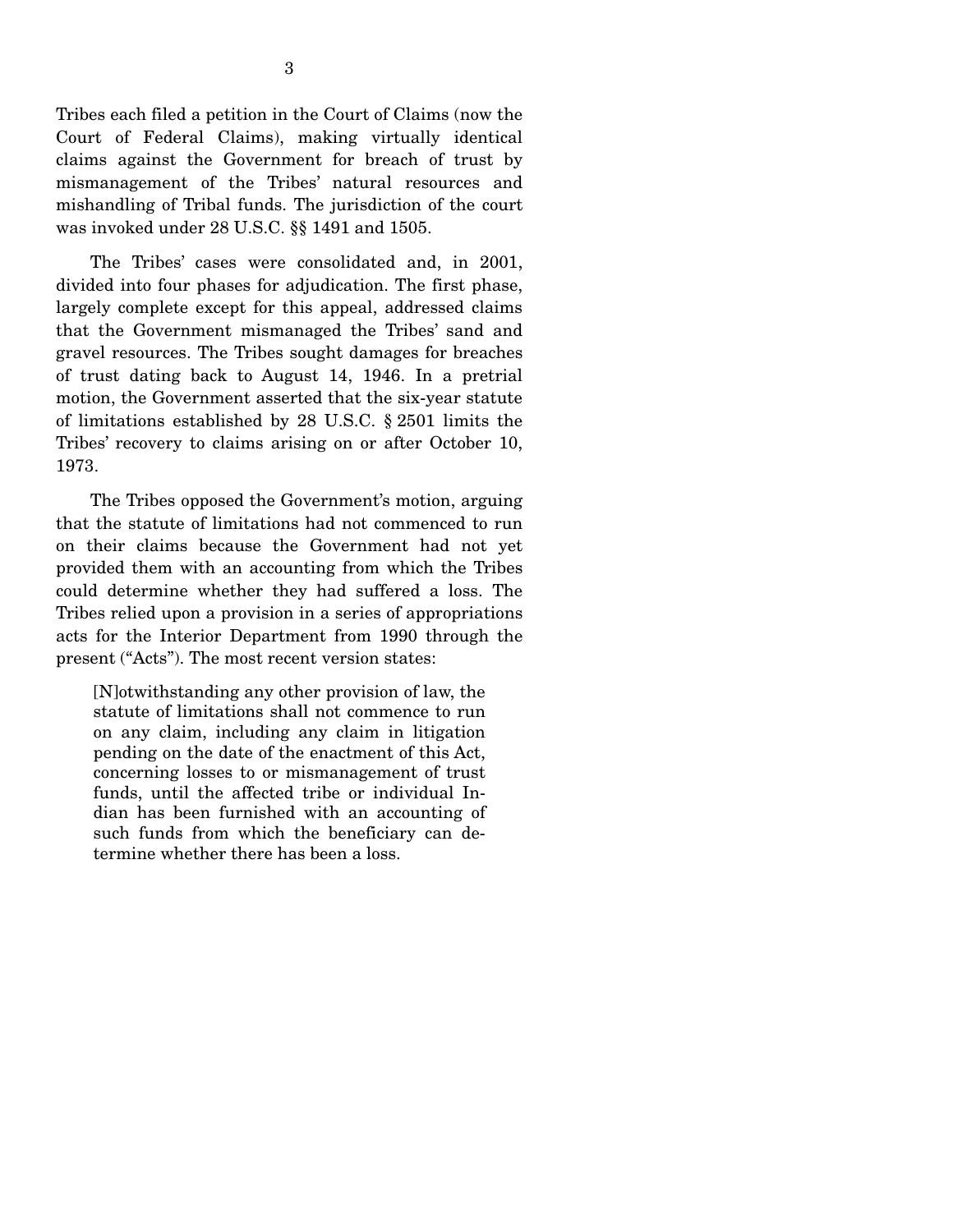Department of the Interior and Related Agencies Appropriations Act 2004, 117 Stat. at 1263.

### **1. The Court of Federal Claims' Decision**

 The Court of Federal Claims ruled in favor of the Tribes, holding that the Acts allow them to pursue claims for periods prior to October 10, 1973 because the Tribes have not yet received an accounting. *Shoshone Indian Tribe v. United States*, 51 Fed. Cl. 60, 67-69 (2001), App. 48-53. The court concluded that "the Acts cover claims both for monies received in trust by [the Government] and thereafter mismanaged and to 'losses to' the trust, including monies that should have been received by the trust but were not received because of mismanagement of the Tribes' mineral and other assets." 51 Fed. Cl. at 68, App. 52. Based on Congress' use of the disjunctive "or" between the two phrases "losses to" and "management of" tribal trust funds, the court reasoned that this language indicated two different types of fiduciary breaches as to which Congress intended to preserve claims. The court concluded that Congress intended "losses to" trust funds to include claims for monies not received because the Government breached its fiduciary duty to "make the trust property productive." *Id*.

 Thereafter, the parties entered into a settlement agreement under which the Government paid the Tribes \$2.75 million to resolve their sand and gravel claims, but preserved the limitations issue for appeal. An appeal to the Federal Circuit followed.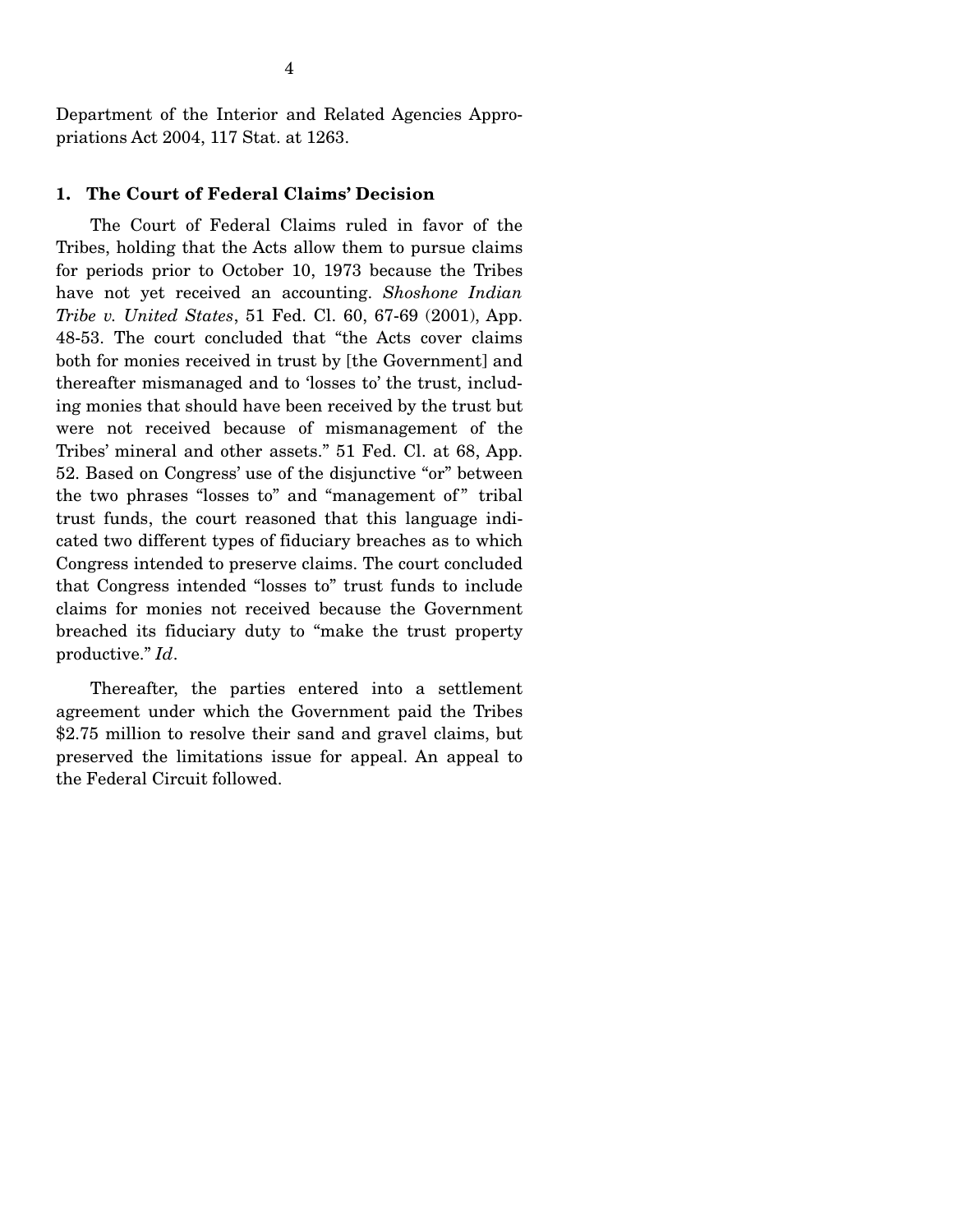#### **2. The Federal Circuit's Decision**

 The Federal Circuit affirmed in part and reversed in part. It agreed with the Court of Federal Claims that the Acts defer accrual of certain claims for limitations purposes until an accounting is provided. It held, however, that the lower court's interpretation of the scope of the Acts was "overly expansive." 364 F.3d at 1349, App. 18. It reasoned as follows:

The Act covers claims concerning "losses to . . . trust *funds*" rather than losses to mineral trust *assets*. While it is true that a failure to obtain a maximum benefit from a mineral asset is an example of an action that will result in a loss to the trust, the Act's language does not on its face apply to claims involving trust *assets*. The Court of Federal Claims therefore erred in equating the mismanagement of trust *assets* with "losses to . . . trust *funds*."

364 F.3d at 1350, App. 20 (emphasis in original).

 The circuit court interpreted "losses to . . . trust funds" to mean losses resulting from the Government's failure to timely collect amounts due and owing to the Tribes under their contracts. 364 F.3d at 1350, App. 21. The court held that such losses include "losses resulting from the Government's failure or delay in (1) collecting payments under the sand and gravel contracts, (2) depositing the collected monies into the Tribes' interest-bearing accounts, or (3) assessing penalties for late payment." *Id.* In short, the court construed the Acts to cover claims based on "accounts receivable due and owing to the Tribes," 364 F.3d at 1351, App. 21, but held that claims for mismanagement of trust assets themselves were not covered.

--------------------------------- ♦ ---------------------------------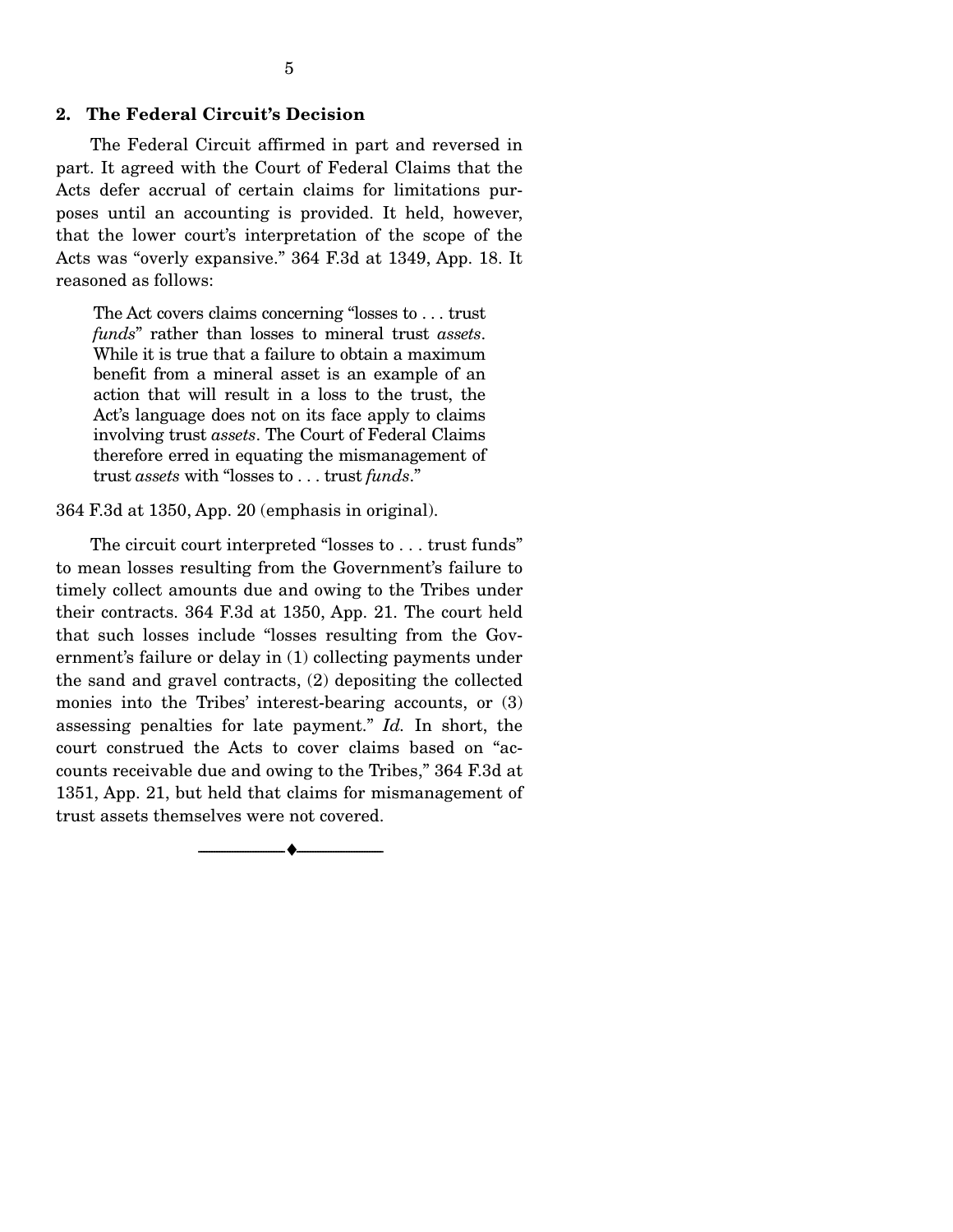#### **REASONS FOR GRANTING THE WRIT**

 The Court of Appeals incorrectly decided an important question of federal law that has not been, and should be, settled by this Court. It is central to clarifying when Indian tribes and individuals can seek redress from the Government for breach of the Government's fiduciary duties in managing Indian trust resources.

 After this Court's seminal decisions in *United States v. Mitchell*, 445 U.S. 535 (1980) ("*Mitchell I*"), and *United States v. Mitchell*, 463 U.S. 206, 210 (1983) ("*Mitchell II*"), establishing that the Government can be liable for breach of its trust obligations to Indians, a number of damages actions were brought against the United States. Clarifying the circumstances under which the Government must answer in damages became sufficiently important that the Court recently revisited this issue in *United States v. Navajo Nation*, 537 U.S. 488 (2003), and *White Mountain Apache Tribe v. United States*, 537 U.S. 465 (2003). The specific issue addressed in those cases was determining when a statute or regulation imposes a duty on the Government that mandates compensation if it is breached.

 An issue of comparable importance is whether or how the statute of limitations is to be applied to Indian breach of trust claims in situations where the Government has failed to provide an accounting. An accounting is the essential first step for an Indian beneficiary to determine what damages claims it might have against the Government. As the Federal Circuit noted below, "how can a beneficiary be aware of any claims unless and until an accounting has been rendered?" 364 F.3d at 1347, App. 14. Yet the Government has been woefully delinquent in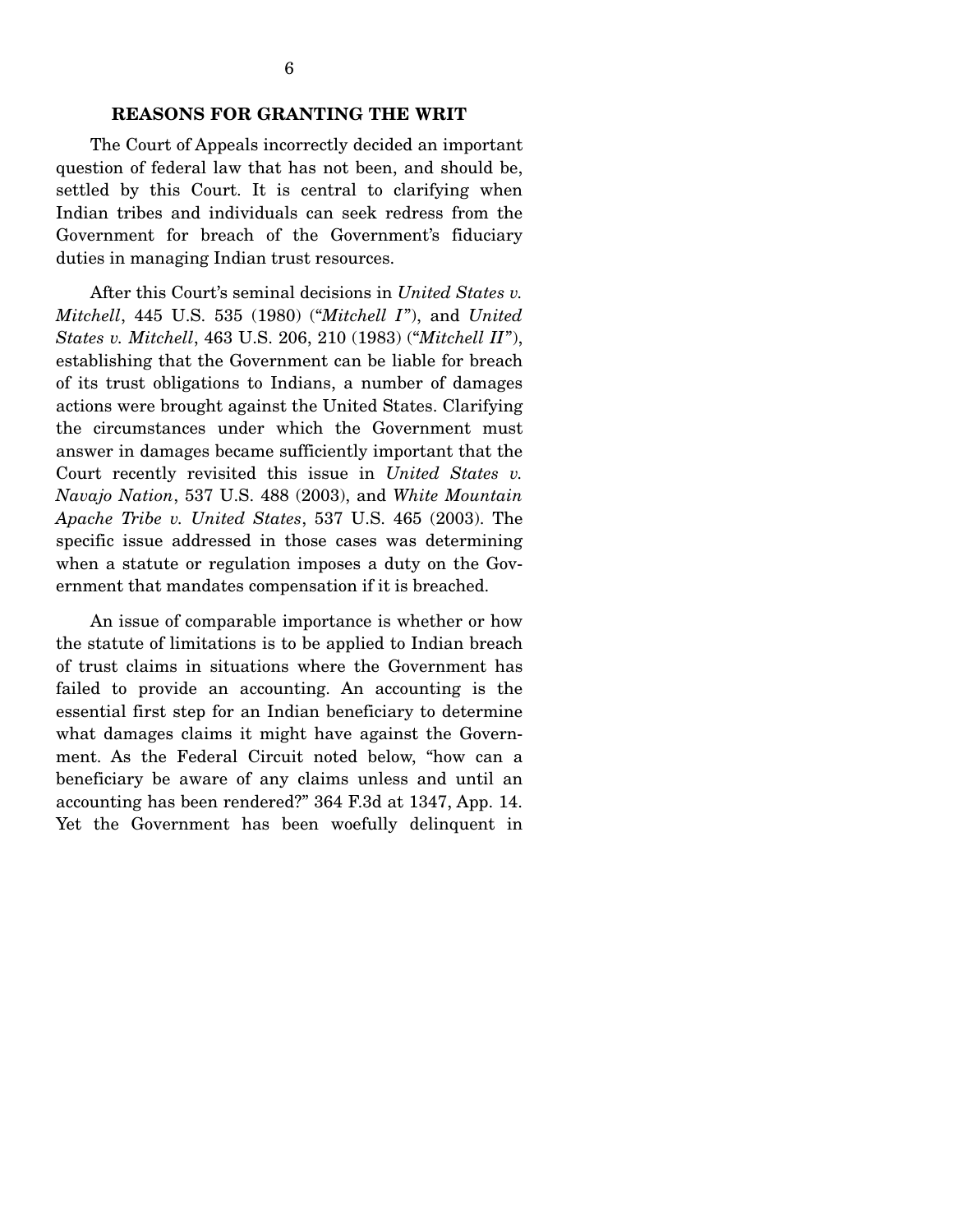providing accountings to the Indian beneficiaries whose trust assets it manages and, even today, the great majority have yet to receive an accounting. *See*, *e.g.*, *Cobell v. Norton*, 240 F.3d 1081 (D.C. Cir. 2001) (action to compel proper accounting).

 Recognizing the gross inequity that would result if a breach of trust claim expired before a tribe or individual Indian even received an accounting from which it could determine whether it had suffered a loss, Congress specifically provided that the statute of limitations would not run until the beneficiary received an accounting. Indeed, Congress deemed the limitations issue so important that it addressed the issue specifically and repeatedly in the Acts. Now, however, the Government is seeking to reduce its exposure to Indian lawsuits by narrowing the types of breach of trust claims covered by the Acts. The Federal Circuit's ruling for the Government on this point undermines the remedial intent of Congress and is squarely contrary to the plain meaning of the Acts. It is vital that the Acts be given their full effect so that Indian victims of Government breaches of trust are not deprived of the recourse that Congress intended for them.

 The circuit court's construction would erroneously exclude from the ambit of the Acts the majority of Indian claims for breach of fiduciary duty, which involve claims of mismanagement of income-producing resources rather than failures to timely collect and deposit accounts receivable or mismanagement of trust funds after collection. A review of *Mitchell II* and its progeny demonstrates that most Indian damages claims for breach of trust have involved alleged mismanagement of revenue-producing resources. *Mitchell II* itself involved a claim of "pervasive waste and mismanagement of [Indian] timber lands." 463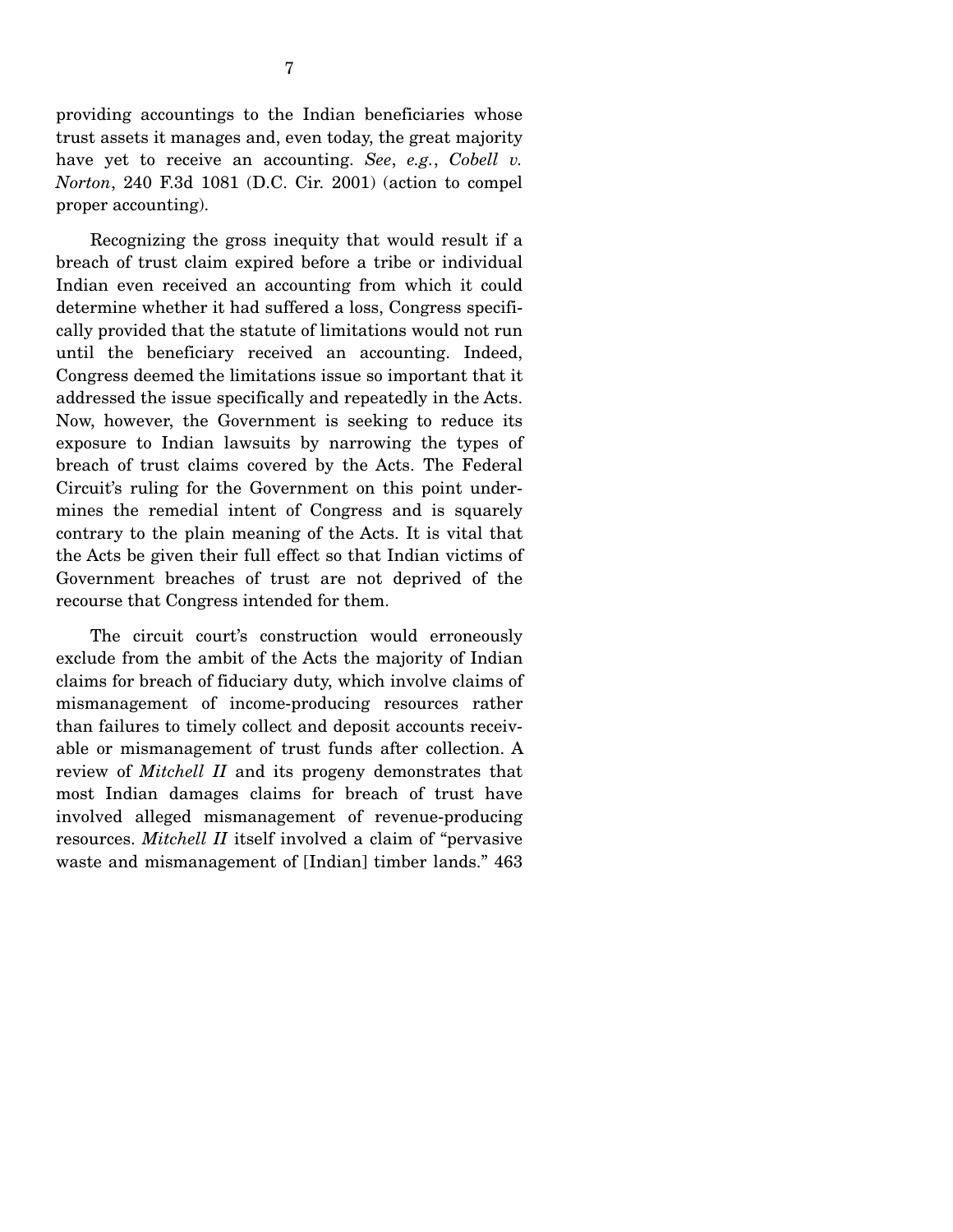U.S. at 210. *Navajo Nation* involved a claim of mismanagement of tribal coal resources. *White Mountain Apache Tribe* involved a claim that the Government had permitted the dissipation and waste of historic Fort Apache. The same pattern appears in the decisions of lower courts. *See, e.g., Confederated Tribes of the Warm Springs Reservation v. United States,* 248 F.3d 1365 (Fed. Cir. 2001) (mismanagement of tribes' timber resources); *Brown v. United States,* 86 F.3d 1554 (Fed. Cir. 1996) (failure to properly manage commercial leases on allotted lands); *Pawnee v. United States,* 830 F.2d 187 (Fed. Cir. 1987) (mismanagement of oil and gas resources); *Apache Tribe of the Mescalero Reservation v. United States,* 43 Fed. Cl. 155 (1999) (failure to properly manage, cut and market tribe's timber resources); *Oglala Sioux Tribe v. United States,* 21 Cl. Ct. 176 (1990) (failure to properly manage tribal lands to generate an appropriate level of income). Indeed, the only notable decision in a damages action involving alleged mismanagement of trust revenues after collection is *Short v. United States,* 50 F.3d 994 (Fed. Cir. 1995).

 Because all Indian damages claims exceeding \$10,000 must be brought in the Court of Federal Claims, *see* 28 U.S.C. §§ 1346(a)(2), 1491, 1505, it is virtually certain that no split in authorities will develop on this issue. Thus, the Federal Circuit's decision, unless reversed, will effectively become the law of the land. The Court should resolve this important issue of the scope of the Acts to effectuate the will of Congress.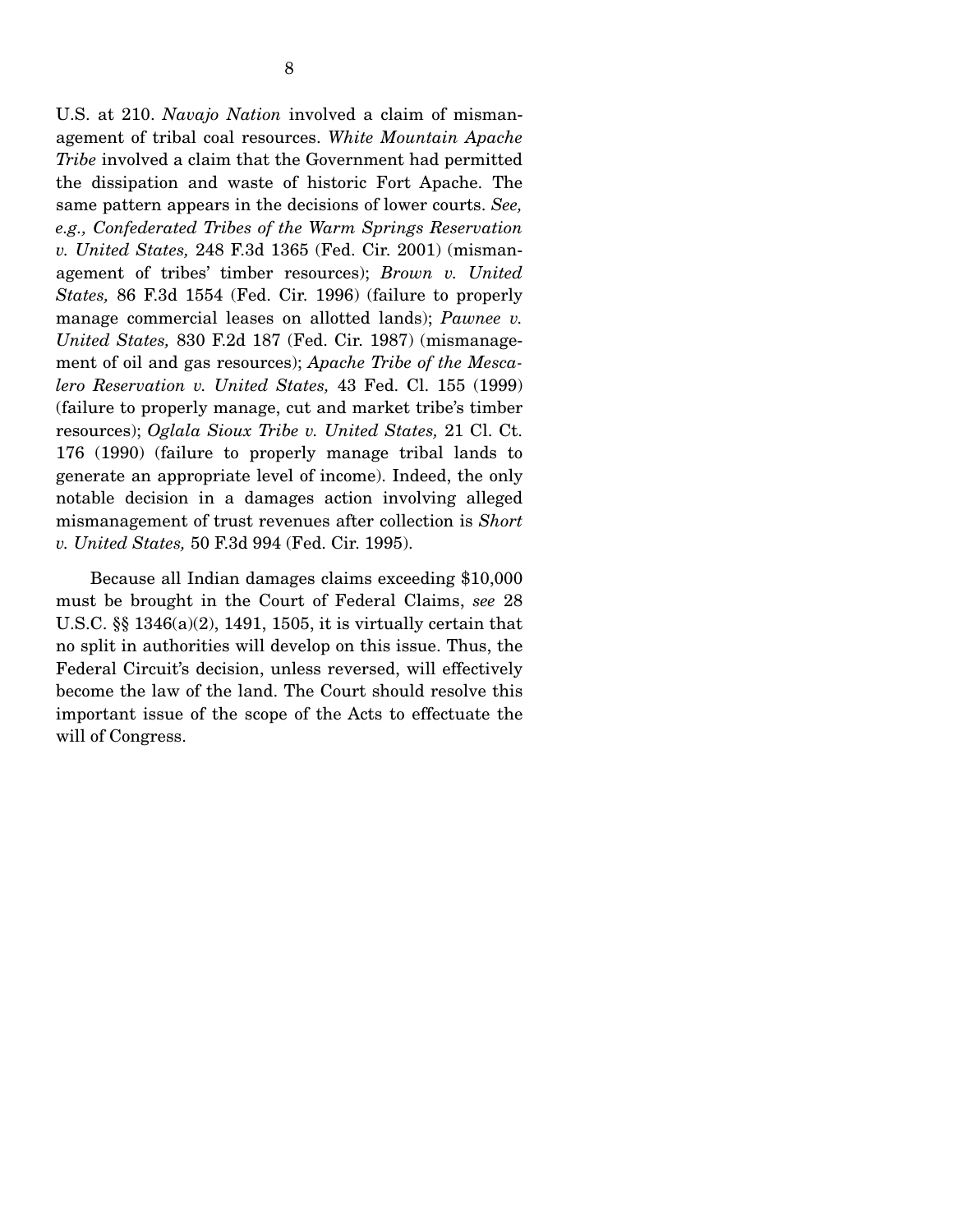### **A. The Federal Circuit's Decision Conflicts with the Plain Language of the Acts.**

 The Federal Circuit's construction of the Acts is at odds with the plain language of the statutes. The statutory language is sweeping. It covers "*any* claim . . . concerning losses to or mismanagement of trust funds" (emphasis added).<sup>2</sup> Thus, as drafted by Congress, the Acts apply broadly to all claims that in any way relate to losses to or mismanagement of trust funds. *Cf. Kosak v. United States*, 465 U.S. 848 (1984) (any claim "arising in respect of " the detention of goods sweeps within its ambit all injuries "associated in any way with" the detention of goods).

 The circuit court assumed that "trust funds" meant monies held in trust for the benefit of Indians as opposed to mineral trust assets. The court's assumption is inconsistent with the standard legal definition of "trust fund," which is very broad and encompasses any form of property, not just money: "property held in a trust by a trustee." Black's Law Dictionary (8th ed. 2004). This standard definition would include Indian mineral trust assets as part of the "trust funds" covered by the Acts.

 Even if "trust funds" are construed as meaning only money, however, the Federal Circuit's ruling still conflicts with the plain language of Acts. In construing a statute, effect must be given, if possible, to every word so that no part is rendered superfluous. *United States v. Menasche*, 348 U.S. 528, 538-39 (1955). The Acts cover "losses to" and "mismanagement of" trust funds, terms which have

<sup>&</sup>lt;sup>2</sup> "Read naturally, the word 'any' has an expansive meaning, that is, 'one or some indiscriminately of whatever kind.'" *United States v. Gonzalez*, 520 U.S. 1, 5 (1997).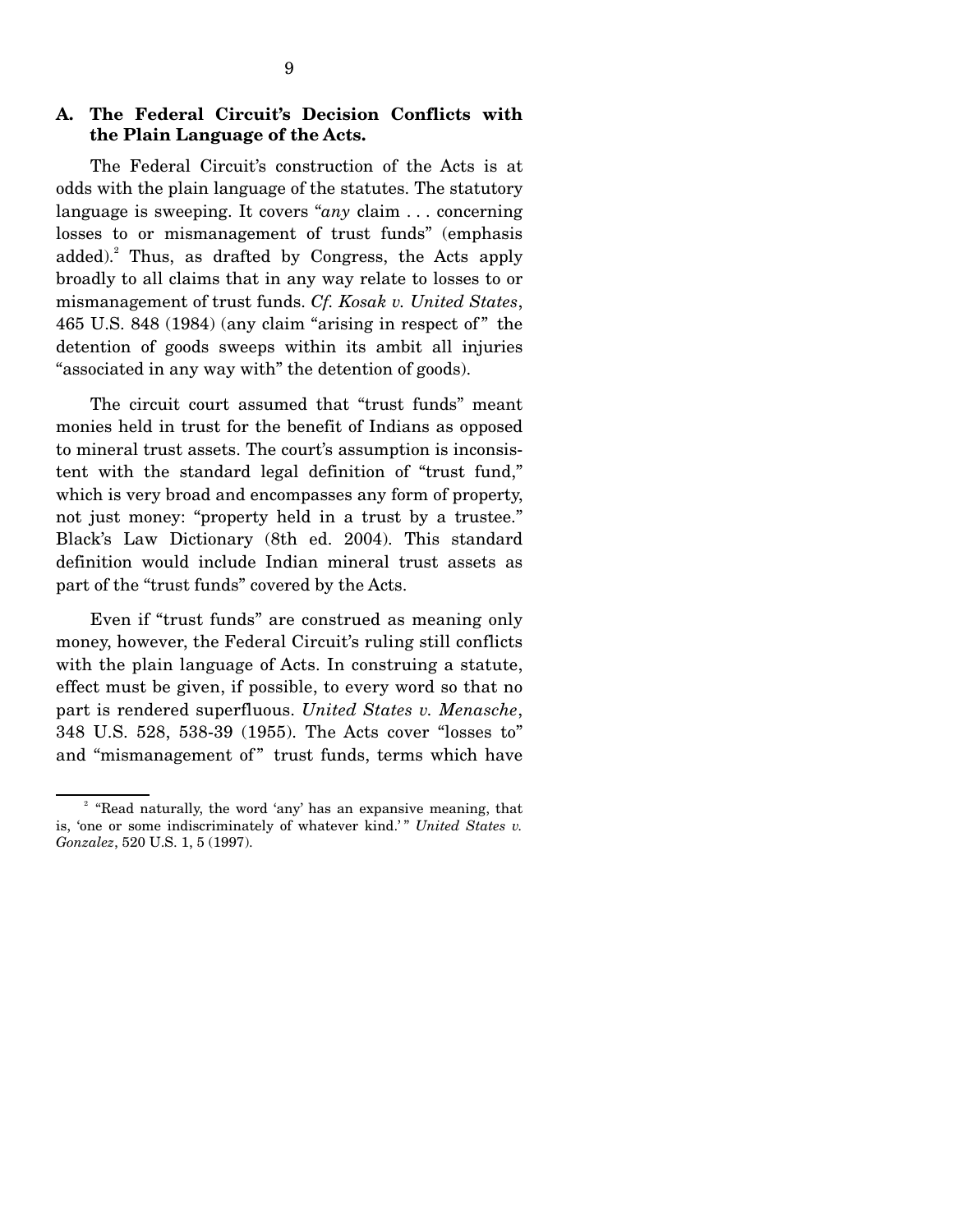different meanings and are separated by the disjunctive "or." Accordingly, they must be read to apply to different situations. The circuit court agreed that, to avoid redundancy, "losses to" trust funds must encompass something beyond mismanagement of trust funds after their collection, *i.e.* it must apply to certain breaches of trust occurring before funds are collected and deposited into trust accounts. 364 F.3d at 1349, App. 18. The court erred, however, by restricting the class of covered claims for "losses to" trust funds to allegations that the Government failed or delayed in (1) collecting payments due, (2) depositing the collected monies into interest-bearing trust accounts, or (3) assessing penalties for late payment. There is no basis in the statutory language for this artificial limitation.

 The Government itself defines Indian trust funds as "money *derived from the sale or use of trust lands, restricted fee lands, or trust resources* or other money that the Secretary must accept into trust." 25 C.F.R. § 115.002 (emphasis added). Likewise, the very purpose of many statutes and regulations governing the management of Indian resources is to require the Government to manage them "*so as to generate proceeds for the Indians*." *Mitchell II*, 463 U.S. at 226-27 (emphasis added); *see, e.g.*, S. Rep. No. 985, at 1 (1937); H.R. Rep. No. 1872, at 1 (1938) (1938 Indian Mineral Leasing Act enacted because it was "not believed that the present law is adequate to give the Indians the greatest return from their property"). The Government's failure to prudently manage revenueproducing Indian trust assets will result in a loss to an Indian trust fund, a point which the circuit court acknowledged. 364 F.3d at 1350, App. 20. It follows that a tribal cause of action based on the Government's failure to obtain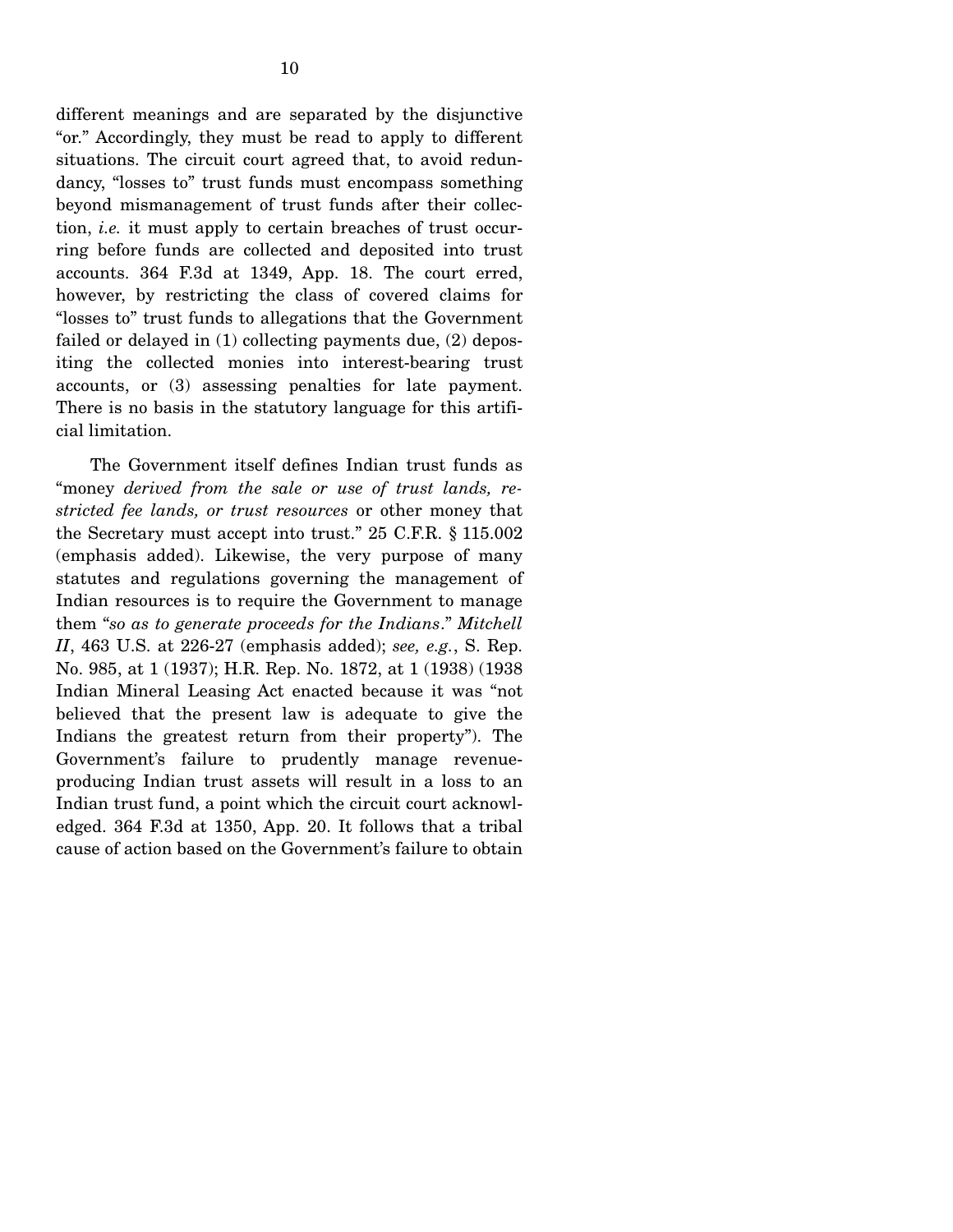adequate value for a mineral asset in violation of applicable statutes or regulations is a claim "concerning losses to trust funds" and comes within the ambit of the Acts, which cover "any" such claim.

 The Federal Circuit resisted this conclusion, mistakenly reasoning that the statutory language "covers claims concerning 'losses to . . . trust *funds*' rather than losses to mineral trust *assets*." 364 F.3d at 1350, App. 20 (emphasis in the original). But when the Government wrongfully sells off Indian mineral assets for less than appropriate value, what results is a loss of *income*, which is a loss to *funds* rather than to assets. The sale presupposed severance and disposal of the mineral asset. A loss to trust *assets* would occur only in situations where the Government allows the waste or dissipation of assets that are not being sold (such as historic Fort Apache, at issue in *White Mountain Apache Tribe*). Thus, claims for "losses to trust funds" logically and properly include claims for mismanagement of Indian mineral assets because that breach of duty results in lost income to the trust, *i.e.* a loss to trust funds.

 Significantly, the Acts employ two different definitional approaches in defining the sorts of claims for which it extends the statute of limitations. "Mismanagement of " trust funds defines one class of covered claims by describing the nature of the alleged misconduct. However, Congress defined the other class of covered claims by reference to the alleged damage – "losses to trust funds" – rather than by the nature of the alleged misconduct.<sup>3</sup> Because it

<sup>&</sup>lt;sup>3</sup> It is not unusual for Congress to define a class of covered claims by reference to the alleged damage rather than the particular nature of the conduct in issue. The Federal Tort Claims Act, for example, covers (Continued on following page)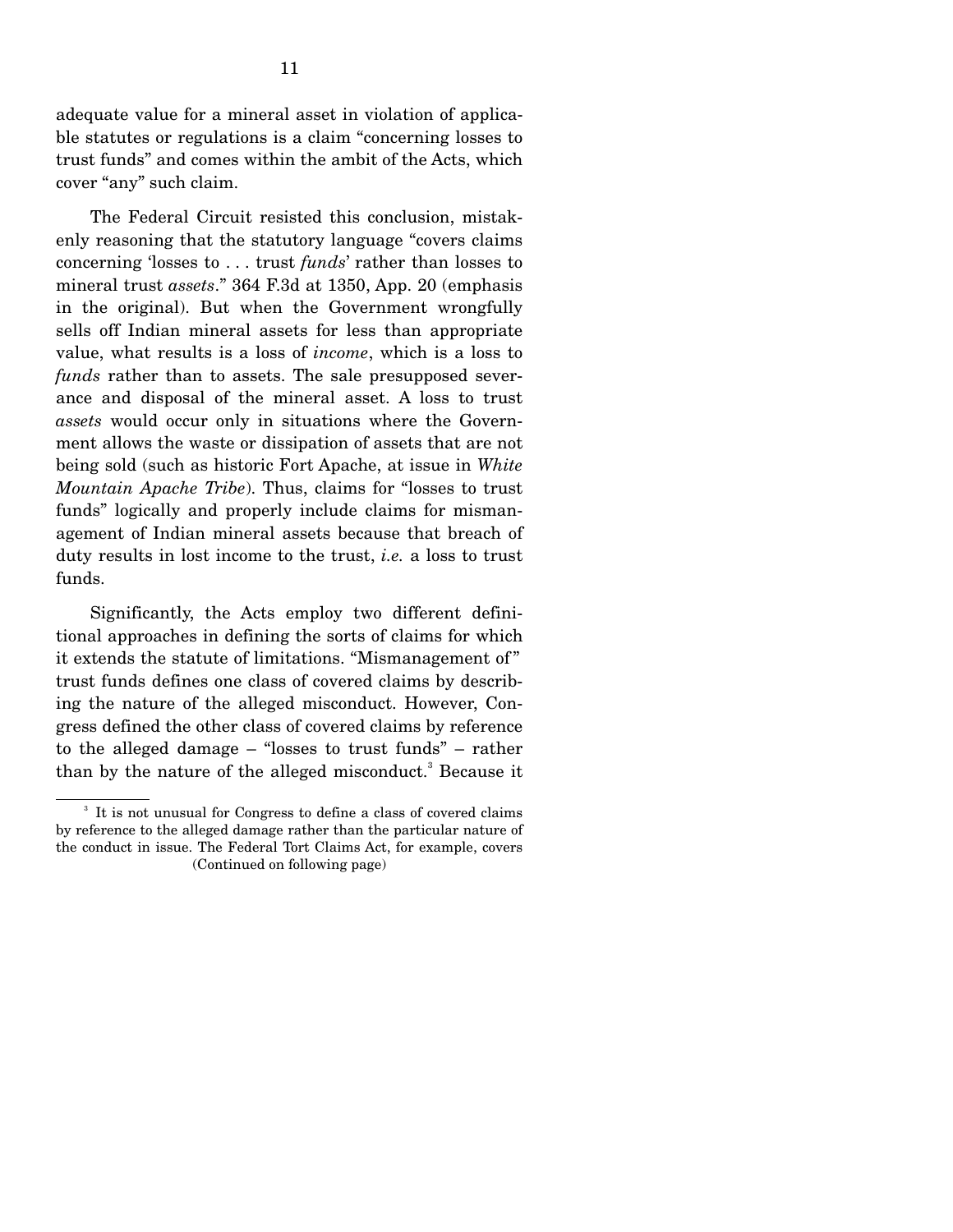used this definitional approach, there was no need or reason for Congress to further specify what the language already states – that the Acts include claims for damages arising from mismanagement of income-producing trust "assets."<sup>4</sup>

 Finally, the Federal Circuit suggested that there are certain evidentiary advantages to its interpretation of "losses to trust funds" as including only accounts receivable due and owing to the Tribes. 364 F.3d at 1351, App. 21. It posited that "the comparison of pertinent mining contracts with the results of an accounting will reveal what income was required to be received by the Government but was either not received or was received late." *Id.* In contrast, the court noted that an accounting alone will not reveal the mismanagement of tribal assets and that a significant amount of additional evidence might have to be marshaled.

 Evidentiary convenience is not a basis for circumscribing the plain language of the Acts. That language draws no distinction between an "account receivable" claim and other claims for mismanagement of income-producing assets. A trust accounting is essential to proving either sort of claim. It is impossible to establish *any* claim for loss to trust funds without having an accounting of what funds

<sup>&</sup>quot;any claim . . . for injury or loss of property or personal injury or death caused by the negligent or wrongful act or omission of any [federal] employee." 28 U.S.C. § 2672.

<sup>&</sup>lt;sup>4</sup> This difference in definitional approach cannot be ignored as mere happenstance. There is a strong presumption that Congress expresses its intent through the language it chooses and that its choice of words in a statute is deliberate and reflective. *INS v. Cardoza-Fonseca*, 480 U.S. 421, 433 n.12 (1987).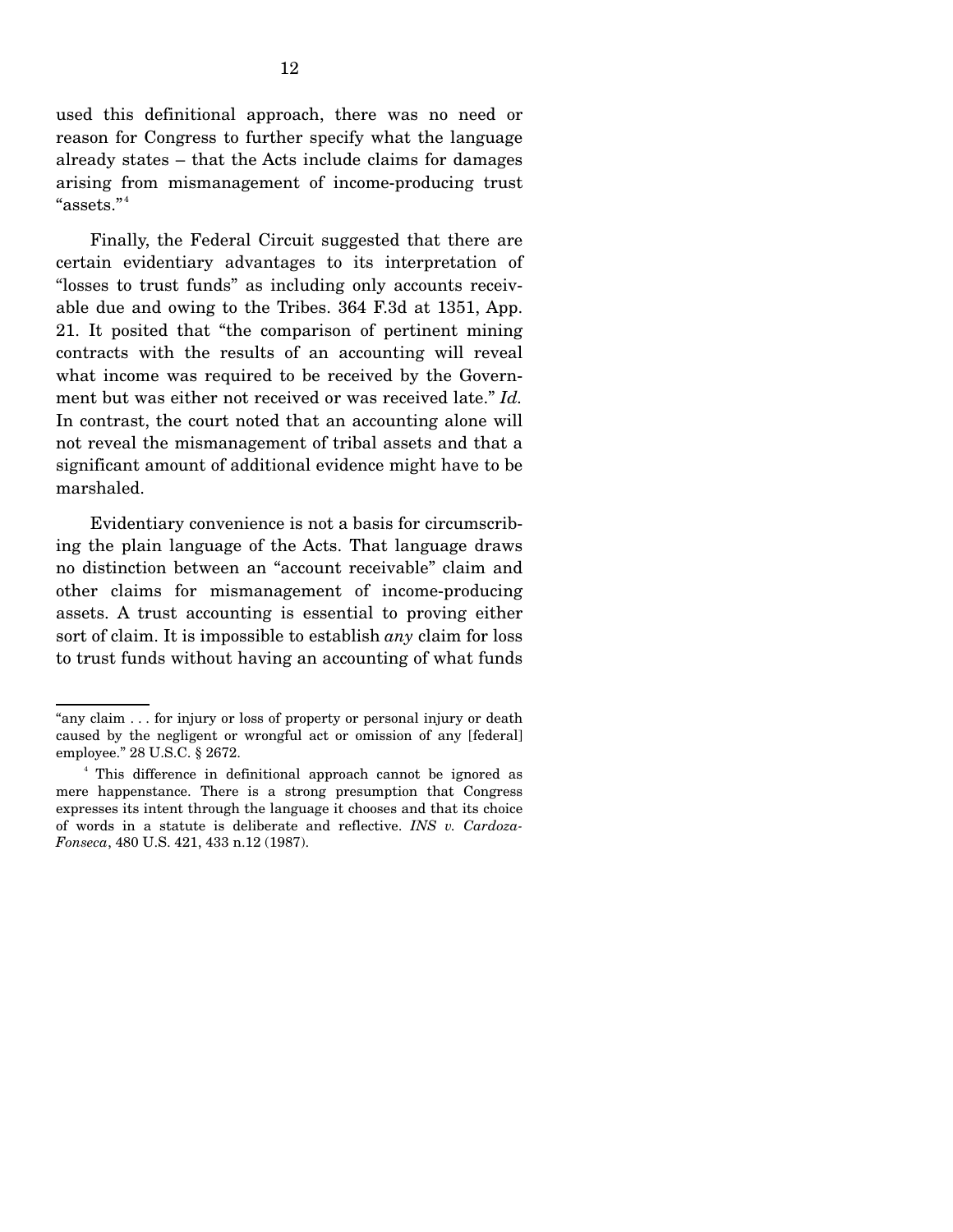were "derived from the sale or use of trust land" (25 C.F.R. § 115.002) as a baseline for calculating damages. At the same time, an accounting of the funds received is not by itself sufficient to prove either sort of claim. Resort must be had to additional evidence to establish what greater amount should have been collected. Thus, there is no basis for drawing a distinction between "accounts receivable" and "resource mismanagement" claims based on the utility of an accounting.

 In sum, the circuit court's limitation of the Acts to claims that the Government (in the role of bookkeeper) mismanaged billing, collection, or remittance procedures conflicts with the plain language of the Acts. The statutory language covers all Indian claims concerning losses to trust funds, including those arising from mismanagement of trust assets that produce such funds.

### **B. The Federal Circuit's Decision Conflicts with the Legislative History of the Acts.**

 The Federal Circuit's construction also conflicts with the legislative history of the Acts and Congress' treatment of Indian trust fund management in related legislation enacted at the same time. *See Fed. Maritime Comm'n v. Seatrain Lines, Inc.*, 411 U.S. 726, 736 (1973) (construing Shipping Act in light of its legislative history and congressional treatment of other industries in contemporaneous and related statutes). The Acts' history demonstrates that Congress was acutely concerned about the Government's continuing failure to properly account for the Indian trust resources under its control. Congress enacted the Acts as a remedial measure to preserve all damages claims by Indians who have been deprived of an accounting by their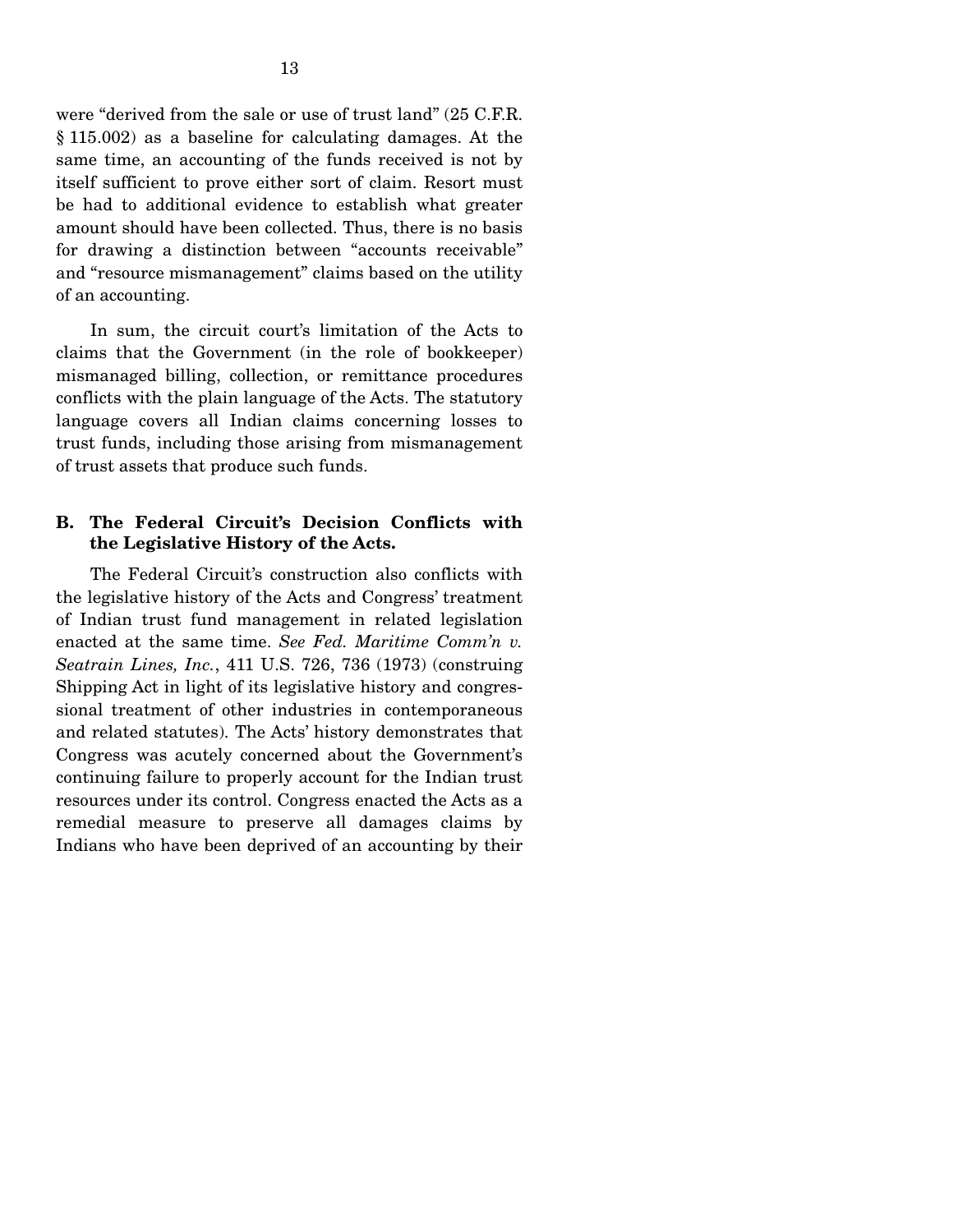trustee. In enacting this provision, Congress did not draw any distinction between the various sorts of fiduciary breaches that might result in "losses to trust funds." Nor did Congress suggest that losses caused by mismanagement of income-producing trust assets were beyond the scope of the Acts. To the contrary, Congress viewed *resource management* as a key element of *trust fund* management and one which directly affects Indian trust accounts.

 During the 1980's it became apparent to Congress that the Government has been grossly derelict in fulfilling its obligation to provide trust accountings to Indian tribes and individuals. In 1982 the General Accounting Office reported that the Bureau of Indian Affairs ("BIA") appropriation and trust fund accounting systems needed major improvements and that trust accounts had not been reconciled with the agency's general ledger to ensure correct account balances. U.S. GAO, "Major Improvement Needed in the Bureau of Indian Affairs' Accounting System," Rep. No. GAO/AFMD-82-71, Sept. 8, 1982.

 In 1986, the BIA launched an initiative to privatize certain Indian trust fund management functions. Concerned that this might result in the BIA merely passing off a set of unbalanced books to another party, Congress added a proviso to the fiscal year 1987 Supplemental Appropriations Act prohibiting the BIA from transferring funds to any private institution until Indian trust fund accounts were audited and reconciled. Act of Dec. 22, 1987, Pub. L. No. 100-202, 101 Stat. 1329, 1329-229. Thereafter, Congress inserted language in each appropriations act for the Interior Department that prohibited the BIA from contracting out trust fund services until the funds had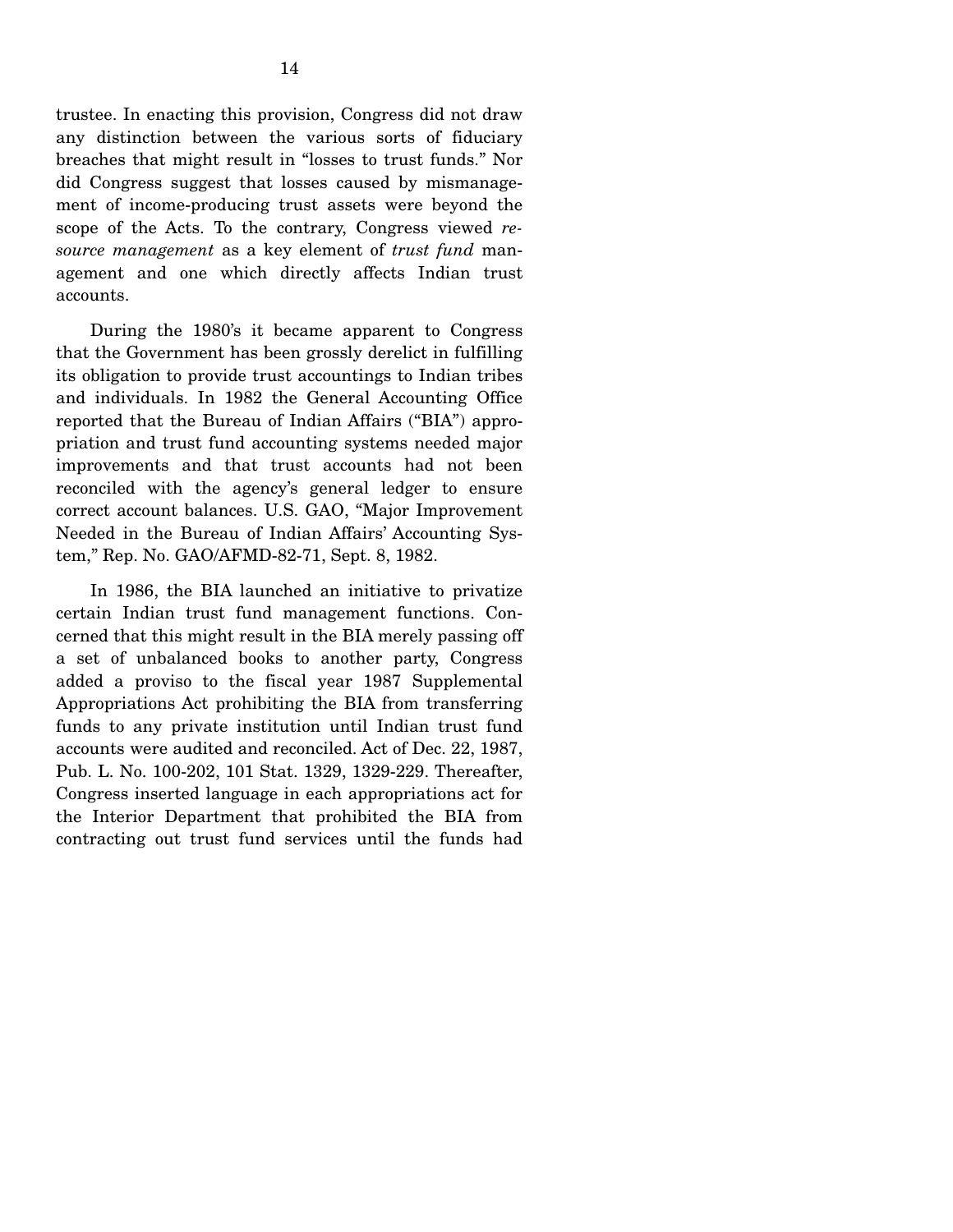been audited and reconciled and an accounting had been provided to the tribe(s) or individual Indians involved.<sup>5</sup>

 In the Spring of 1989, the House of Representatives Committee on Government Operations initiated an investigation of the problems associated with BIA's management of Indian trust funds. It held a series of public hearings between 1989 and 1991, and ultimately issued a seminal report entitled "Misplaced Trust: The Bureau of Indian Affairs' Mismanagement of the Indian Trust Fund," which detailed multiple problems with the management of Indian trust funds. H.R. Rep. No. 102-499 (1992). These problems included not only an inability to audit and reconcile all Indian trust fund accounts, *id*. at 18, but also failure to obtain fair market rates and fees for tribal assets and failure to identify underpayments and nonpayments of royalties. *Id*. at 11, 45-46. The report noted that, if the BIA could not establish that the royalties received are correct, then it "cannot accurately maintain the accounts in the Indian trust fund, even if . . . all trust accounts are reconciled, audited, and certified." *Id*. at 50. Prompted in large part by the findings of this report, Congress in 1994 enacted the American Indian Trust Fund Management Reform Act, Pub. L. No. 103-412, 108 Stat. 4239. *See* H.R. Rep. No. 103-778 at 10 (1994), *reprinted in* 1994 U.S.C.C.A.N. 3467, 3468-69. This act included a provision amending 25 U.S.C. § 162a, which deals with the deposit

<sup>5</sup> Act of Sept. 27, 1988, Pub. L. No. 100-446, 102 Stat. 1774, 1794; Act of Oct. 23, 1989, Pub. L. No. 101-121, 103 Stat. 701, 714; Act of Nov. 5, 1990, Pub. L. No. 101-512, 104 Stat. 1915, 1929; Act of Nov. 13, 1991, Pub. L. No. 102-154, 105 Stat. 990, 1004; Act of Oct. 5, 1992, Pub. L. No. 102-381, 106 Stat. 1374, 1389; Act of Nov. 11, 1993, Pub. L. No. 103-138, 107 Stat. 1379, 1391; Act of Sept. 30, 1994, Pub. L. No. 103-332, 108 Stat. 2499, 2511.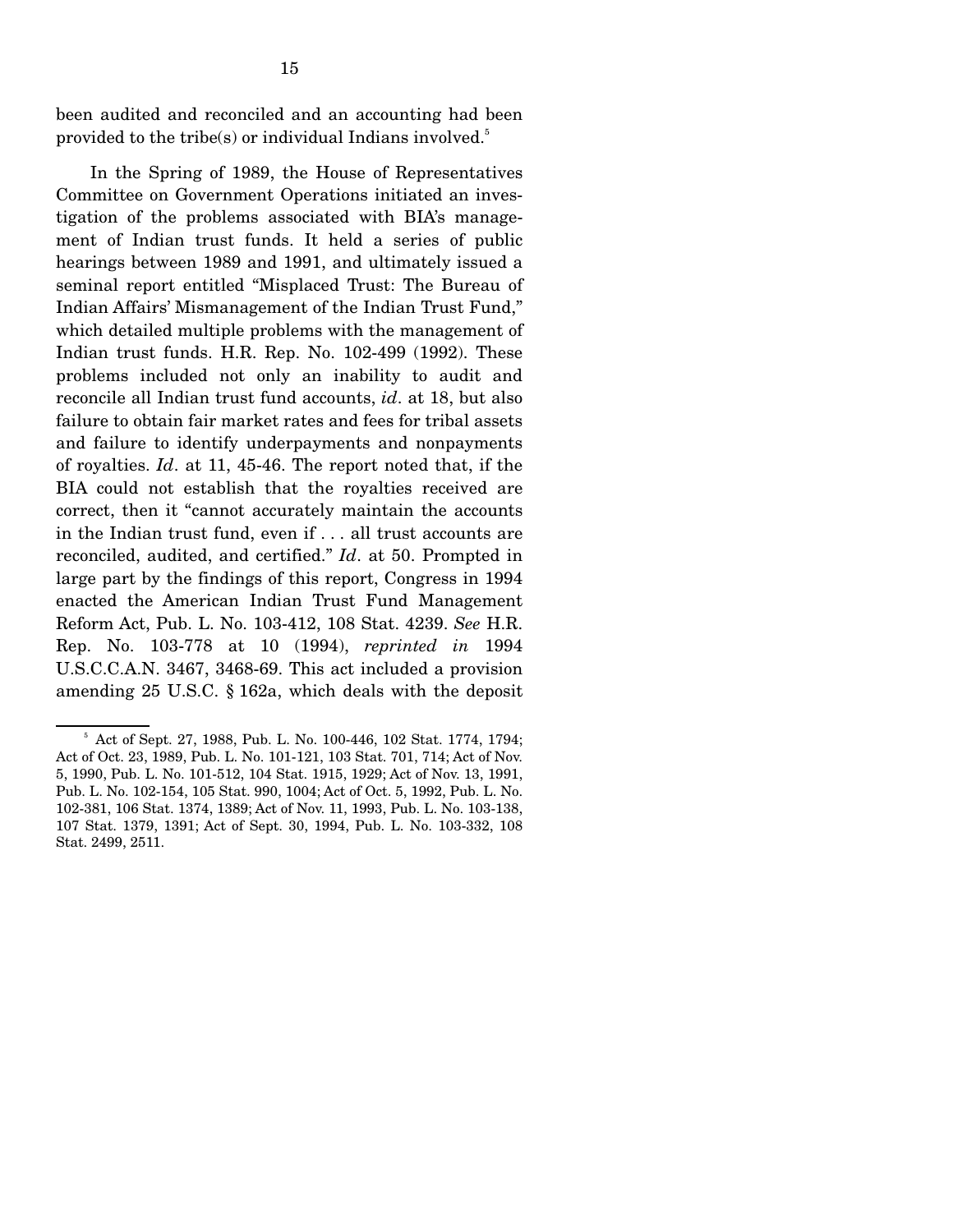and investment of tribal trust funds, by adding a section that defined the proper discharge of the Government's trust responsibilities to include "appropriately managing the natural resources located within the boundaries of Indian reservations and trust lands." Pub. L. No. 103-412, § 101.

 During the investigation of the BIA's mismanagement of Indian trust funds, Congress learned that BIA's failure to provide accountings prejudiced Indians' ability to determine whether they have been shortchanged by a federal breach of trust and seek redress for their losses. Congress was advised that "BIA's practice was to not disclose [any] losses, but rather wait for the account holders to become aware of the losses, if they ever did, and to file a claim or sue the Government for recovery of the funds." *Review of the Bureau of Indian Affairs' Management of the \$1.7 Billion Indian Trust Fund: Hearing Before the Subcomm. on Environment, Energy and Natural Resources of the House Comm. on Government Operations*, 101st Cong., 32 (1989) (statement of James R. Richards, Inspector General, Department of the Interior). In many cases, the statute of limitations could have run before tribes or individual Indians became aware that they had a cause of action against the Government.

 Congress promptly remedied this inequity by adopting a procedure long utilized in the field of trusts: delaying the running of the statute of limitations until the Government provided an accounting to the Indian trust beneficiaries. As the Federal Circuit noted, because a trustee can often breach his fiduciary responsibilities without placing the beneficiary on notice that a breach has occurred, "[i]t is therefore common for the statute of limitations to not commence to run against the beneficiaries until a final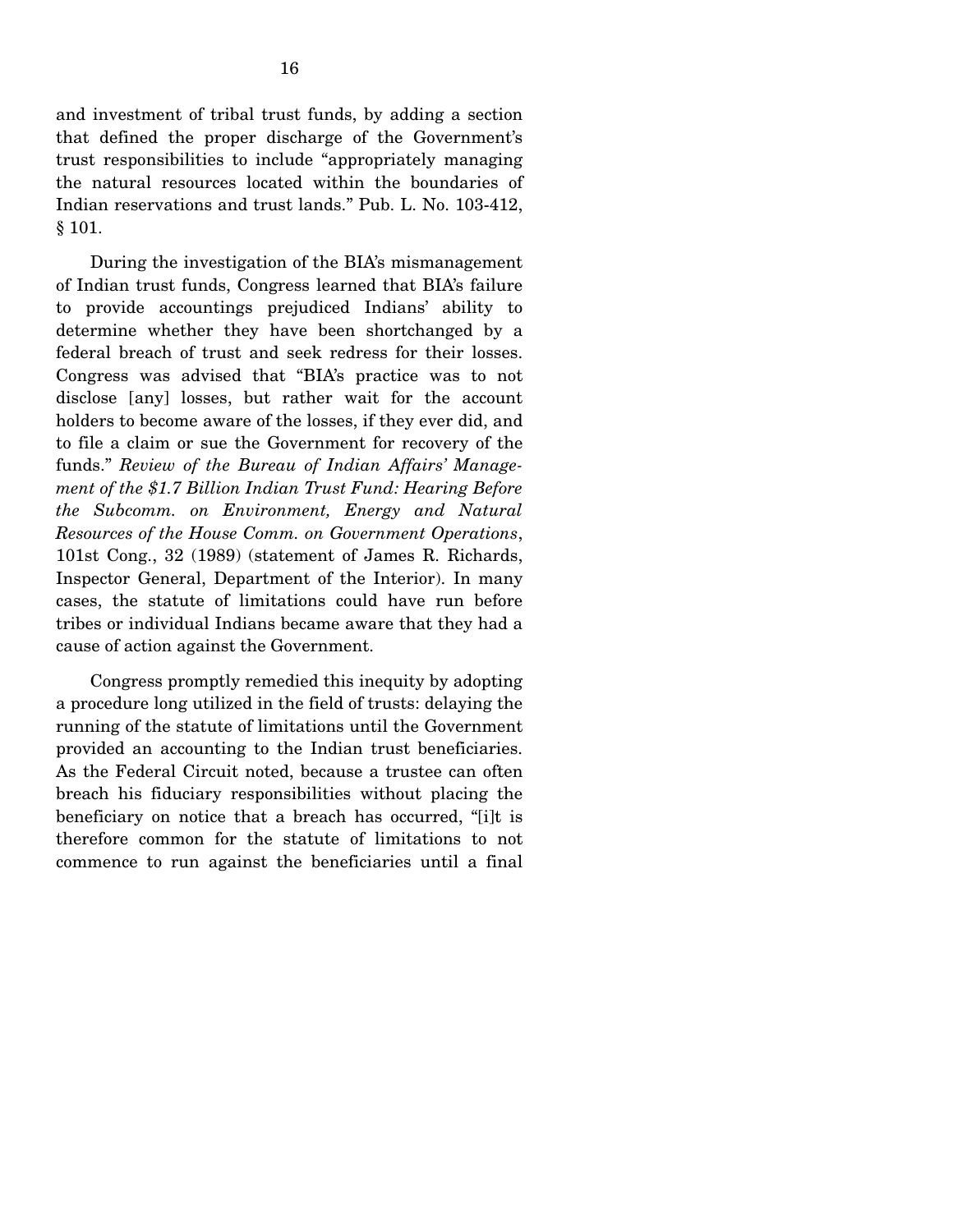accounting has occurred that establishes the deficit of the trust." 364 F.3d at 1348, App. 15. Starting in 1990, Congress inserted another provision in every Interior Department appropriations bill – immediately after the prohibition on contracting out trust services until an accounting is furnished to Indian beneficiaries – which provided that "the statute of limitations shall not commence to run on any claim ... concerning losses to or mismanagement of trust funds, until the affected tribe or individual Indian has been furnished with an accounting

 In enacting this provision, Congress viewed *resource management* as a key element of *trust fund* management which directly affects Indian trust accounts. For example, the legislative history of the appropriations legislation that included the 1994 version of the Acts, Pub. L. No. 103- 138, 107 Stat. 1379 (1994) states, in pertinent part:

of such funds."<sup>6</sup>

With regard to the systems development effort, the Committee is aware that the General Accounting Office and the Intertribal Monitoring Association are *analyzing trust fund management functions*  with the purpose of identifying functions that could be handled by an outside entity and those that should be conducted in house by the Bureau. *This analysis is to include all Bureau and Departmental functions that affect the trust accounts including trust resource management*, billings and

<sup>6</sup> Congress eventually dropped the prohibition on "contracting out" after the passage of the American Indian Trust Fund Management Reform Act in 1994. However, it has maintained the provision regarding the statute of limitations until the present.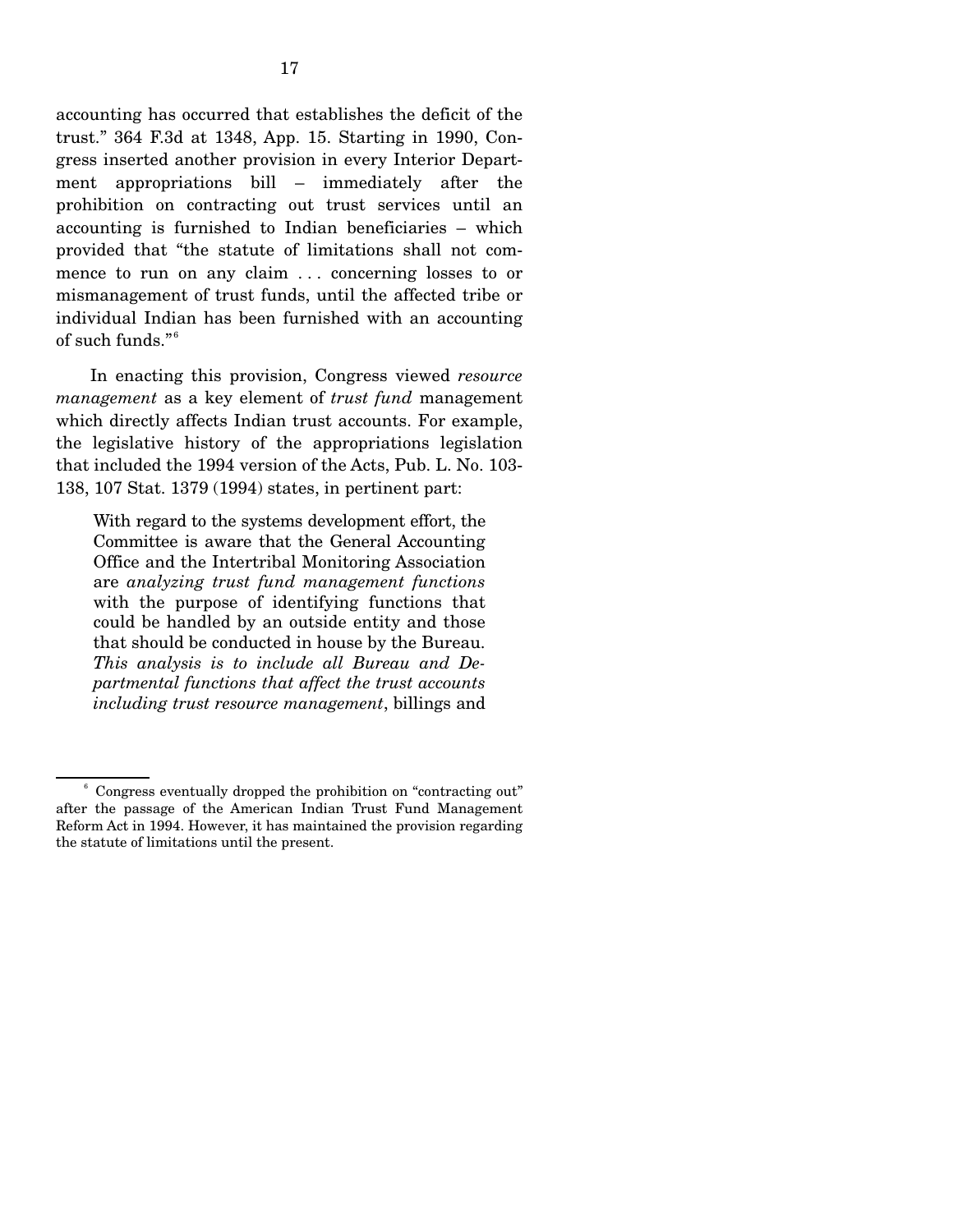collections, investments, and accounting and reporting.

H.R. Rep. No. 103-158, at 55 (1993)(emphasis added).

 Likewise, when Congress enacted the American Indian Trust Fund Management Reform Act in 1994, it added a new subsection to 25 U.S.C. § 162a which provides "a list of guidelines for the Secretary's proper discharge of trust responsibilities regarding Indian *trust funds*" that includes "*managing the natural resources* located on Indian reservations and trust lands." H.R. Rep. No. 103- 778 at 15-16 (1994), *reprinted in* 1994 U.S.C.C.A.N. 3467, 3474-75 (emphasis added). Further, Congress specifically mandated "*integration of* land records, *trust funds accounting, and asset management systems,*" 25 U.S.C.  $§$  4043(c)(4) (emphasis added), and a comprehensive strategic plan to help the Secretary efficiently and effectively discharge her trust responsibilities, including the management of trust funds and natural resources. 25 U.S.C. § 4043(c)(5)(A). Finally, Congress *criticized* the "piecemeal" approach the Department of the Interior had thus far taken in addressing trust reform, which did not treat all phases of trust management in a coordinated and consistent way. H.R. Rep. No. 103-778 at 14-15.

 When Congress expanded the time limit for Indians to file "any claim concerning losses to or mismanagement of trust funds," it deemed resource management to be an integral part of trust fund management. Congress was concerned not only about improper handling of trust funds, but also "losses to trust funds" due to the Government's mismanagement of trust assets. It plainly did not intend to exclude from the coverage of the Acts claims regarding improper asset management that resulted in losses to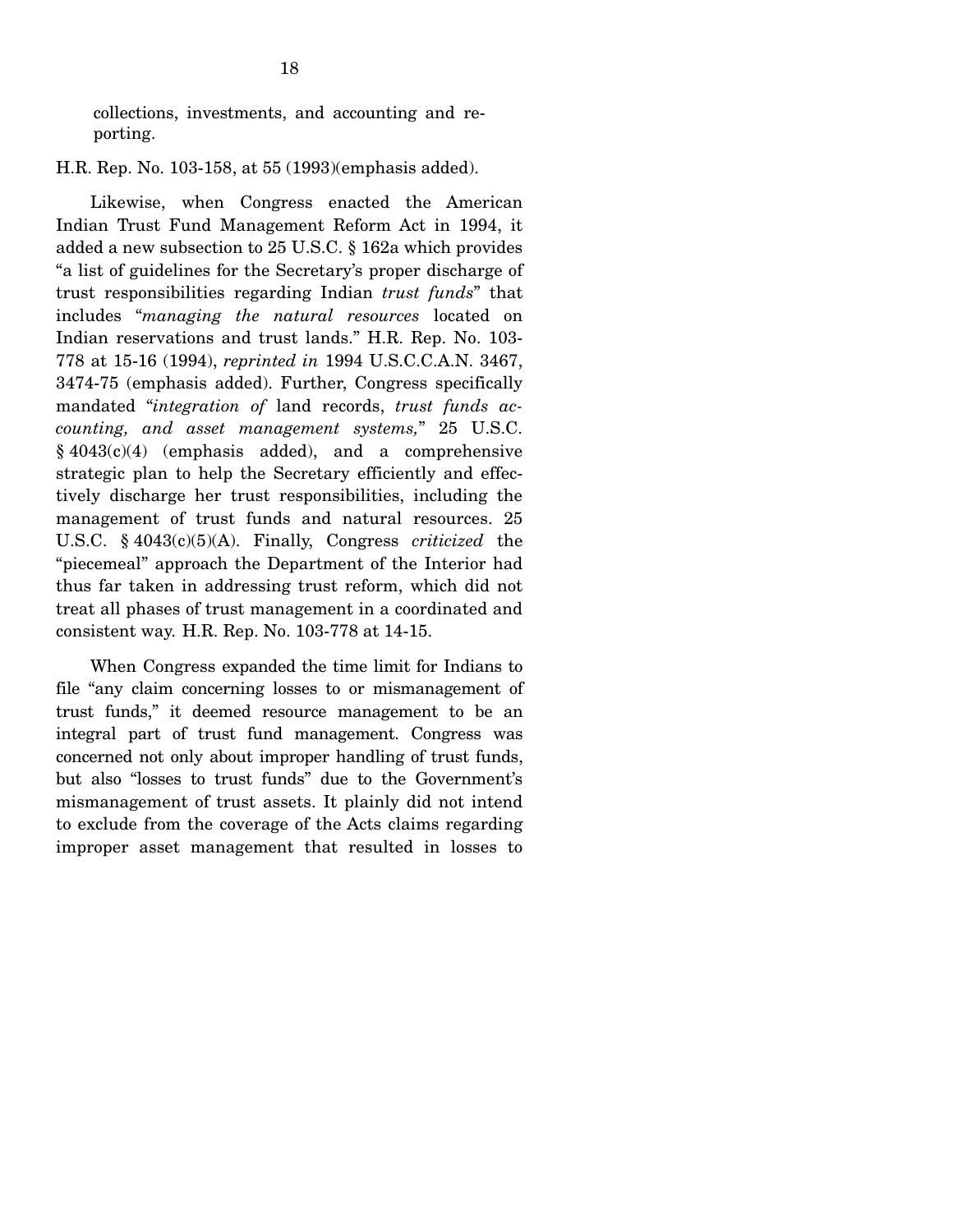Indian trust funds.<sup>7</sup> The Acts were passed as part of a comprehensive congressional effort to assure that Indian beneficiaries receive all amounts due them through proper management of their resources and monies by their federal trustee. The Acts should be interpreted consistently with this purpose.

### **C. Applicable Canons of Statutory Construction Require the Acts to Be Construed in the Tribes' Favor.**

 Finally, because the Acts are remedial legislation enacted for the protection of Indians, they are subject to a special canon of construction: "When we are faced with . . . two possible constructions, our choice between them must be dictated by a principle deeply rooted in this Court's Indian jurisprudence: '[S]tatutes are to be construed liberally in favor of Indians, with ambiguous provisions interpreted to their benefit.'" County of Yakima v. Confed*erated Tribes & Bands of the Yakima Indian Nation*, 502 U.S. 251, 269 (1992), *quoting Montana v. Blackfeet Tribe*, 471 U.S. 759, 766 (1985). Even if the Federal Circuit's construction of the Acts were plausible (which it is not for the reasons discussed above), that construction cannot prevail. Rather, the Acts must be construed liberally to cover Indian claims for federal mismanagement of their resources that result in losses of trust income.

--------------------------------- ♦ ---------------------------------

<sup>7</sup> Indeed, as Congress enacted and re-enacted this legislation over the past dozen years, it certainly knew that many claims being brought by Indians were based on the Government's alleged mismanagement of trust assets. It deliberately framed the Acts in broad language that encompasses such claims.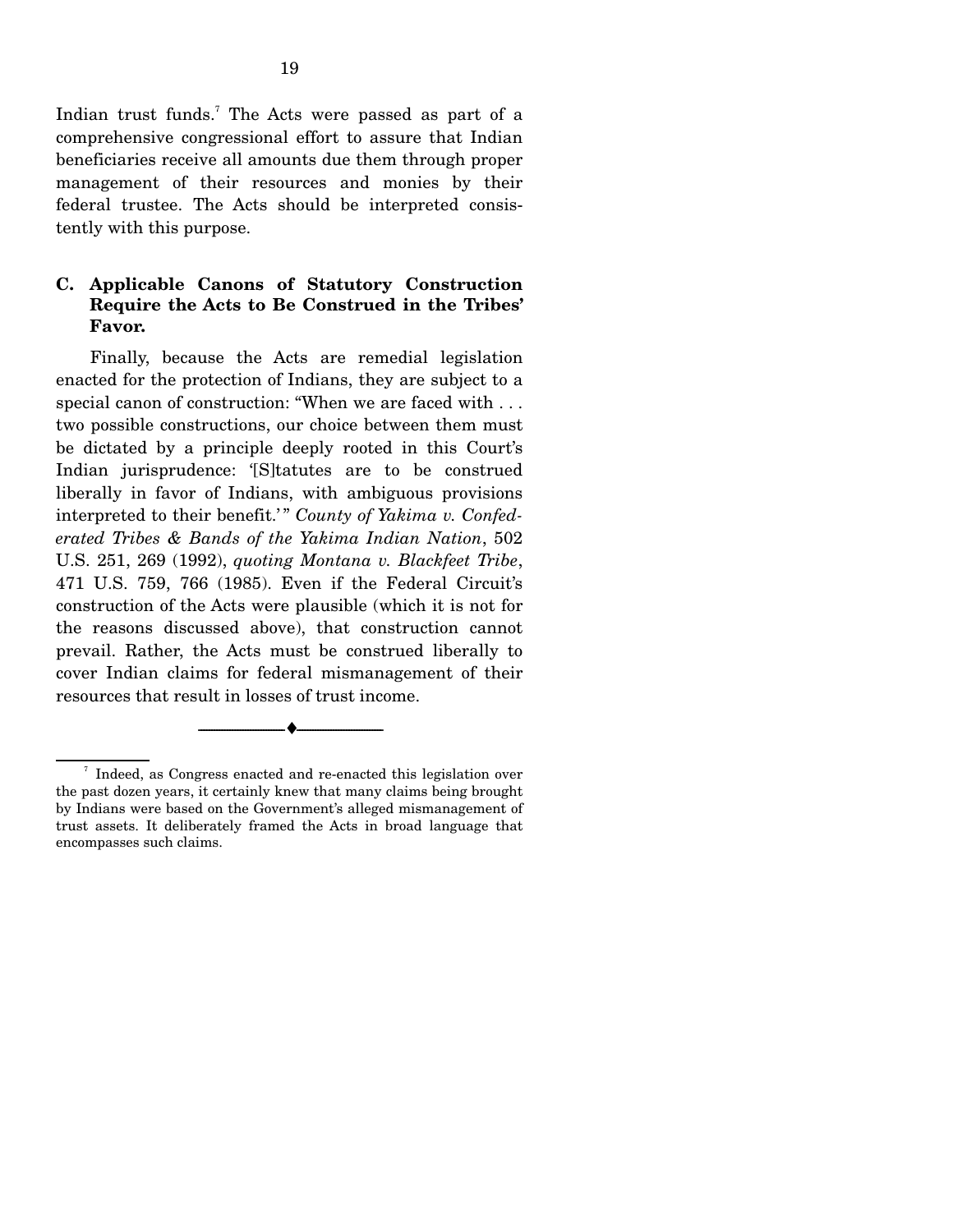20

### **CONCLUSION**

The petition for a writ of certiorari should be granted.

Respectfully submitted,

STEVEN D. GORDON *Counsel of Record*  LYNN E. CALKINS JENNIFER M. MASON HOLLAND & KNIGHT LLP 2099 Pennsylvania Ave., NW, Suite 100 Washington, DC 20006 Telephone: (202) 955-3000 Facsimile: (202) 955-5564

*Attorneys for Eastern Shoshone Tribe* 

RICHARD M. BERLEY *Counsel of Record* BRIAN W. CHESTNUT ZIONTZ, CHESTNUT, VARNELL, BERLEY & SLONIM 2101 Fourth Ave., Suite 1230 Seattle, WA 98121 Telephone: (206) 448-1230 Facsimile: (206) 448-0962

*Attorneys for Northern Arapaho Tribe*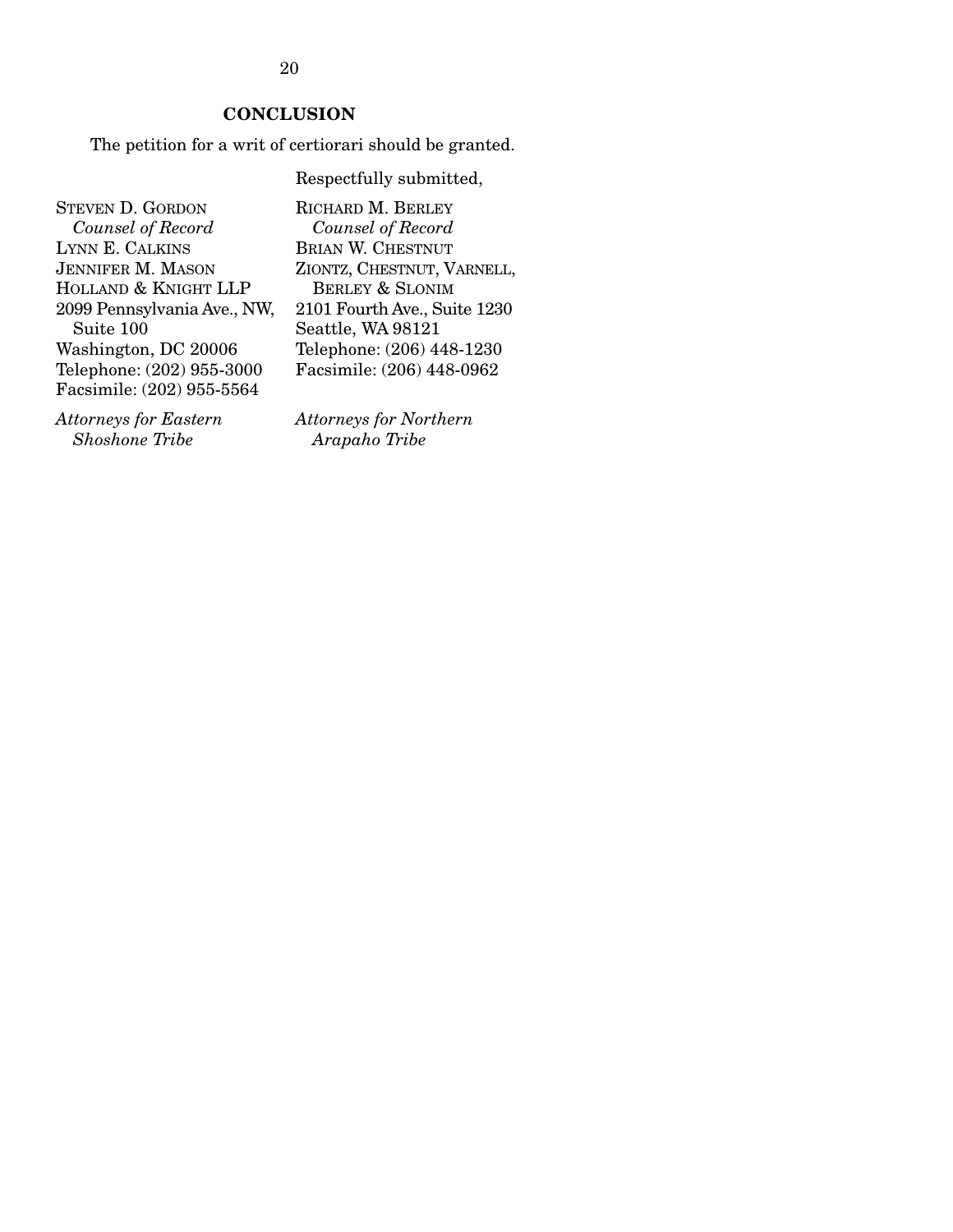App. 1

364 F.3d 1339

United States Court of Appeals, Federal Circuit.

The SHOSHONE INDIAN TRIBE OF THE WIND RIVER RESERVATION, Plaintiff-Cross Appellant,

### and

The Arapaho Indian Tribe of the Wind River Reservation, Plaintiff-Cross Appellant,

v.

UNITED STATES, Defendant-Appellant.

Nos. 03-5036, 03-5037.

#### DECIDED: April 7, 2004.

### Rehearing and Rehearing En Banc Denied Aug. 26, 2004.

 Steven D. Gordon, Holland & Knight LLP, of Washington, DC, argued for plaintiff-cross appellant The Shoshone Indian Tribe of the Wind River Reservation. With him on the brief were Lynn E. Calkins and Maria Whitehorn Votsch. Also on the brief was Richard M. Berley, Ziontz, Chestnut, Varnell, Berley & Slonim, of Seattle, WA, who argued for plaintiff-cross appellant The Arapaho Indian Tribe of the Wind River Reservation. With him on the brief was Brian W. Chestnut.

 Robert H. Oakley, Attorney, Environment & Natural Resources Division, United States Department of Justice, of Washington, DC, argued for United States. With him on the brief were Thomas L. Sansonetti, Assistant Attorney General; Jeffrey Bossert Clark, Deputy Assistant Attorney General; and Stuart Schoenburg, Attorney. Of counsel was Stephen L. Simpson, Attorney, Office of the Solicitor, United States Department of Interior, of Washington, DC.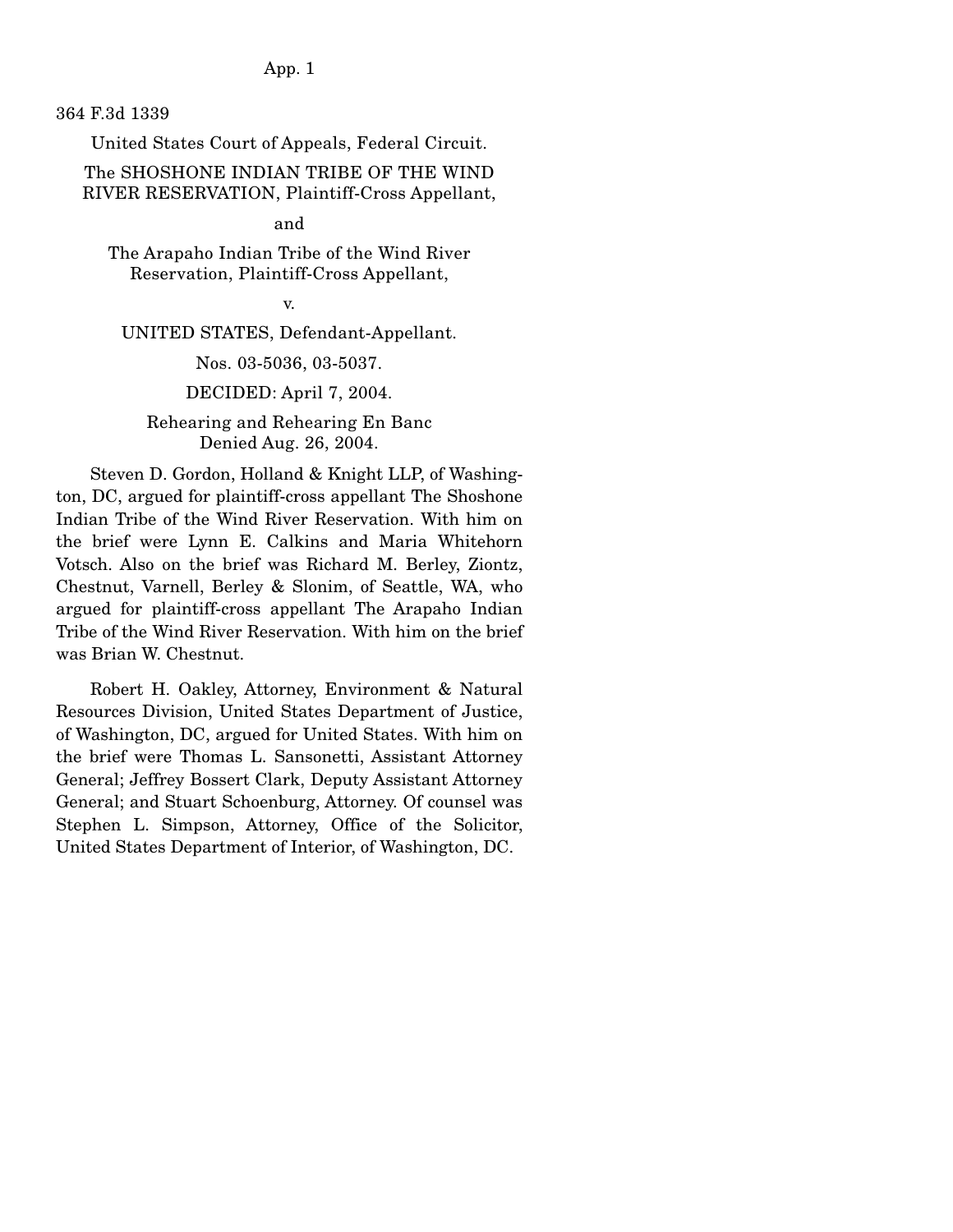### App. 2

 Melody L. McCoy, Native American Rights Fund, of Boulder, CO, for amicus curiae Chippewa Cree Tribe of the Rocky Boy's Reservation. Also on the brief was Jeanne S. Whiteing, Whiteing & Smith, of Boulder, CO, for amicus curiae Blackfeet Tribe of the Blackfeet Indian Reservation.

 Before RADER, Circuit Judge, ARCHER, Senior Circuit Judge, and GAJARSA, Circuit Judge.

 Opinion for the court filed by Circuit Judge GA-JARSA. Opinion dissenting-in-part filed by Circuit Judge RADER.

GAJARSA, Circuit Judge.

 The United States government appeals from the decision by the Court of Federal Claims permitting the Shoshone and Arapaho Indian Tribes of the Wind River Reservation (the "Tribes") to bring allegedly untimely claims relating to the Government's management of sand and gravel resources on the reservation. *The Shoshone Indian Tribe of the Wind River Reservation v. United States,* No. 458a-79L, 459a-79L (Fed.Cl. Oct. 10, 2002) (order providing for final judgment on the issues of the statute of limitations and applicable interest) (the "*Shoshone Final Judgment Order*"); *see also The Shoshone Indian Tribe of the Wind River Reservation v. United States,* 51 Fed.Cl. 60 (2001). In addition, the Tribes submit a cross-appeal, arguing that the Court of Federal Claims erred in denying the Tribes interest on money that the Government should have, but did not, collect from the sale and leasing of sand and gravel deposits. *Shoshone Final Judgment Order,* at 1; *see also The Shoshone Indian Tribe of the Wind River Reservation v. United States,* No. 458a-79L, 459a-79L (Fed. Cl. June 21, 2002) (order denying interest to Tribes) (the "*Shoshone Interest Order*").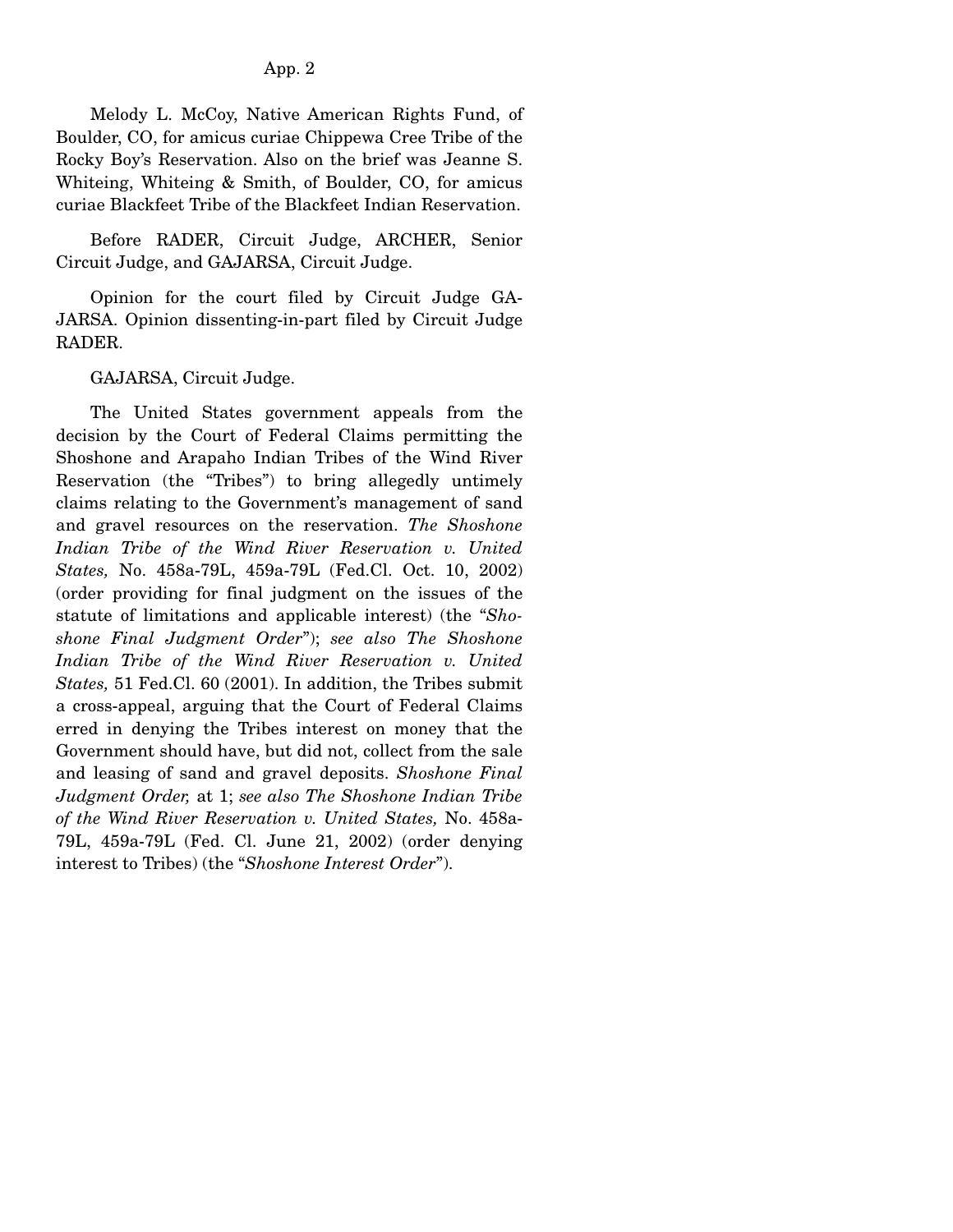Because the Department of the Interior and Related Agencies Appropriations Act, Public Law No. 108-7, permits the Tribes to bring their trust management claims after they receive an accounting – regardless of when such claims accrued – this court affirms the Court of Federal Claims' decision on direct appeal. We limit, however, the claims that may be brought to those relating to (1) the Government's mismanagement of tribal trust funds after their collection and (2) losses to the trust resulting from the Government's failure to timely collect amounts due and owing to the Tribes under its sand and gravel contracts.

 With respect to the Tribes' cross-appeal, we reverse the Court of Federal Claims' denial of interest and hold that the Tribes are entitled to interest on monies that the Government was contractually obligated to collect, but did not collect or delayed in collecting, on behalf of the Tribes.

 We thus affirm-in-part, reverse-in-part, and remand the case for further proceedings.

### I. BACKGROUND

### A. *The Wind River Reservation*

 The Eastern Shoshone Tribe (the "Shoshone") and the Northern Arapaho Tribe (the "Arapaho") share an undivided interest in the Wind River Indian Reservation (the "Wind River Reservation" or the "reservation") in Wyoming. *Shoshone Indian Tribe,* 51 Fed.Cl. at 61. The Shoshone originally occupied approximately 44,672,000 acres across Wyoming, Colorado, Idaho, and Utah. In 1868, the Shoshone signed a treaty with the United States (the "Treaty of 1868") and agreed to relinquish their aboriginal lands and relocate onto a reservation established for their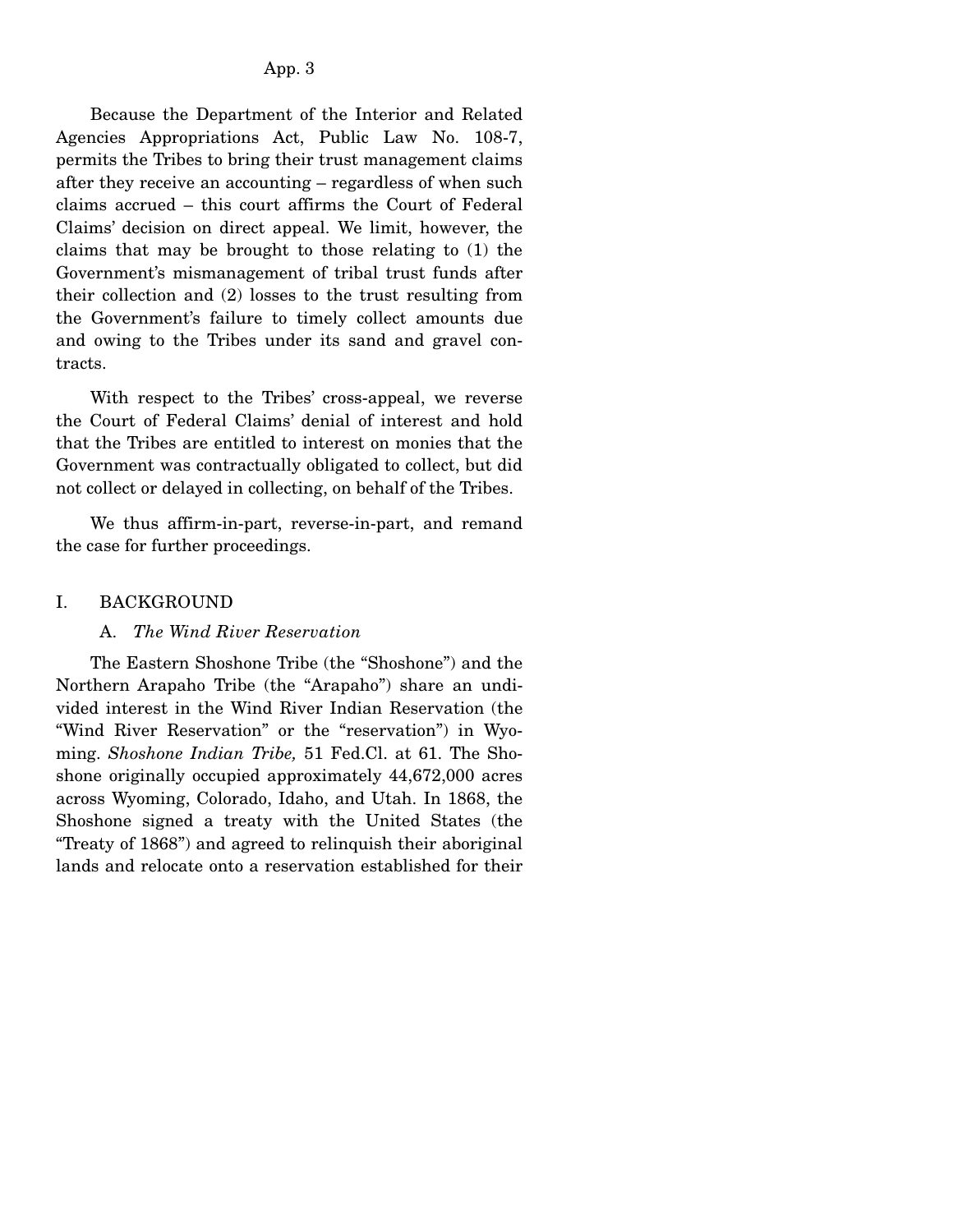benefit. In this treaty, the Government agreed that the reservation would be:

set apart for the absolute and undisturbed use and occupation of the Shoshonee Indians herein named, . . . and henceforth *they will and do hereby relinquish all title, claims, or rights in and to any portion of the territory of the United States,* except such as is embraced within the limits aforesaid.

 Treaty between the United States and the Eastern Band of Shoshonees and the Bannack Tribe of Indians, July 3, 1868, art. II, 15 Stat. 673 (emphasis added). By signing the Treaty of 1868, the Shoshone relinquished to the Government title to their aboriginal lands and reserved a right of occupancy and use to the Wind River Reservation. *Shoshone Tribe of Indians v. United States,* 299 U.S. 476, 496, 57 S.Ct. 244, 81 L.Ed. 360 (1937); *cf. United States v. Creek Nation,* 295 U.S. 103, 109, 55 S.Ct. 681, 79 L.Ed. 1331 (1935) (discussing the right of occupancy as compared to a fee simple).

 In 1878, the United States military escorted the Arapaho onto the Wind River Reservation, where the Arapaho were settled by the Government on the Wind River Reservation despite protests by the Shoshone. *Shoshone,* 299 U.S. at 494, 57 S.Ct. 244. Against their respective wishes, the Shoshone and Arapaho Tribes were made owners in common of the Wind River Reservation, with undivided rights to the land and its accompanying mineral resources, by Congressional act. Act of Mar. 3, 1927, §§ 1, 3, 44 Stat. 1349, 1350; *Shoshone,* 299 U.S. at 494, 57 S.Ct. 244. Both Tribes continue to occupy the Wind River Reservation, which consists primarily of the reservation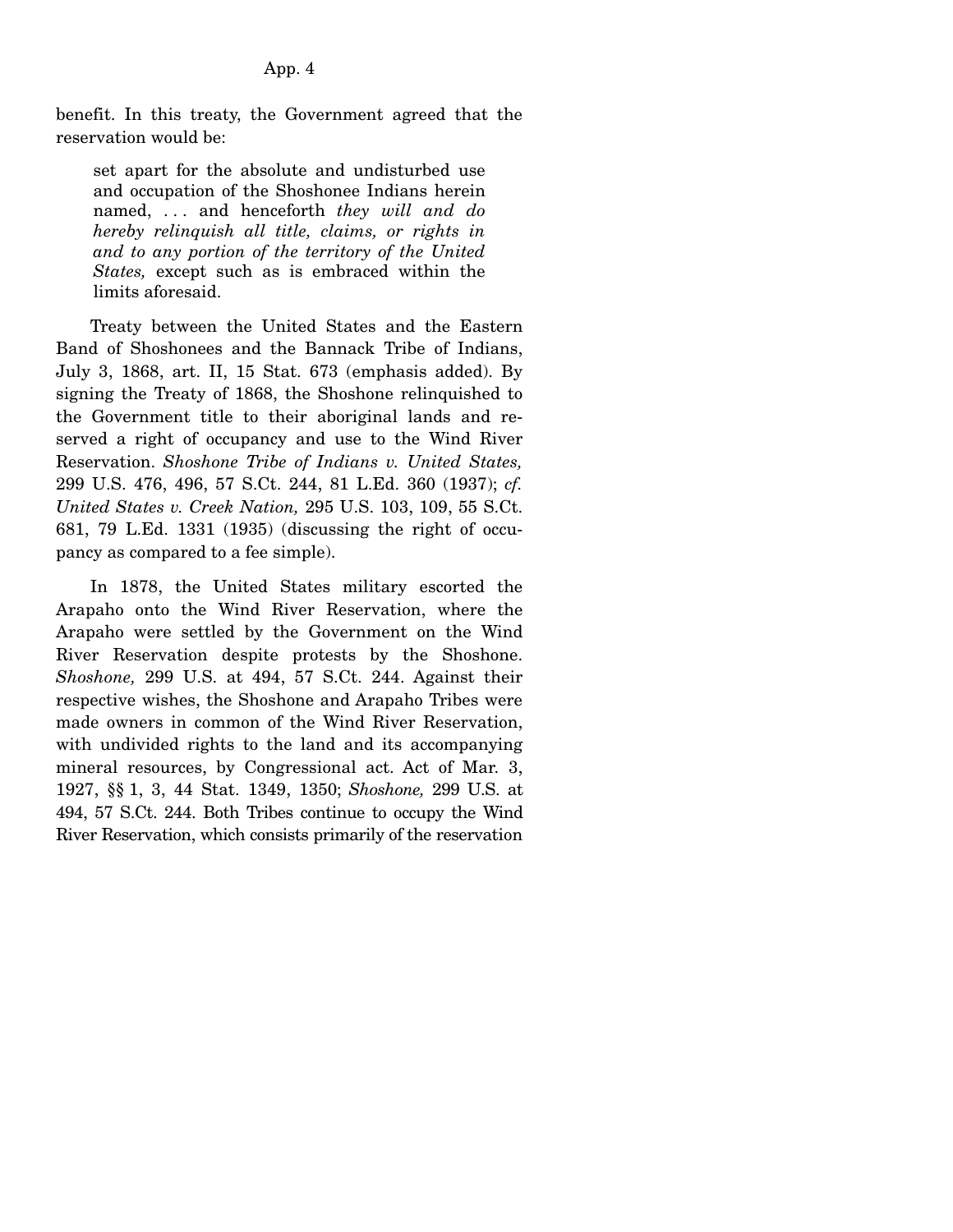lands created by the Treaty of 1868, minus certain lands sold to the United States in 1872 and 1896.

 In addition to establishing co-ownership of the Wind River Reservation, the Act of March 3, 1927 also permitted the Shoshone to bring claims against the Government in the Court of Claims arising from the settlement of the Arapaho. Until the passage of the Indian Claims Commission Act in 1946 (the "ICC Act"), tribes could not litigate claims against the United States without specific Congressional permission. Act of Mar. 3, 1927, §§ 1, 3, 44 Stat. 1349, 1350; *Shoshone,* 299 U.S. at 494, 57 S.Ct. 244; *see also Navajo Tribe of Indians v. State of New Mexico,* 809 F.2d 1455, 1460 (10th Cir.1987) (discussing the history of the ICC Act). After receiving access to the Court of Claims, the Shoshone filed suit and were eventually awarded damages for the taking of the Shoshone's right of occupancy under the Treaty of 1868. *Shoshone,* 299 U.S. at 497-98, 57 S.Ct. 244.

 On October 10, 1979, the Tribes brought suit in the United States Court of Claims, alleging that the Government breached fiduciary and statutory duties owed to the Tribes from August 14, 1946 onward by mismanaging the reservation's natural resources and the income derived from such resources. The date of August 14, 1946 chosen by the Tribes coincides with the passage of the ICC Act. The ICC Act provided a five-year window of time during which tribes could submit to the Indian Claims Commission all of their claims against the Government that accrued before August 13, 1946. Courts have therefore held that claims "accruing before August 13, 1946" that were not filed with the Commission by August 13, 1951 cannot be submitted to any court, administrative agency, or the Congress. 60 Stat. 1052 (formerly 25 U.S.C. § 70k);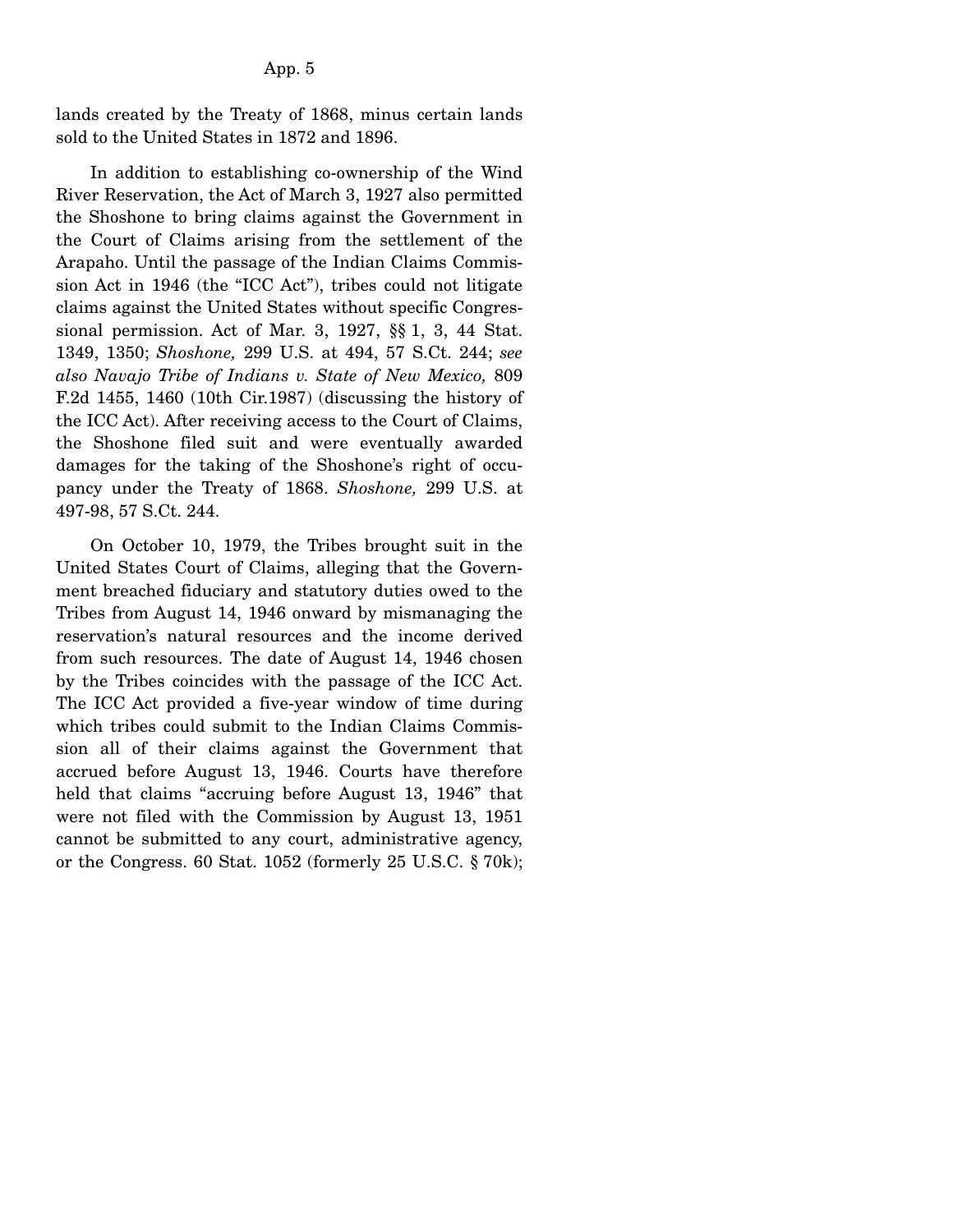#### App. 6

*Navajo Tribe,* 809 F.2d at 1461; *Catawba Indian Tribe of S.C. v. United States,* 24 Cl.Ct. 24, 29 (1991).

 The Court of Federal Claims severed the Tribes' present action into four segments: (1) claims relating to mineral rights, including sand and gravel resources; (2) claims relating to royalties associated with oil and gas deposits; (3) all other claims relating to oil and gas extraction; and (4) claims relating to trust fund mismanagement. *Shoshone Indian Tribe,* 51 Fed.Cl. at 62.

#### B. *Sand and Gravel Litigation*

 The current appeal stems from the first segment of litigation and involves the alleged mismanagement of sand and gravel resources by the Government. The sand and gravel claims of the Tribes were severed from the rest of the claims by order of the Court of Federal Claims. *The Shoshone Indian Tribe of the Wind River Reservation v. United States,* No. 458a-79-459a-79L (Fed. Cl. June 13,  $2001$ ) (order severing claims).<sup>1</sup>

 In its pre-trial motions related to the sand and gravel claims, the Government moved the Court of Federal Claims to bar any claim by the Tribes that accrued prior to October 10, 1973, the date that corresponds to six years before the Tribes' complaint was filed. *Shoshone Indian Tribe,* 51 Fed.Cl. at 61. The Government argued that 28 U.S.C. § 2501, which imposes a six-year statute of limitations on

<sup>&</sup>lt;sup>1</sup> The litigation regarding the management of oil and gas reserves on the Wind River Reservation is still pending in the Court of Federal Claims. *See The Shoshone Indian Tribe of the Wind River Reservation v. United States,* 58 Fed. Cl. 542 (2003) (interim order on motions in limine).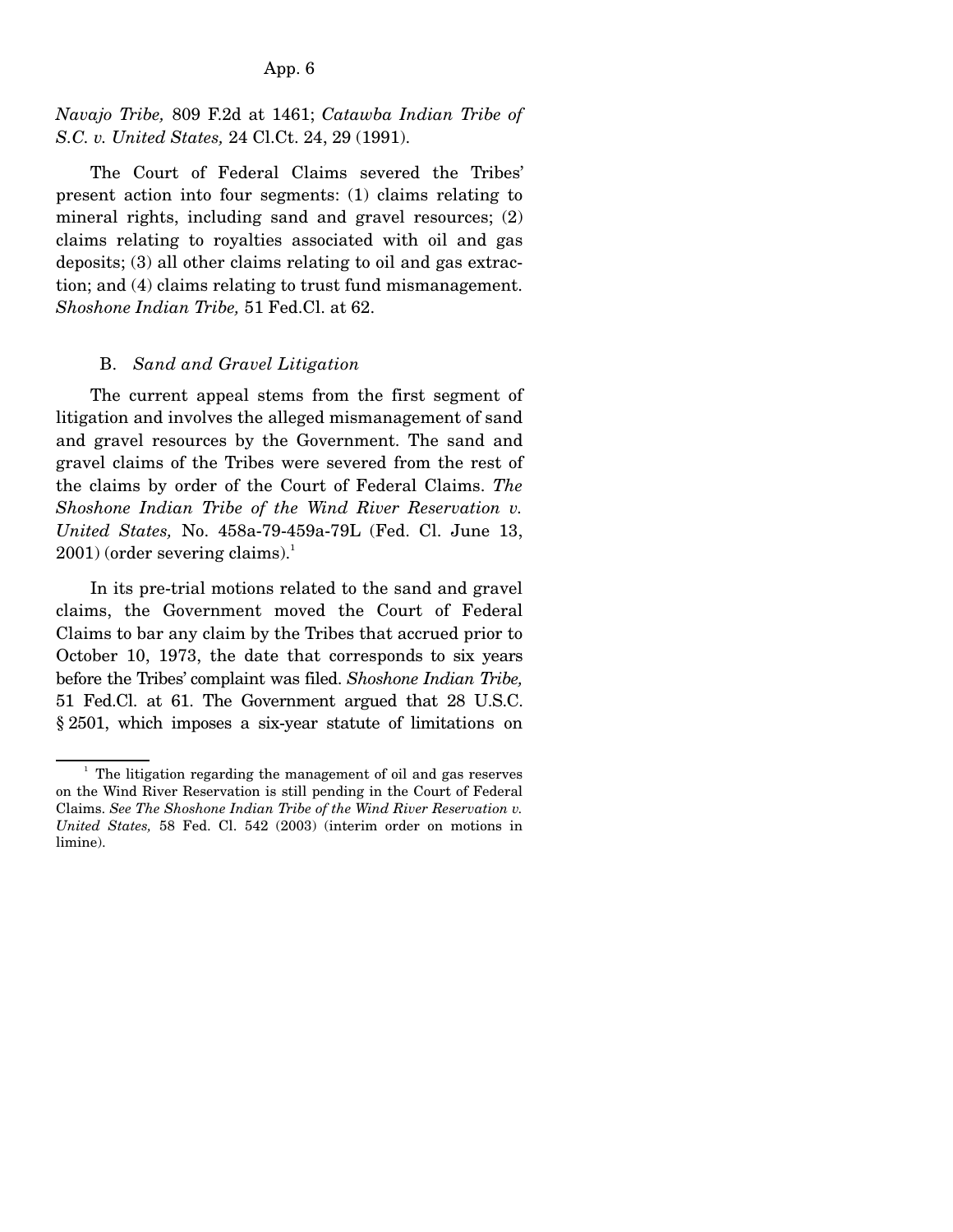### App. 7

claims brought against the United States, should apply to limit the Tribes' ability to recover for alleged injuries occurring between 1946 and 1973. *Id.* at 61-62.

 In response, the Tribes cited the Department of the Interior and Related Agencies Appropriations Act, Public Law No. 108-7 (the "Act"), which provides in pertinent part:

*[N]otwithstanding any other provision of law,* the statute of limitations *shall not commence to run* on any claim, including any claim in litigation pending on the date of the enactment of this Act, concerning *losses to or mismanagement of trust funds,* until the affected tribe or individual Indian has been furnished with an accounting of such funds from which the beneficiary can determine whether there has been a loss.

 Pub.L. No. 108-7 (2003) (emphasis added). An earlier version of the Act was first adopted in 1990 and has been adopted each year thereafter, with minor changes in 1991 and  $1993.<sup>2</sup>$ 

 The Court of Federal Claims denied the Government's motion on November 30, 2001. *Shoshone Indian Tribe,* 51

<sup>&</sup>lt;sup>2</sup> Pub.L. No. 101-512 (1990) originally provided:

<sup>[</sup>N]otwithstanding any other provision of law, the statute of limitations shall not commence to run on any claim concerning losses to or mismanagement of trust funds, until the affected tribe or individual Indian has been furnished with the accounting of such funds.

In 1991, the clause "from which the beneficiary can determine whether there has been a loss" was added to the end of the provision. Pub.L. No. 102-154 (1991). In 1993, Congress added "including any claim in litigation pending on the date of this Act." Pub.L. No. 103-138 (1993).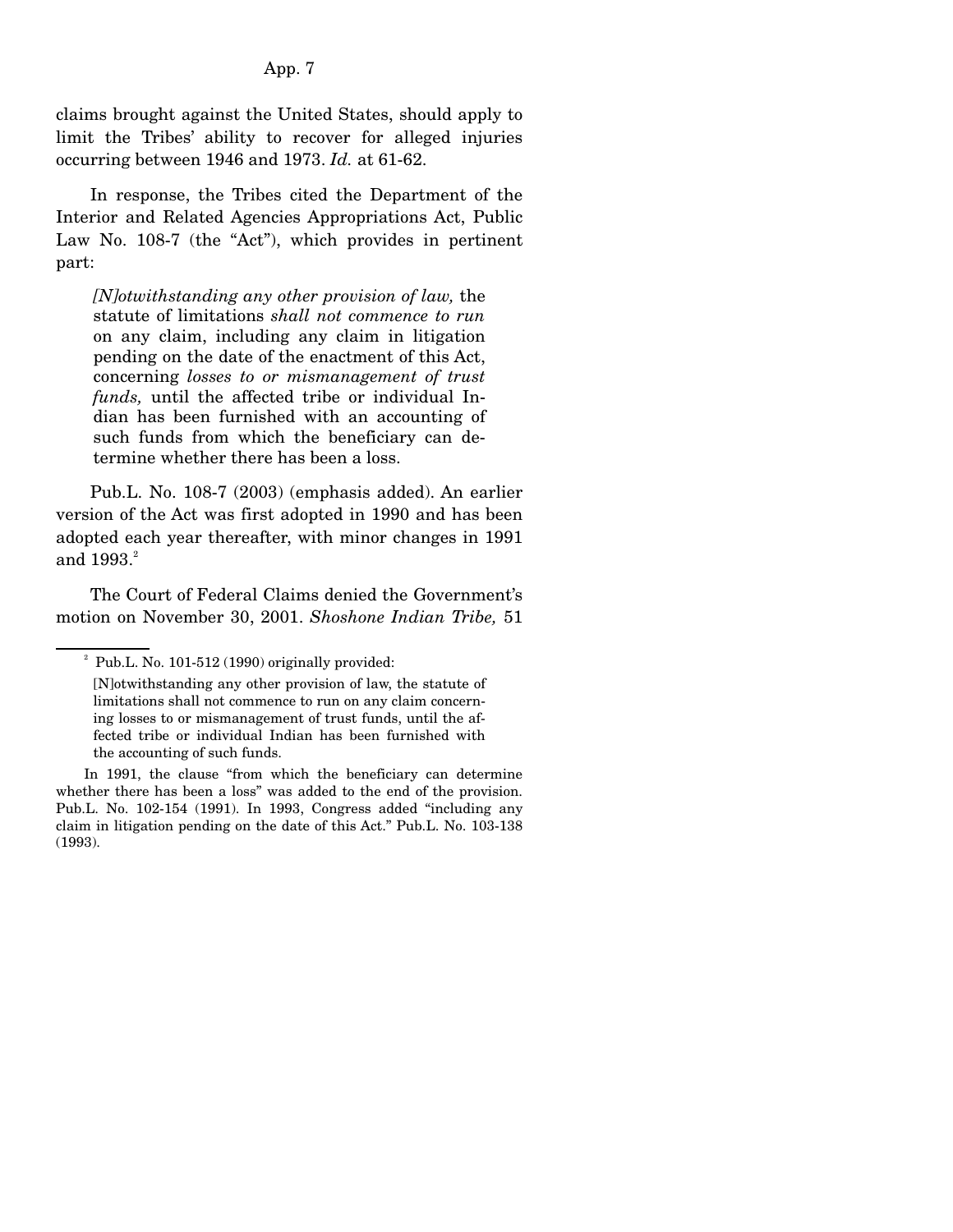Fed.Cl. at 61. The gravamen of the Government's motion was that the six year statute of limitations on claims against the Government provided by 28 U.S.C. § 2501 had already run on many of the Tribes' claims and that the Act therefore did not reach such claims. Relying on the plain language of the Act, the court determined that claims falling within the scope of the Act do not *accrue* until an accounting "concerning losses to or mismanagement of trust funds" is provided. Because the Tribes had not received an accounting, the Court of Federal Claims thus permitted the Tribes to present evidence of economic losses resulting from the Government's mismanagement of tribal trust funds and sand and gravel resources from 1946 onward.

 The Tribes' cross-appeal concerns the Court of Federal Claims' decision denying the Tribes interest on monies that the Government failed to collect with respect to the sand and gravel mining leases on the reservation. The Tribes argued before the Court of Federal Claims that 25 U.S.C. § 612, which establishes a trust for the Shoshone and Arapaho Tribes, requires the Government to pay interest on funds that the Government should have, but did not, collect and deposit in the tribal trust. In pertinent part, 25 U.S.C. § 612 provides:

The Secretary of the Treasury, upon request of the Secretary of the Interior, is authorized and directed to establish a trust fund account for each tribe and shall make such transfer of funds on the books of his department as may be necessary . . . : Provided, *That interest shall accrue on the principal fund only, at the rate of 4 per centum per annum,* and shall be credited to the interest trust fund accounts established by this section: Provided further, That *all future revenues*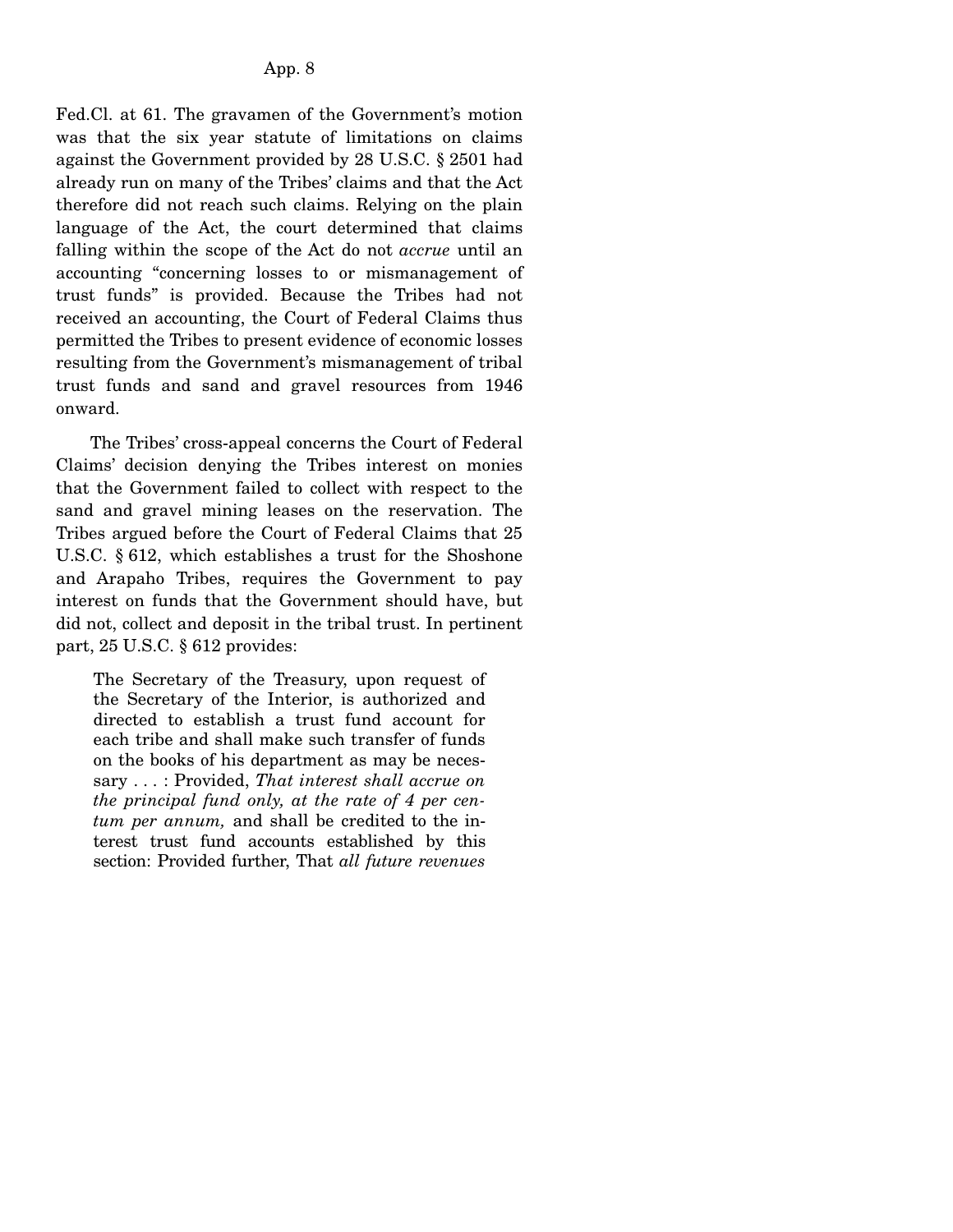*and receipts derived from the Wind River Reservation under any and all laws,* and the proceeds from any judgment for money against the United States hereafter paid jointly to the Shoshone and Arapahoe Tribes of the Wind River Reservation, shall be divided [between the Tribes] and *credited to the principal trust fund accounts* established herein; and the proceeds from any judgment for money against the United States hereafter paid to either of the tribes singly shall be credited to the appropriate principal trust fund account.

 25 U.S.C. § 612 (2000) (emphasis added). The Tribes further argued that the general statutes governing Indian trust fund management, 25 U.S.C. §§ 155, 161a, 161b, and 162a, mandate the payment of interest. Under 25 U.S.C. § 155, miscellaneous revenues derived from tribal resources are to be deposited with the Treasury, and under 25 U.S.C. §§ 161a, 161b, and 162a, simple interest must be collected on such accounts. *See* 25 U.S.C. §§ 155, 161a, 161b, 162a.

 On June 21, 2002, the Court of Federal Claims determined that the Government would not be responsible for interest on any damages awarded to the Tribe for trust fund mismanagement. *Shoshone Interest Order,* at 2. In its order, the court reasoned that 25 U.S.C. § 612 did not provide the "necessary 'hook'" to award interest damages against the United States under the Supreme Court's decision in *United States v. Mitchell,* 463 U.S. 206, 103 S.Ct. 2961, 77 L.Ed.2d 580 (1982) ("*Mitchell II*"). *Shoshone Interest Order,* at 2. The court did not address the availability of 25 U.S.C. §§ 155, 161a, 161b, and 162a to require the payment of interest.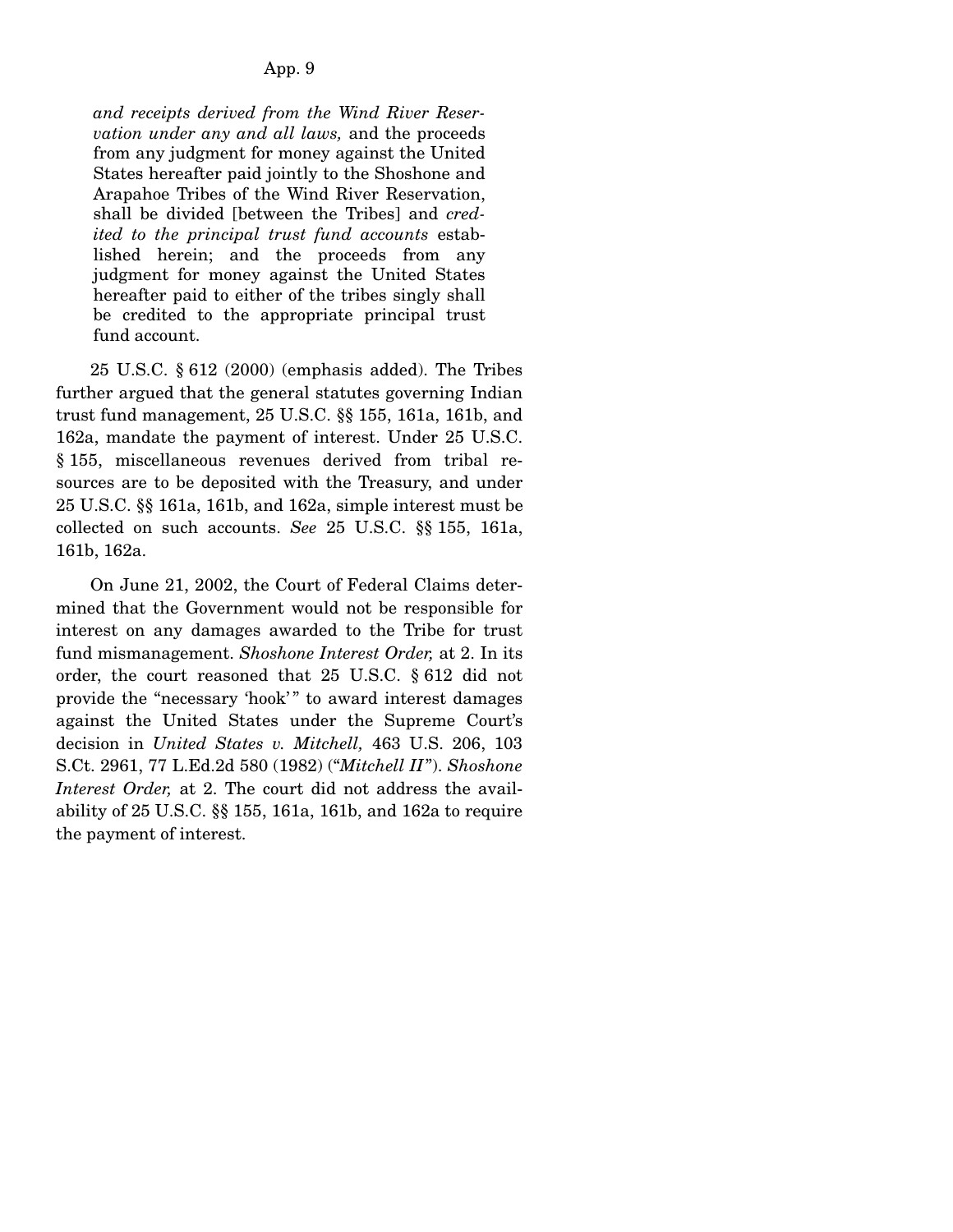#### App. 10

 On the basis of its orders of November 30, 2001 and June 21, 2002, the Court of Federal Claims (1) granted judgment in favor of the Tribes on the issue of the statute of limitations and (2) granted judgment in favor of the Government on the issue of interest. *Shoshone Final Judgment Order,* at 1. Except for these two issues, the parties have settled the claims concerning the sand and gravel resource management. *The Shoshone Indian Tribe of the Wind River Reservation v. United States,* No. 458a-79L, 459a-79L (Fed.Cl. Oct. 4, 2002) (order approving partial settlement).

 This Court has jurisdiction of the appeal and crossappeal pursuant to 28 U.S.C.  $\S$  1295(a)(3).

#### II. DECISION

#### A. *Standard of Review*

 The issue before us is one of statutory construction. This court reviews the construction and interpretation of governing statutes *de novo. Massie v. United States,* 166 F.3d 1184, 1187 (Fed.Cir.1999); *Dock v. United States,* 46 F.3d 1083, 1086 (Fed.Cir.1995). The plain language of a statute is controlling. *Int'l Bus. Machs. Corp. v. United States,* 201 F.3d 1367, 1373 (Fed.Cir.2000).

- B. *The Act* 
	- 1. Statute of Limitations

 In challenging the Court of Federal Claims' decision concerning the statute of limitations for the Tribes' claims, the Government relies on the ambiguous language of the House and Senate Reports associated with the Act, rather than on the language of the statute itself. The language of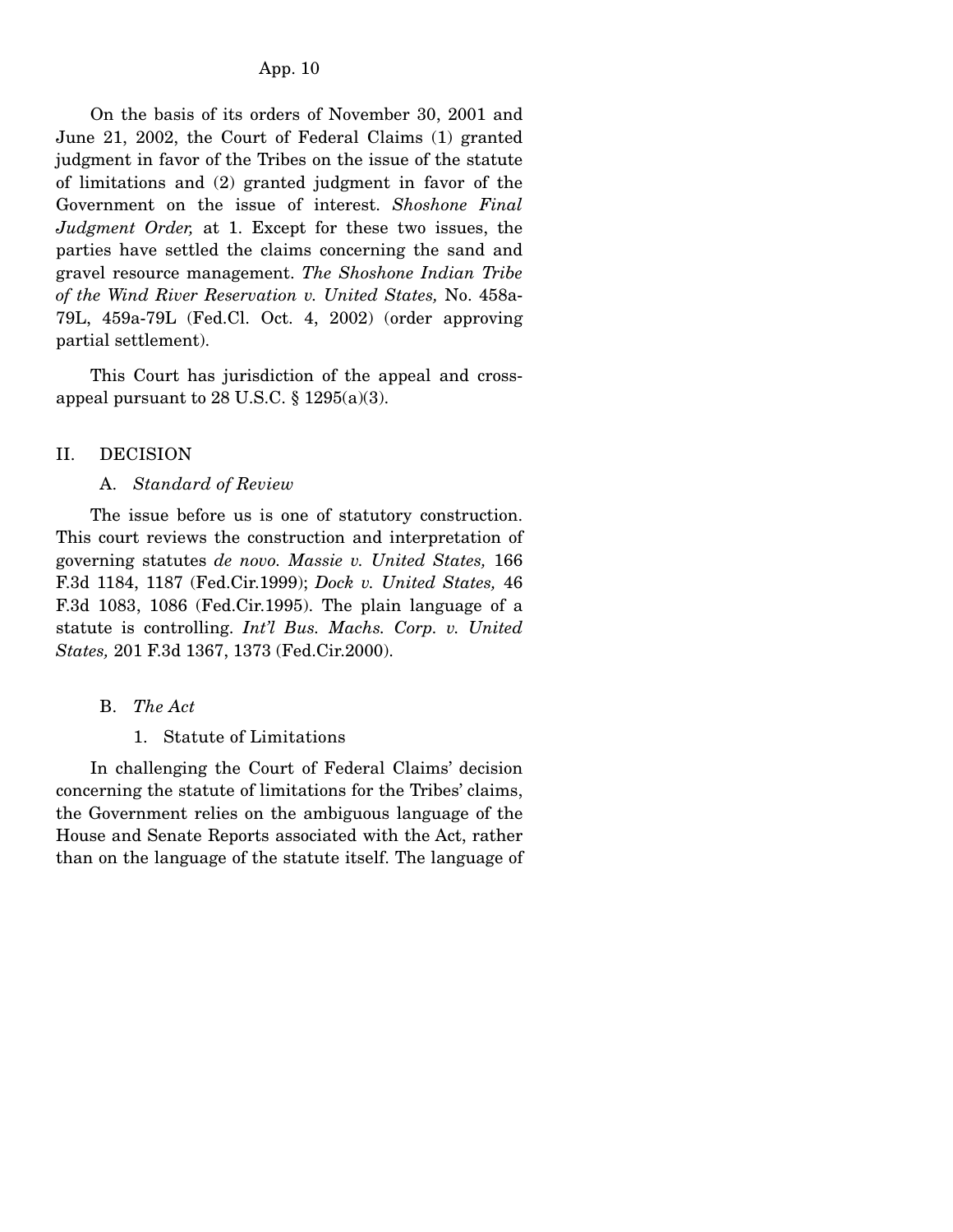the statute is the best indication of Congress's intent. *Consumer Prod. Safety Comm'n v. GTE Sylvania, Inc.,* 447 U.S. 102, 118, 100 S.Ct. 2051, 64 L.Ed.2d 766 (1980). When the language of a statute is plain on its face, it is inappropriate to turn to the legislative history.3 *Dep't of Hous. & Urban Dev. v. Rucker,* 535 U.S. 125, 132, 122 S.Ct. 1230, 152 L.Ed.2d 258 (2002).

 The statute of limitations provision of 28 U.S.C. § 2501 places an express limit on the Government's waiver of sovereign immunity for every claim within the jurisdiction of the Court of Federal Claims. *Soriano v. United States,* 352 U.S. 270, 273, 77 S.Ct. 269, 1 L.Ed.2d 306 (1957); *Hart v. United States,* 910 F.2d 815, 817 (Fed.Cir.1990). Statutes that toll the statute of limitations, resurrect an untimely claim, defer the accrual of a cause of action, or otherwise affect the time during which a claimant may sue the Government also are considered a waiver of sovereign immunity. *See Martinez v. United States,* 333 F.3d 1295, 1316 (Fed.Cir.2003) (noting that exceptions to statutes of limitations on suits against the Government

<sup>&</sup>lt;sup>3</sup> Only two courts have interpreted the Act prior to this appeal. In the unpublished decision of *Assinboine & Sioux Tribes of the Fort Peck Indian Reservation,* No. 773-87L (Fed.Cl.1995), the Court of Federal Claims found that the Act deferred the accrual of the statute of limitations until an accounting was provided. That court cited the legislative history surrounding the Act's renewal in 1993, specifically a House Report that provided that the purpose of the Act was to "protect the rights of tribes and individuals until reconciliation and audit of their accounts has been completed." H.R.Rep. No. 103-158, at 57 (1993).

In *Cobell v. Babbitt,* a district court determined that the Act merely tolls the statute of limitations. 30 F.Supp.2d 24 (D.D.C.1998). Citing the same sentence from the House Report relied on in *Assinboine,* the District Court came to the opposite conclusion from the legislative history. *Id.* at 44.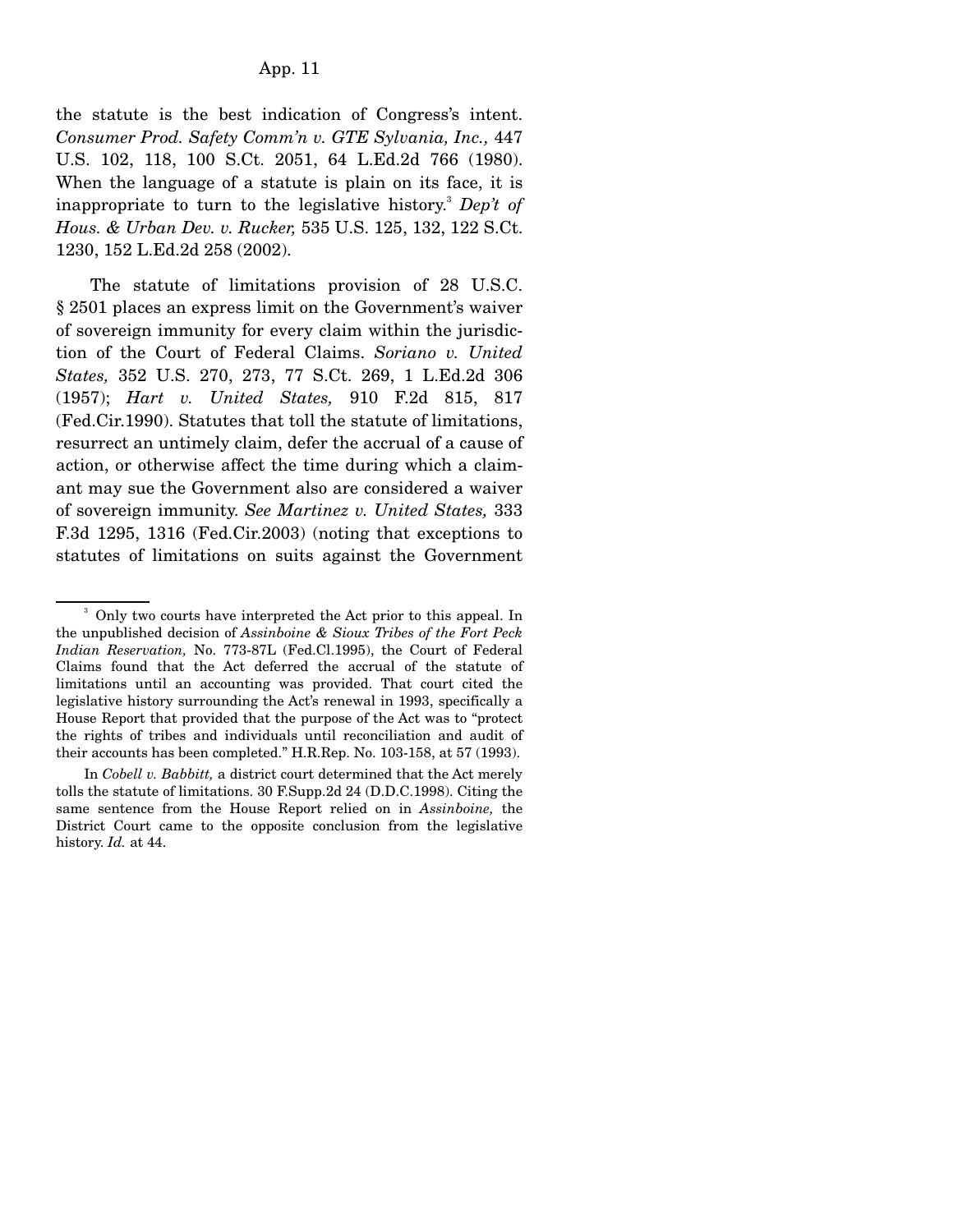are not to be implied); *see also Soriano,* 352 U.S. at 276, 77 S.Ct. 269. Such statutes must be construed strictly and must clearly express the intent of Congress to permit a suit against the Government. *Dep't of the Army v. Blue Fox, Inc.,* 525 U.S. 255, 261, 119 S.Ct. 687, 142 L.Ed.2d 718 (1999) ("We have frequently held, however, that a waiver of sovereign immunity is to be strictly construed, in terms of its scope, in favor of the sovereign. . . . Such a waiver must also be 'unequivocally expressed' in the statutory text." (citations omitted)); *United States v. Mottaz,* 476 U.S. 834, 841, 106 S.Ct. 2224, 90 L.Ed.2d 841 (1986); *Bath Iron Works Corp. v. United States,* 20 F.3d 1567, 1572 (Fed.Cir.1994). By the plain language of the Act, Congress has expressly waived its sovereign immunity and deferred the accrual of the Tribes' cause of action until an accounting is provided.

 The operative language of the Act is the combination of the phrases "[n]otwithstanding any other provision of law" and the directive that the statute of limitations "shall not commence to run" on any claim until an accounting is provided from which the Tribes can discern whether any losses occurred which would give rise to a cause of action against the trustee. The introductory phrase "[n]otwithstanding any other provision of law" connotes a legislative intent to displace any other provision of law that is contrary to the Act, including 28 U.S.C. § 2501. *See, e.g., Marcello v. Bonds,* 349 U.S. 302, 310-11, 75 S.Ct. 757, 99 L.Ed. 1107 (1955) (finding the inclusion of the phrase "Notwithstanding any other provision of law" in earlier drafts of a bill enough to show the intent of Congress to supersede  $\S$  5(c) of the Administrative Procedure Act even though the final bill deleted the language); *Watt v. Alaska,* 451 U.S. 259, 280, 101 S.Ct. 1673, 68 L.Ed.2d 80 (1981)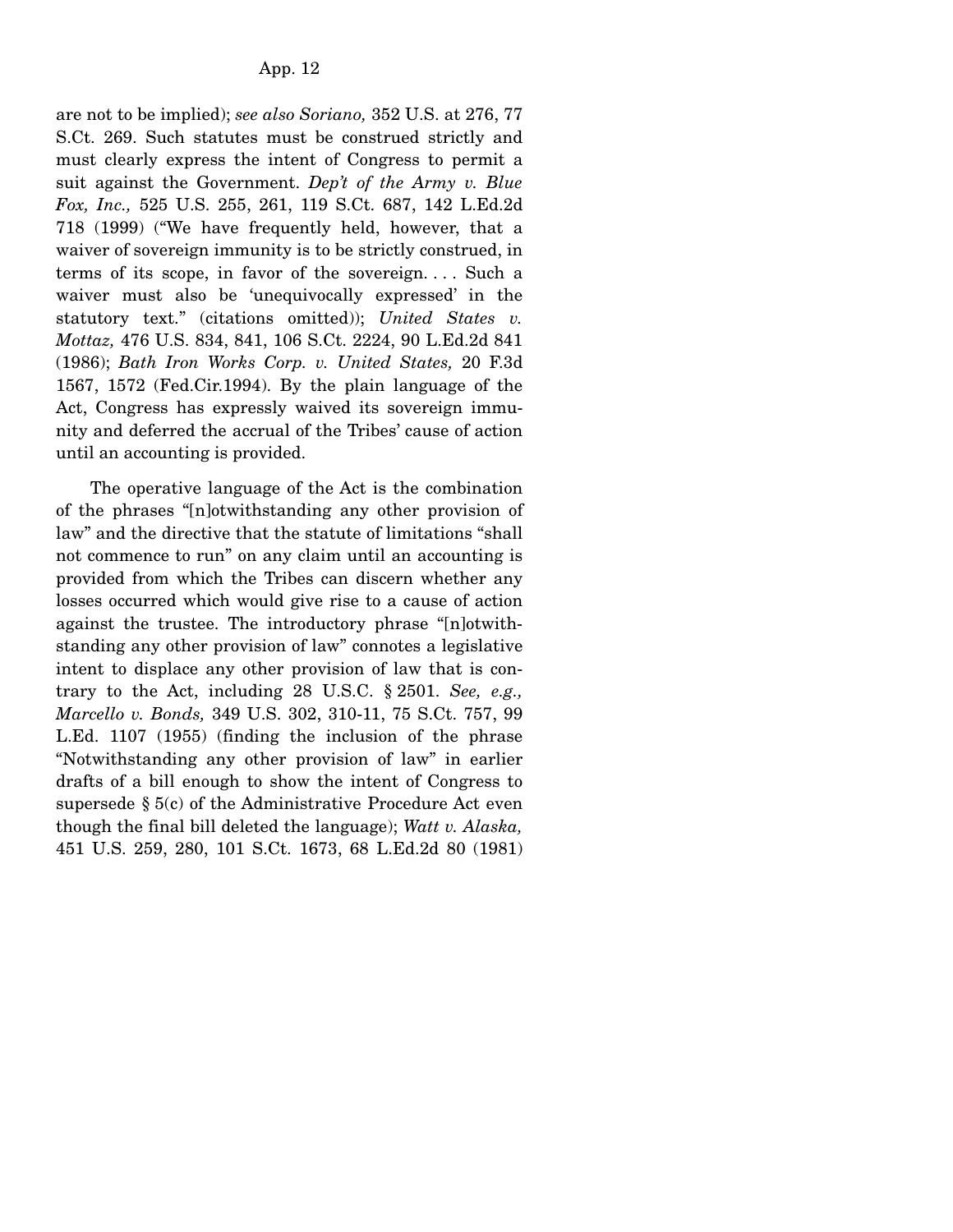(Stewart, J., dissenting) (stating that Congress "ideally" would have used the phrase "notwithstanding any other provision of law" to express its intent to have the Wildlife Refuge Revenue Sharing Act of 1964 supersede the Mineral Leasing Act of 1920).

 The next important phrase of the Act, "shall not commence to run," unambiguously delays the commencement of the limitations period until an accounting has been completed that reveals whether a loss has been suffered. As the Tribes point out, most statutes use the word "toll" when the purpose of the statute is to interrupt the statute of limitations. *See, e.g.,* 12 U.S.C. § 3419 (2000); 15 U.S.C. § 6606(e)(4) (2000); 21 U.S.C. § 1604(b)(3)(C) (2000); 29 U.S.C. § 1854(f) (2000). Congress's choice of the phrase "shall not commence to run" instead of "tolls" should be given effect. There exists a strong presumption that "Congress expresses its intent through the language it chooses" and that the choice of words in a statute is therefore deliberate and reflective. *INS v. Cardoza-Fonseca,* 480 U.S. 421, 433 n. 12, 436, 107 S.Ct. 1207, 94 L.Ed.2d 434 (1987); *see also Offshore Logistics, Inc. v. Tallentire,* 477 U.S. 207, 223, 106 S.Ct. 2485, 91 L.Ed.2d 174 (1986) ("Normal principles of statutory construction require that we give effect to the subtleties of language that Congress chose to employ. . . ."); *N. Haven Bd. of Educ. v. Bell,* 456 U.S. 512, 521, 102 S.Ct. 1912, 72 L.Ed.2d 299 (1982) (refusing to give a restrictive meaning to the word "person" because Congress could have, but did not, use more particular language).

 Unlike the Government, we see no ambiguity in the language used by Congress. The clear intent of the Act is that the statute of limitations will not begin to run on a tribe's claims until an accounting is completed. We therefore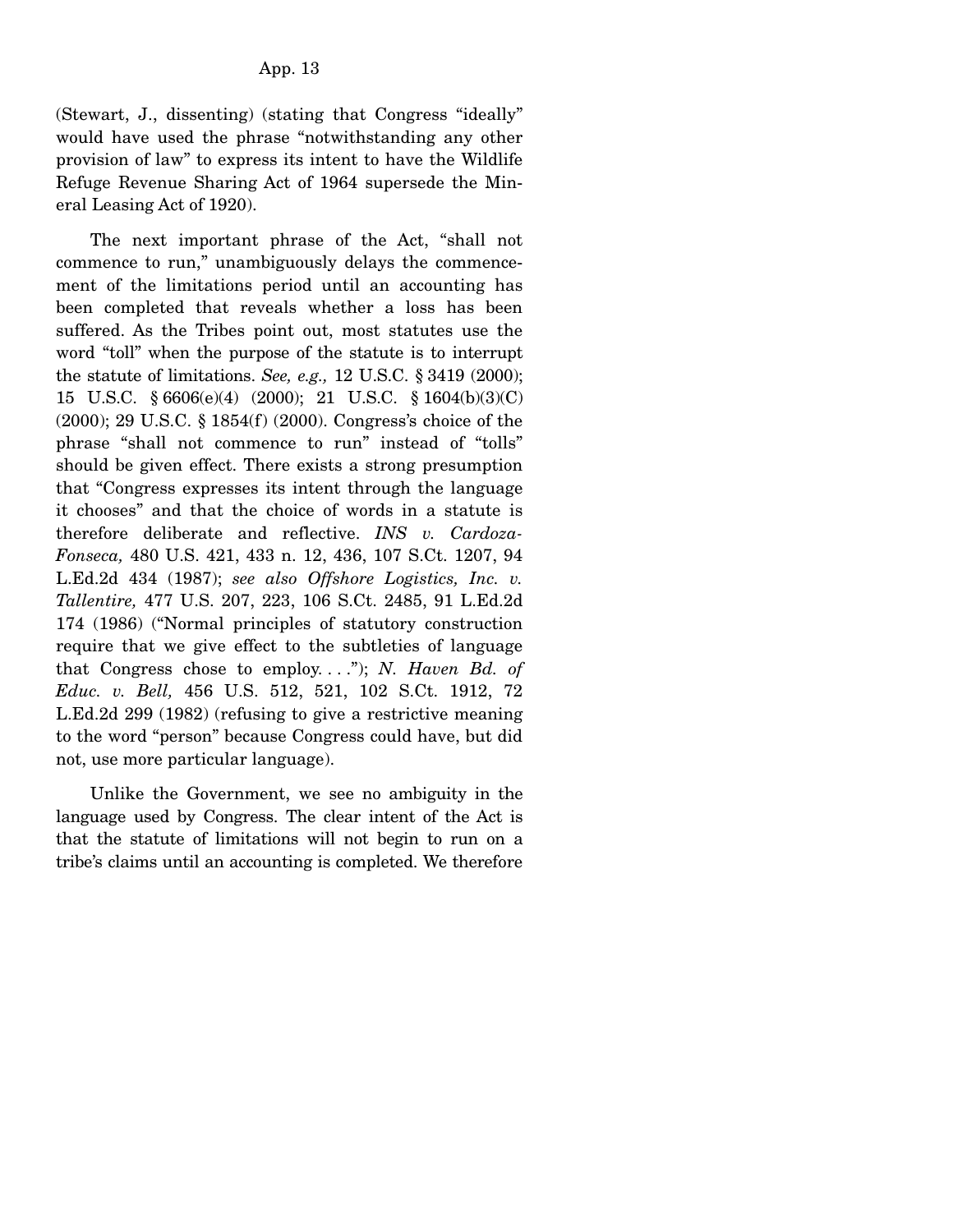# App. 14

hold that the Act provides that claims falling within its ambit shall not accrue, i.e., "shall not commence to run," until the claimant is provided with a meaningful accounting.<sup>4</sup> This is simple logic – how can a beneficiary be aware of any claims unless and until an accounting has been rendered?

 The interpretation of the Act provided by this court also comports with fundamental trust law principles. Beneficiaries of a trust are permitted to rely on the good

 The Act's introductory phrase "notwithstanding any other provision of law" parallels the above recitation listing a number of statute of limitations provisions and declaring that they are inapplicable. Moreover, like the passage quoted, the Act specifically outlines the types of claims that are exempted from the standard statute of limitations. In the case of the Pueblo of Isleta tribe, the claims involve the Government's payment of inadequate compensation for tribal lands. In the case before this court, the claims are limited to those "concerning losses to or mismanagement of trust funds." We address the interpretation of that phrase *infra* at Part II.B.2 of this opinion.

 $\sim$   $\frac{4}{3}$  Our interpretation of the Act also comports with an examination of other statutes that affect the accrual of a cause of action. For example, the Court of Federal Claims is permitted to hear claims by the Pueblo of Isleta tribe regardless of the time incurred. The applicable statute provides:

Notwithstanding sections 2401 and 2501 of title 28, United States Code, and section 12 of the Act of August 13, 1946 (60 Stat. 1052), or any other law which would interpose or support a defense of untimeliness, jurisdiction is hereby conferred upon the United States Court of Federal Claims to hear, determine, and render judgment on any claim by Pueblo of Isleta Indian Tribe of New Mexico against the United States with respect to any lands or interests therein the State of New Mexico or any adjoining State held by aboriginal title or otherwise which were acquired from the tribe without payment of adequate compensation by the United States.

Pub.L. No. 104-198 (1996).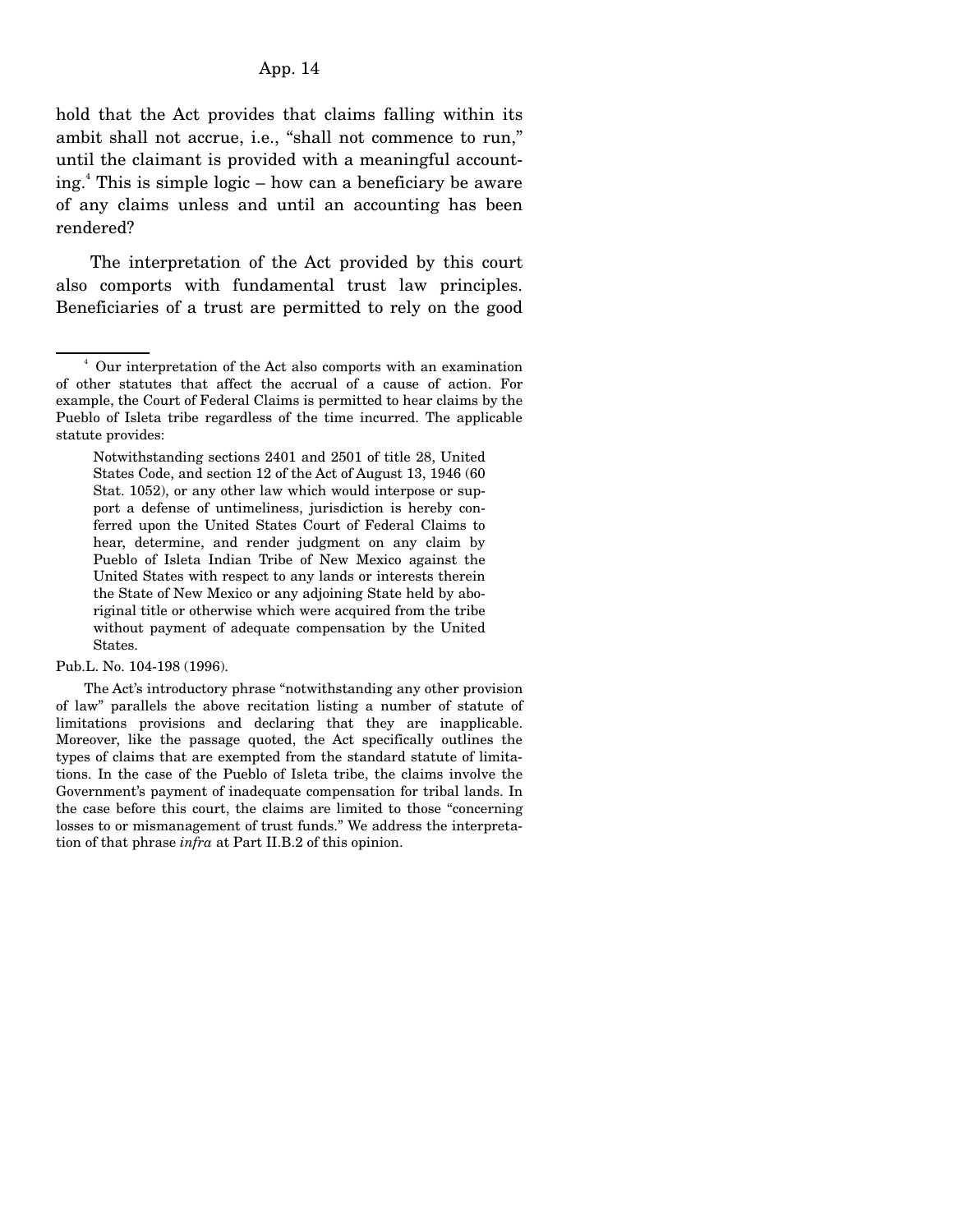faith and expertise of their trustees; because of this reliance, beneficiaries are under a lesser duty to discover malfeasance relating to their trust assets. *Loudner v. United States,* 108 F.3d 896, 901 (8th Cir.1997); *Cobell v. Norton,* 260 F.Supp.2d. 98, 104 (D.D.C.2003); *Manchester Band of Pomo Indians v. United States,* 363 F.Supp. 1238 (N.D.Cal.1973). As the Supreme Court explained in *Mitchell II,* "[a] trusteeship would mean little if the beneficiaries were required to supervise the day-to-day management of their estate by their trustee or else be precluded from recovery for mismanagement." 463 U.S. at 227, 103 S.Ct. 2961.

 A cause of action for breach of trust traditionally accrues when the trustee "repudiates" the trust and the beneficiary has knowledge of that repudiation. *Hopland Band of Pomo Indians v. United States,* 855 F.2d 1573 (Fed.Cir.1988); *Restatement (Second) of Trusts* § 219 (1992); *Cobell,* 260 F.Supp.2d at 105; *Manchester Band of Pomo Indians,* 363 F.Supp. at 1249. A trustee may repudiate the trust by express words or by taking actions inconsistent with his responsibilities as trustee. *Jones v. United States,* 801 F.2d 1334, 1336 (Fed.Cir.1986); *Philippi v. Philippe,* 115 U.S. 151, 5 S.Ct. 1181, 29 L.Ed. 336 (1885). The beneficiary, of course, may bring his action as soon as he learns that the trustee has failed to fulfill his responsibilities. 3 *Scott on Trusts* §§ 199.3, 205 (2001). It is often the case, however, that the trustee can breach his fiduciary responsibilities of managing trust property without placing the beneficiary on notice that a breach has occurred. It is therefore common for the statute of limitations to not commence to run against the beneficiaries until a final accounting has occurred that establishes the deficit of the trust. 76 *Am.Jur.2d Trusts* § 440 (2000);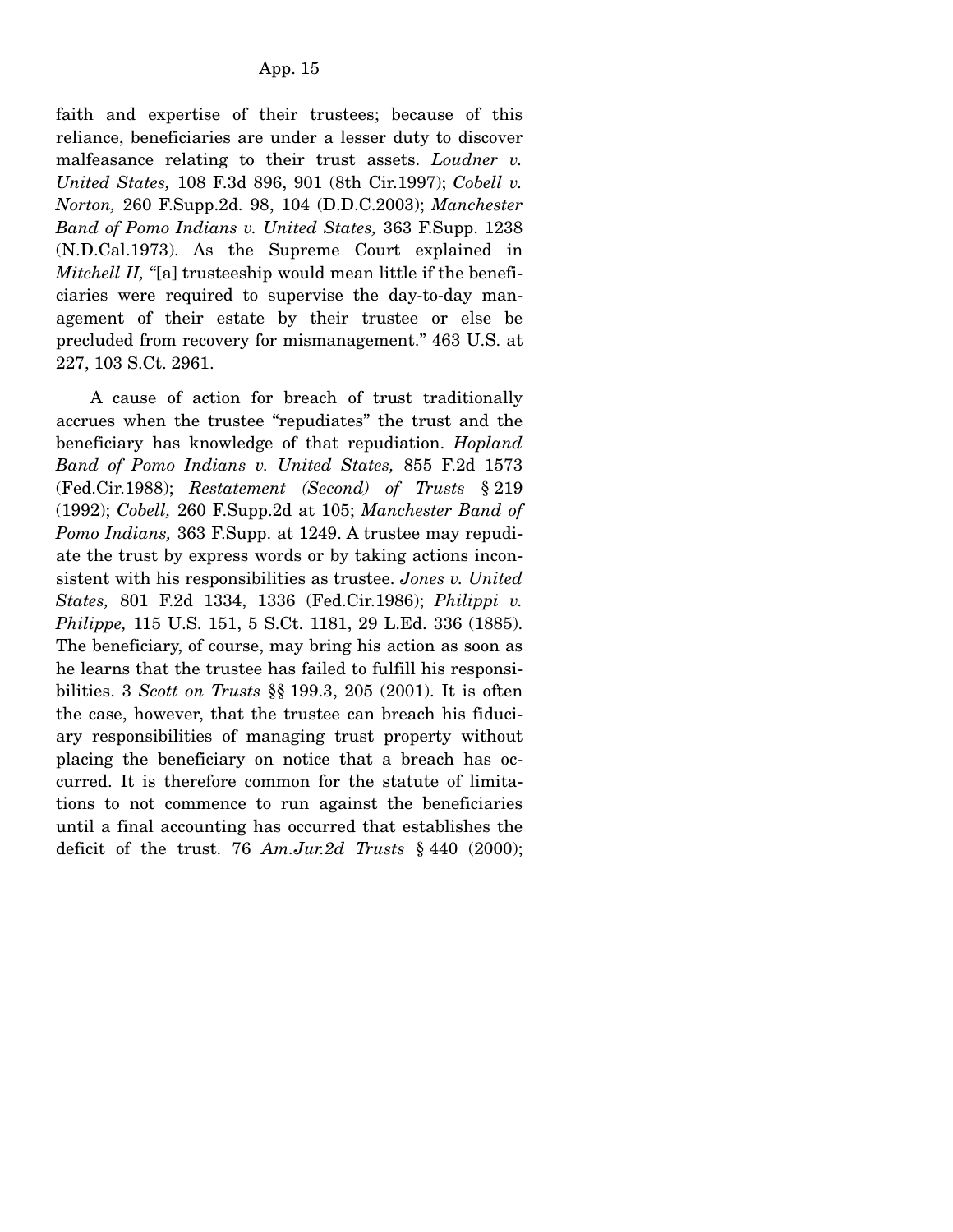# *McDonald v. First Nat'l Bank of Boston,* 968 F.Supp. 9, 14 (D.Mass.1997).

 In this case, the United States is the trustee for the Tribes, having assumed the relationship of trusteebeneficiary pursuant to treaties and statutes. That a general trustee relationship exists between the Government and tribal nations has long been recognized by the Supreme Court. *Cherokee Nation v. Georgia,* 30 U.S. (5 Pet.) 1, 8, 8 L.Ed. 25 (1831) (describing the relationship of tribes with the United States as that of a "ward to his guardian"); *Worcester v. Georgia,* 31 U.S. (6 Pet.) 515, 557, 8 L.Ed. 483 (1832) (elaborating on a duty of protection undertaken by the United States with respect to the native tribes); *Mitchell II,* 463 U.S. at 225, 103 S.Ct. 2961 (noting the "undisputed existence of a general trust relationship between the United States and the Indian people").

 Because of its treaty and statutory obligations to tribal nations, the United States must be held to the "most exacting fiduciary standards" in its relationship with the Indian beneficiaries. *Coast Indian Cmty. v. United States,* 213 Ct.Cl. 129, 550 F.2d 639, 652 (1977). The Indian Tribes, as domestic dependent nations, were subjected to the imposition of the trustee-beneficiary relationship and have become reliant upon their trustee to carry out trustee responsibilities. *Mitchell II,* 463 U.S. at 225, 103 S.Ct. 2961.

# 2. *The Scope of the Act*

 In addition to interpreting the Act's effect on the statute of limitations, this Court must determine which claims are within the scope of the Act. The Act postpones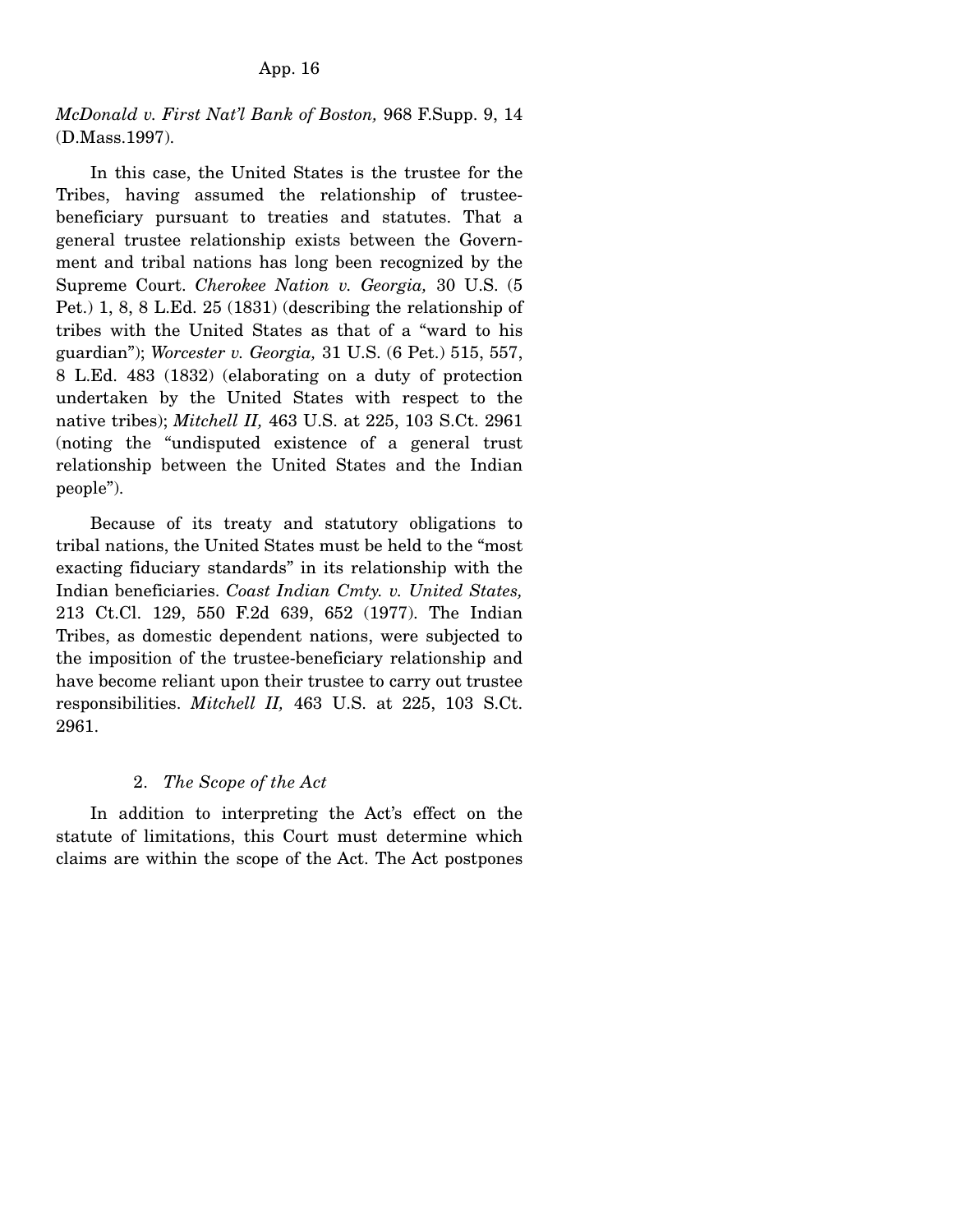the commencement of the statute of limitations for "any claim . . . concerning *losses to or mismanagement of trust funds.*" (emphasis added). In its interpretation of the Act, the Court of Federal Claims focused on the disjunctive term "or" between the two phrases "losses to" and "mismanagement of" tribal trust funds. Shoshone Indian *Tribe,* 51 Fed.Cl. at 68. The court determined that "mismanagement of trust funds" plainly covers a breach of fiduciary duty in the management of money already received in the trust. *Id.* The court then interpreted "losses to . . . trust funds" as corresponding to the Government's mismanagement of trust assets and the "breach of its trust duty to 'make the trust property productive'. . . ." *Id.* The interpretation by the court below thus permitted the Tribes to bring claims from 1946 onward relating to the Government's management of the sand and gravel leasing, including claims that the Government did not receive the best possible price for the leases negotiated. *Id.*

 As part of its appeal, the Government argues that the Act applies only to claims for the mismanagement or loss of tribal funds that were actually collected and deposited into the tribal trusts by the Government. Under the Government's proposed interpretation of "losses to or mismanagement of trust funds," the phrase "mismanagement of trust funds" would connote active misconduct relating to the tribal funds and "losses to . . . trust funds" would apply to "purely passive behavior" resulting in a decrease in the trust funds. Under the Government's theory of liability, the Act would not apply to losses that the Tribes alleged occurred because of the Government's failure to collect rents or to collect rents in a timely manner or to timely deposit such rents into the tribal trust accounts.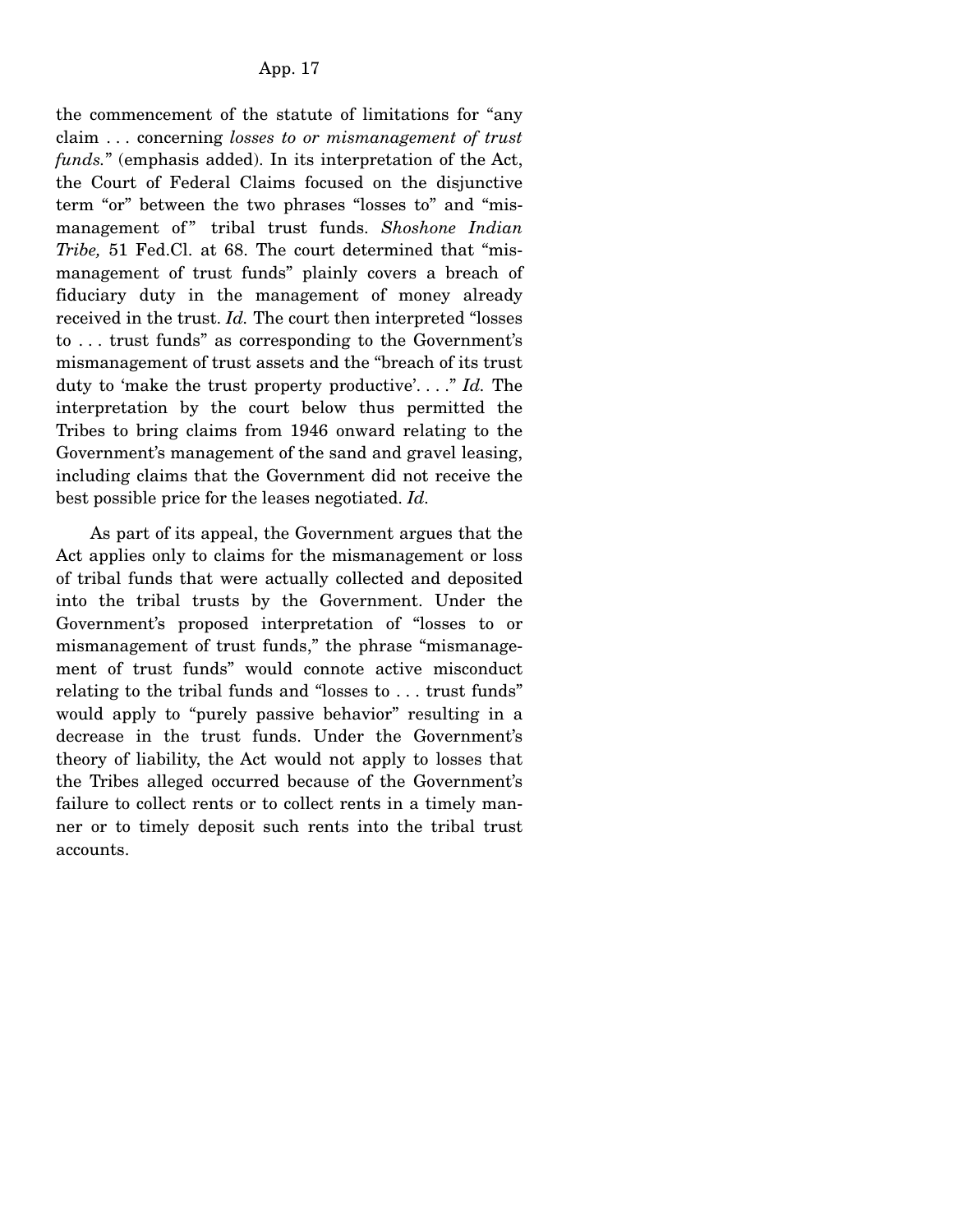We reject the Government's narrow reading of the Act. If the Government's interpretation were adopted, the term "losses to" would be redundant – the mismanagement of trust funds after their collection necessarily results in a loss to such funds. *Shoshone Indian Tribe,* 51 Fed.Cl. at 68. Accepted rules of statutory construction suggest that we should attribute meaning to all of the words in the Act if possible. *Montclair v. Ramsdell,* 107 U.S. 147, 152, 2 S.Ct. 391, 27 L.Ed. 431 (1882) ("It is the duty of the court to give effect, if possible, to every clause and word of a statute. . . ."); *TRW Inc. v. Andrews,* 534 U.S. 19, 31, 122 S.Ct. 441, 151 L.Ed.2d 339 (2001); Norman J. Singer, *Sutherland on Statutory Construction* § 46.06, at 181-96 (6th ed.2000).

 At the same time, the Court of Federal Claims' interpretation of the Act's language is overly expansive. We first must note that the Supreme Court's recent decision in *United States v. Navajo Nation* may moot the Tribes' claims relating to a breach of trust for *asset* mismanagement pursuant to the Indian Mineral Leasing Act ("IMLA") of 1938, i.e., claims that the Government failed to obtain the best possible market rates for the sand and gravel contracts. *See United States v. Navajo Nation,* 537 U.S. 488, 123 S.Ct. 1079, 155 L.Ed.2d 60 (2003). In *Navajo Nation,* the Supreme Court held that the IMLA does not impose a fiduciary obligation on the Government to manage the negotiation of tribal coal leases and maximize the lease revenues received. *Id.* at 507, 123 S.Ct. 1079. Reviewing the responsibilities owed by the Government to the Navajo under the IMLA, the Court determined that the Government was charged with approving mineral leases and regulating mining operations, but was not otherwise responsible for obtaining the highest and best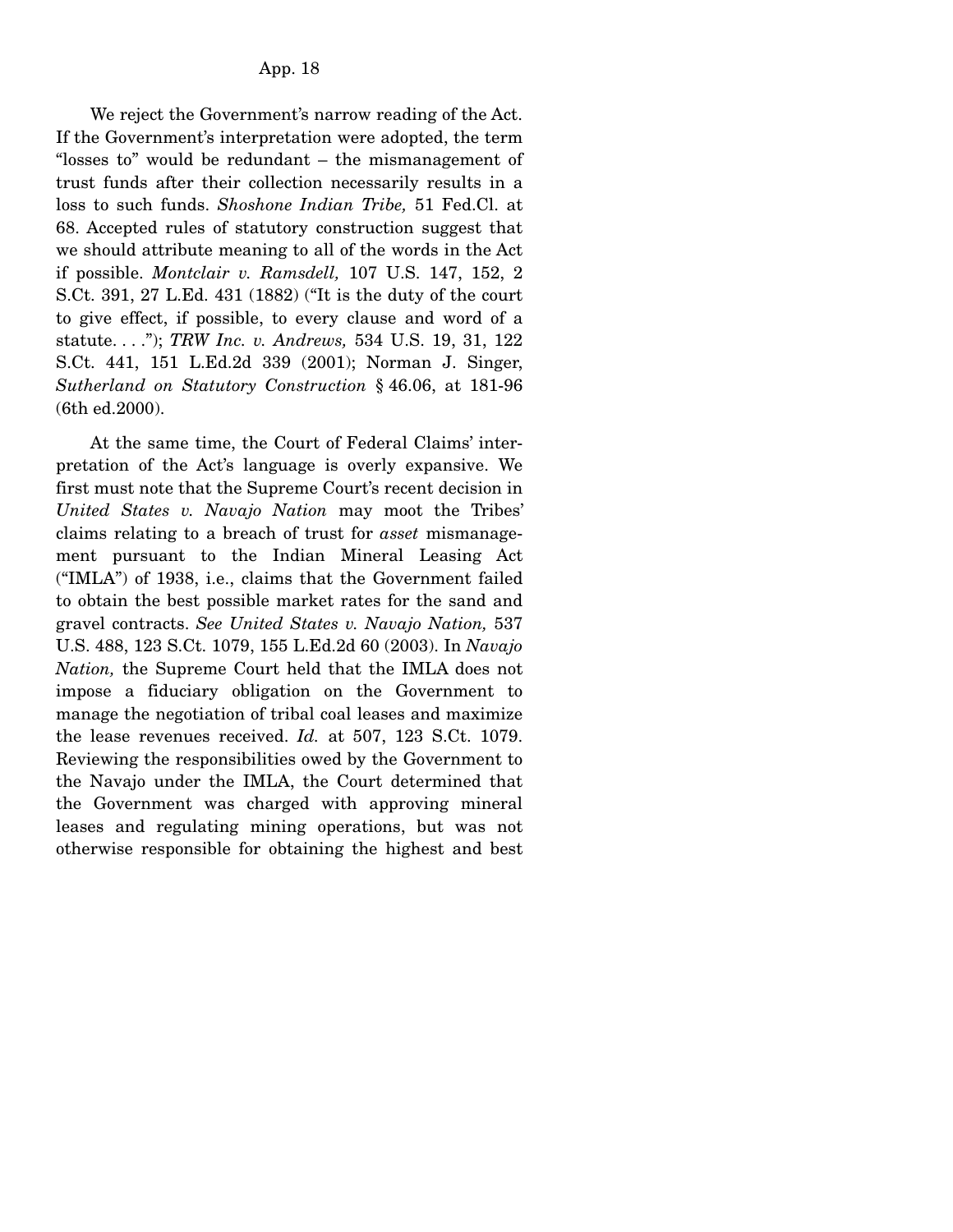price for the leases of tribal coal deposits. *Id.* at 507-08, 123 S.Ct. 1079; *see also* 25 U.S.C. § 396a (requiring that the Secretary of the Interior approve mineral leases); 25 U.S.C. § 396d (providing that the Secretary promulgate regulations relating to mining operations). While the Court in *Navajo Nation* specifically limited its holding to coal leasing, 537 U.S. at 508 n. 11, 123 S.Ct. 1079, the IMLA alone does not impose any additional responsibilities on the Government relating to the management of sand and gravel leases.<sup>5</sup> See 25 U.S.C. § 396a et seq.; see *also* 25 C.F.R. § 211.3 (defining mineral to include sand and gravel resources, thus establishing that such resources are subject to the IMLA). Like the coal leases at issue in *Navajo Nation,* the Government's responsibilities relating to the management of mineral assets such as sand and gravel is limited to the general obligation to approve leases and regulate removal operations under 25 U.S.C. § 396a and § 396d respectively. In light of *Navajo Nation,* we are compelled to find that the Tribes' argument that the Government mismanaged its sand and gravel assets is not a valid claim for relief given that the Government did not have a fiduciary or statutory duty to maximize the prices obtained under the leases entered into between the tribes and third parties. As such, the language in the Act "losses to or mismanagement of trust funds" cannot be used to delay the accrual of a cause of action for failure to obtain a maximum price of the mineral assets since such

<sup>&</sup>lt;sup>5</sup> We do not, in this opinion, reach the question of whether a claim for asset mismanagement under statutes other than the IMLA is viable. *See Navajo Nation v. United States,* 347 F.3d 1327, 1332 (Fed.Cir.2003). The issue of whether "a network of other statutes and regulations" may create a trust obligation for tribal asset management on the part of the Government is currently on remand to the Court of Federal Claims. *Id.*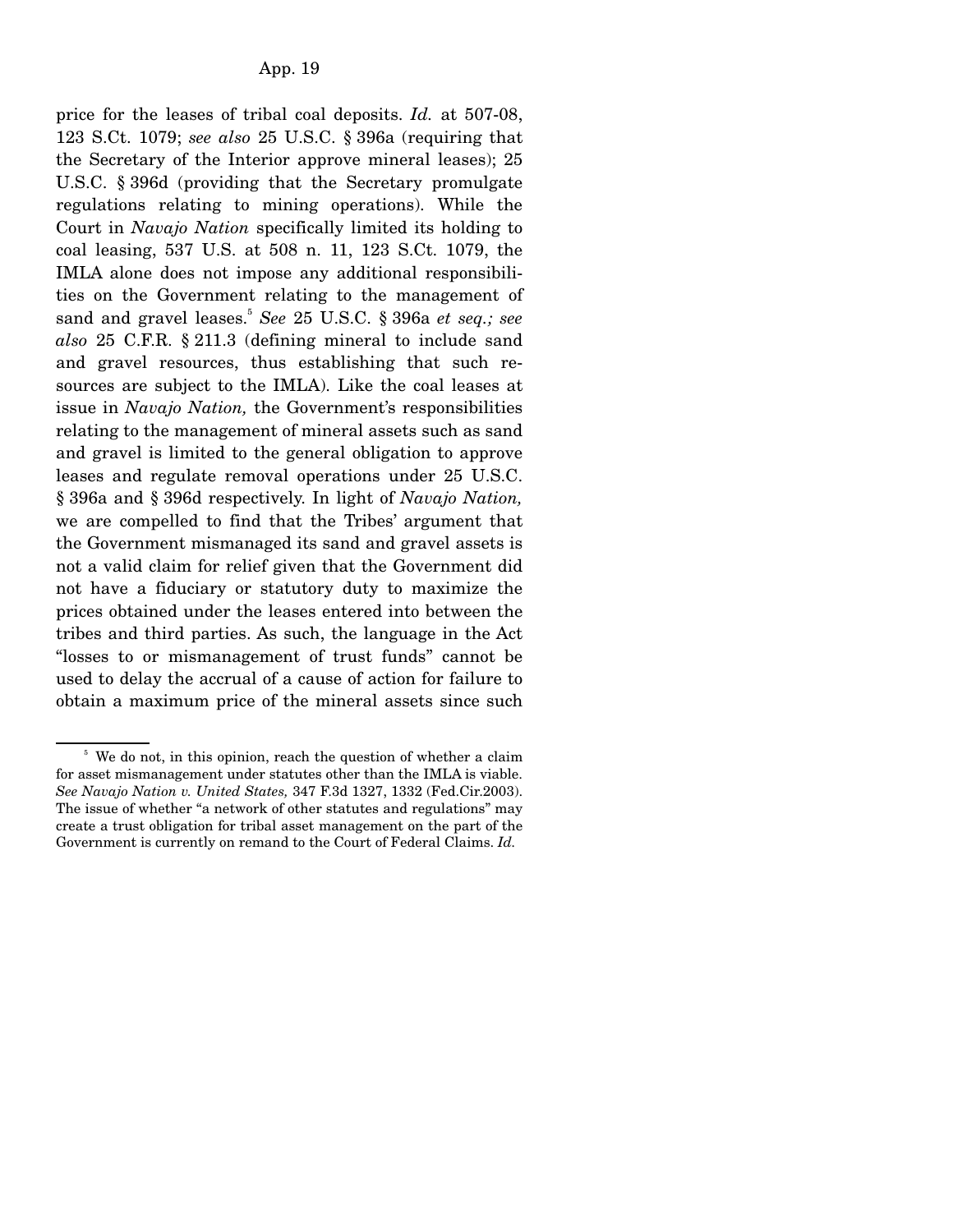an action is not within the contemplated scope of the IMLA.

 Even if a claim for a breach of the fiduciary duty to obtain a maximum return from the mineral assets had been available, however, the plain language of the Act excludes such a claim. The Act covers claims concerning "losses to . . . trust *funds*" rather than losses to mineral trust *assets.* While it is true that a failure to obtain a maximum benefit from a mineral asset is an example of an action that will result in a loss to the trust, the Act's language does not on its face apply to claims involving trust *assets.* The Court of Federal Claims therefore erred in equating the mismanagement of trust *assets* with "losses to . . . trust *funds.*"

 While *Navajo Nation* forecloses holding the United States responsible for allegedly failing to maximize the return from the Tribes' sand and gravel mining leases, it does not foreclose liability for failing to manage or collect the *proceeds* from the approved mining contracts in violation of the trust responsibilities owed under the implementing regulations of the IMLA. Pursuant to 25 C.F.R. § 211.40 and related regulations in 30 C.F.R., Subchapters A and D, the Government collects and manages all payments relating to the mineral leases unless such leases specify otherwise. The Government then must deposit and accrue interest on such proceeds pursuant to the general trust provisions of 25 U.S.C. §§ 161a, 161b, and 162a, and, in the case of the Tribes, pursuant to 25 U.S.C. § 612. It therefore is clear that the Tribes have a possible claim against the United States for the alleged breach of the Government's fiduciary duty to manage and collect revenues derived from the mining leases.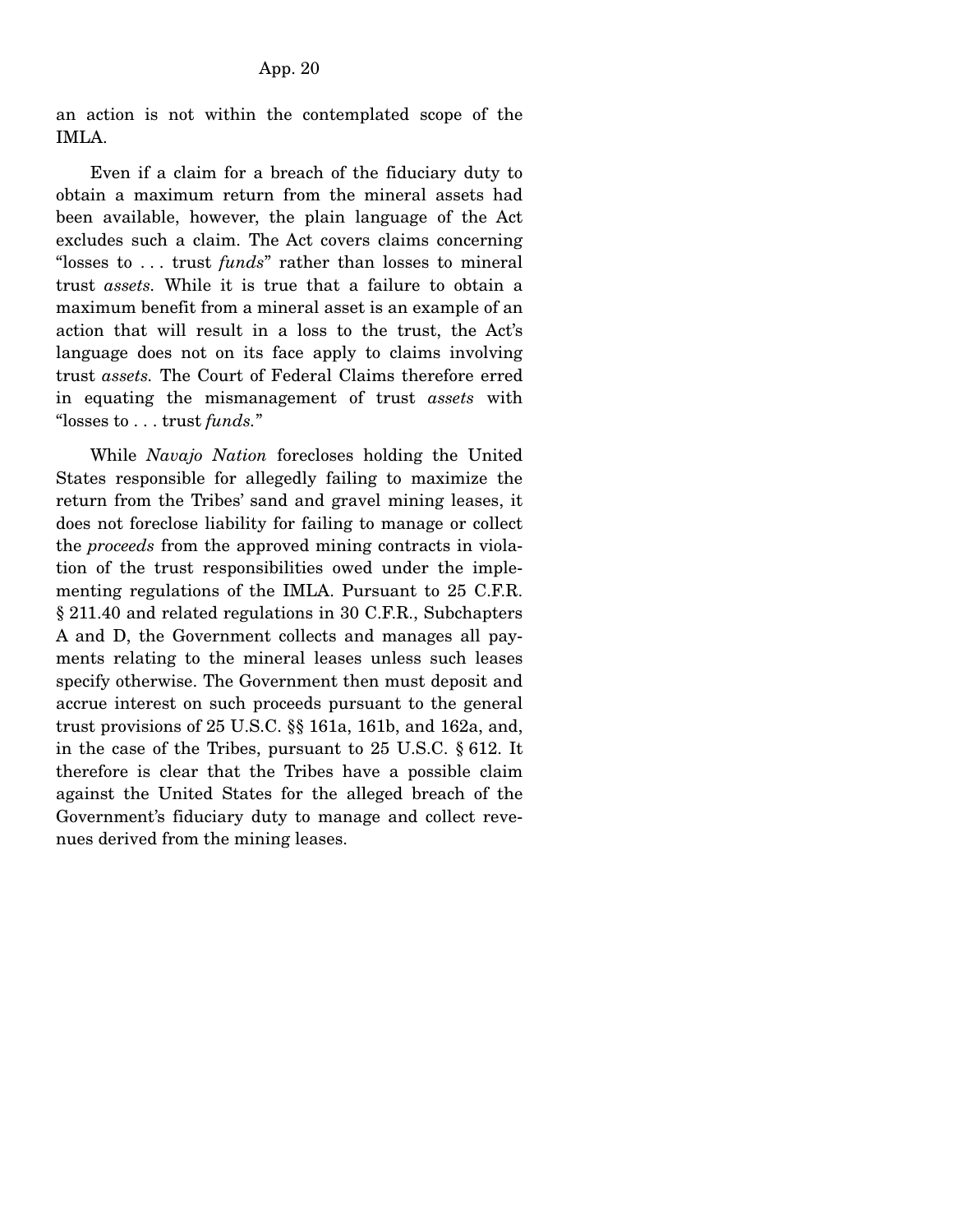A review of the language of the Act confirms that the Act defers the accrual of a cause of action relating to the Government's fiduciary duties to collect revenue for the Tribes' leases. In the context of the Act, "losses to . . . trust funds" may be understood to cover losses resulting from the Government's failure to timely collect amounts due and owing to the Tribes under its sand and gravel contracts. We therefore interpret the phrase "losses to . . . trust funds" to mean losses resulting from the Government's failure or delay in (1) collecting payments under the sand and gravel contracts, (2) depositing the collected monies into the Tribes' interest-bearing trust accounts, or (3) assessing penalties for late payment. Fiduciary breaches such as these result in losses to trust funds that are separate and distinct from the mismanagement of trust funds once collected.

 We finally note that the interpretation of "losses to . . . trust funds" as accounts receivable due and owing to the Tribes has certain evidentiary advantages. As part of its duties, a trustee must keep clear and accurate accounts, showing what he has received, what he has expended, what gains have accrued, and what losses have resulted. 2A *Scott on Trusts* § 172 (2001). An accounting alone will not reveal the mismanagement of tribal assets; a comparison with historical market prices is required, creating a large burden on the parties and the courts. In contrast, the comparison of pertinent mining contracts with the results of an accounting will reveal what income was required to be received by the Government but was either not received or was received late.

 Based on the language of the Act and statutory rules of construction, we conclude that the Act covers any claims that allege the Government mismanaged funds after they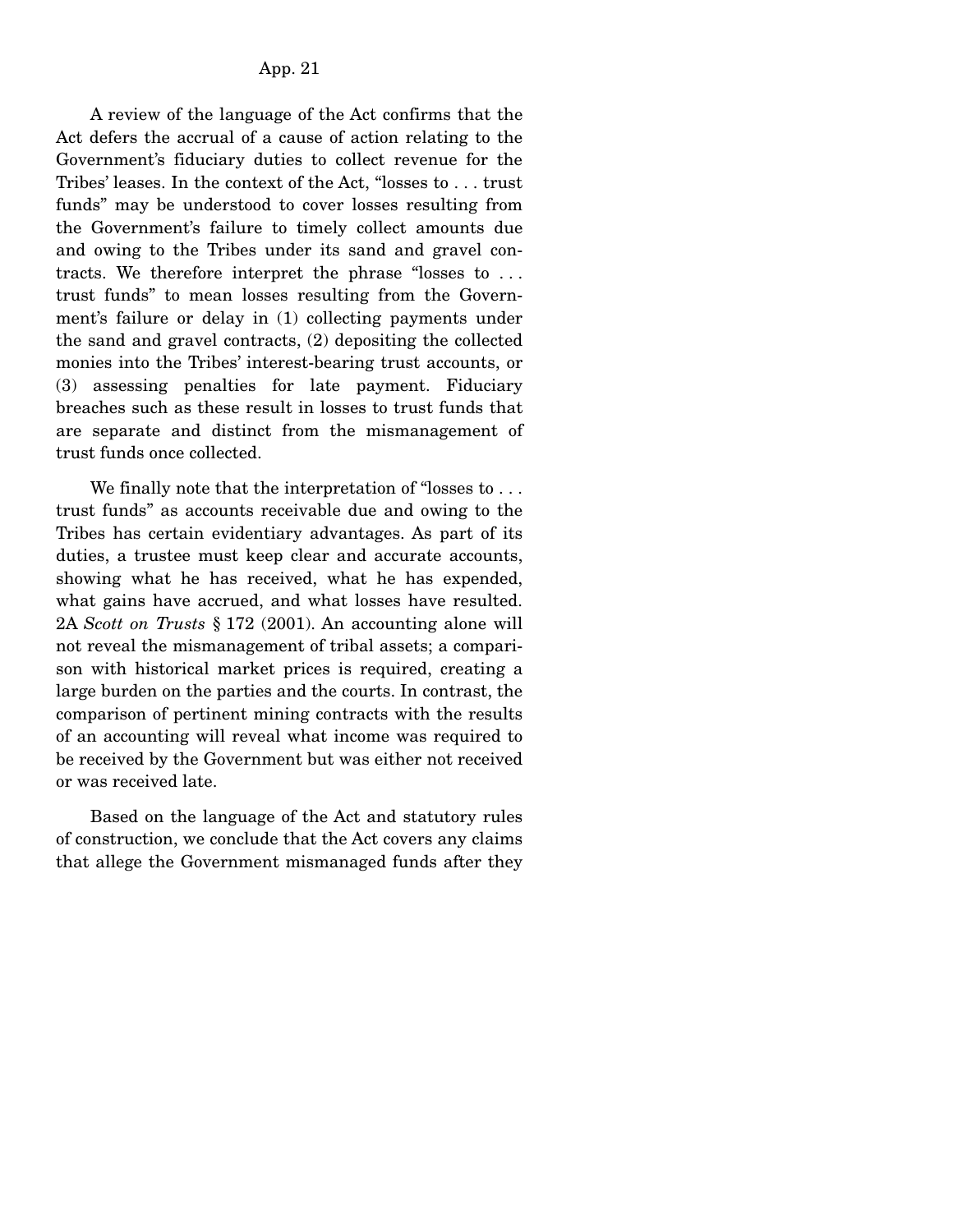were collected, as well as any claims that allege the Government failed to timely collect amounts due and owing to the Tribes under its sand and gravel contracts.

# C. *Interest*

 On cross-appeal, the Tribes argue that the Government should pay interest on amounts that it should have received, but did not receive, as a result of sales of the reservation's sand and gravel interests. We hold that the Tribes are permitted to receive interest on monies that the Government was obligated to collect on behalf of the Tribes under the leases, but did not collect or delayed in collecting.

 Pursuant to 28 U.S.C. § 2516, a court is prohibited from awarding prejudgment interest against the United States unless such interest is specifically authorized by a contract or act of Congress. 28 U.S.C. § 2516 (2000). In addition, the Supreme Court held in *Mitchell II* that a claimant may recover against the United States only if he or she demonstrates that a source of substantive law can "fairly be interpreted as mandating compensation by the Federal Government for the damage sustained." 463 U.S. at 216-17, 103 S.Ct. 2961.

 In denying interest to the Tribes, the Court of Federal Claims determined that 25 U.S.C. § 612, which specifically requires interest to accrue on proceeds deposited in trust accounts for the Shoshone and Arapaho Tribes, is not money-mandating under *Mitchell II. Shoshone Interest Order,* at 2. To support its decision, the court stated that because 25 U.S.C. § 612 requires the payment of interest on post-judgment awards but is silent as to pre-judgment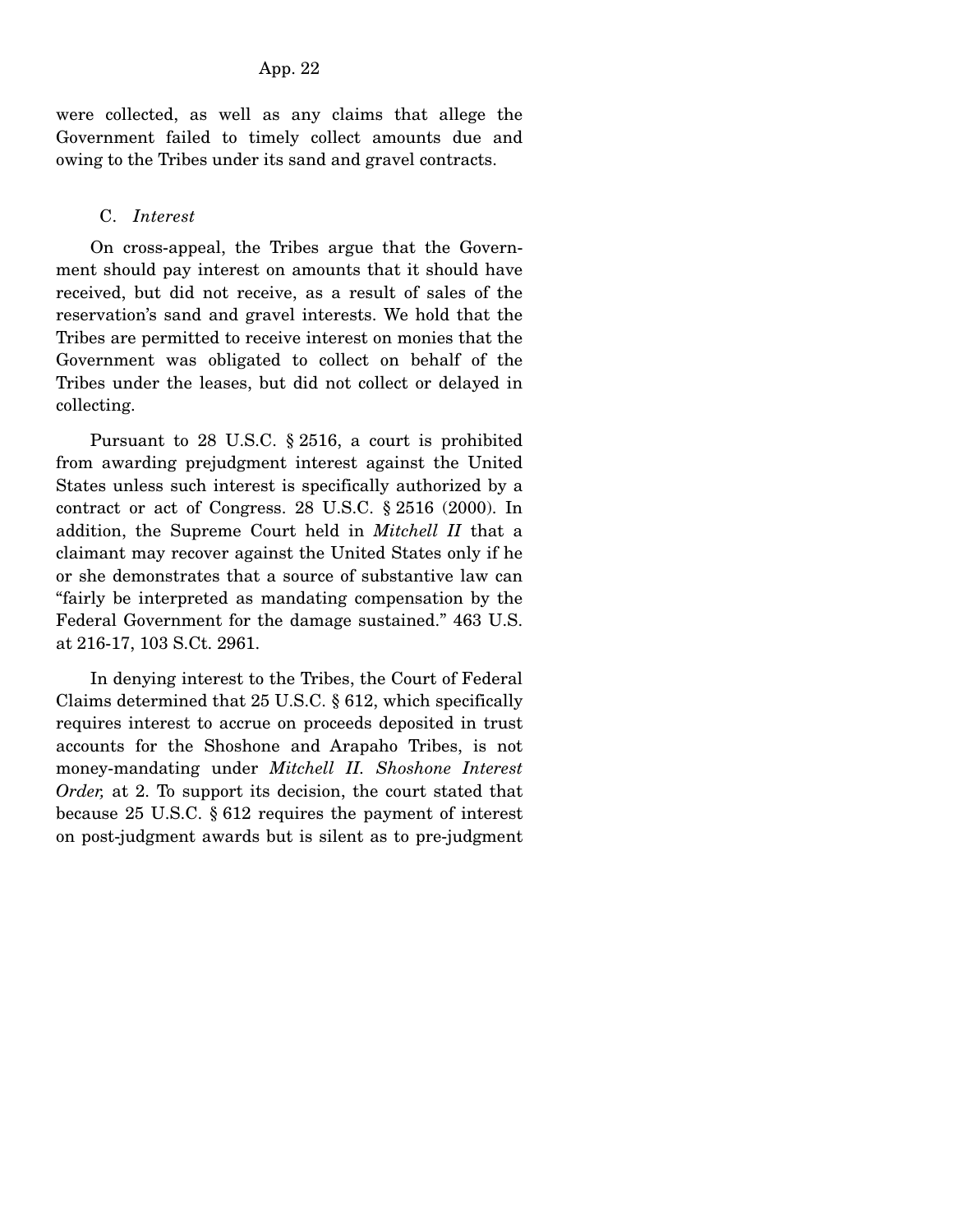interest awards, pre-judgment interest is not contemplated under the statute. *Id.*

 The Court of Federal Claims erred in its analysis of the language of 25 U.S.C. § 612. Although the court was correct that the statute does not use the express term "prejudgment interest," we interpret the statute as providing a substantive basis for the award of interest as part of the Tribes' damages. *See Short v. United States,* 50 F.3d 994, 998 (Fed.Cir.1995). Under 25 U.S.C. § 612, the Government is obligated to pay interest on *all* revenues derived from the Wind River Reservation, not just the revenues that the Government collected. Specifically, 25 U.S.C. § 612 requires the Secretary of the Treasury to credit to a principal trust fund for the Tribes "*all* future revenues and receipts derived from the Wind River Reservation under any and all laws." (emphasis added). In addition, 25 U.S.C. § 612 provides that "interest shall accrue on the principal fund only, at the rate of 4 per centum per annum." To the extent that the Government did not deposit "*all* future revenues and receipts derived from the Wind River Reservation," which in the present case would include revenues and receipts derived from the sand and gravel contracts, it has breached the provisions of 25 U.S.C.  $\S 612$ . <sup>6</sup> The direct consequence of this breach is that the Tribes were denied interest on the full amount that should have been, but was not, collected under their sand and gravel contracts.

 Because the Government was obligated under 25 U.S.C. § 612 to both credit the principal account with *all*

<sup>&</sup>lt;sup>6</sup> The legislative history of 25 U.S.C. § 612 also reveals that Congress anticipated that most of the funds to be deposited in the trust would come from the mineral resources on the reservation. *See* H.R.Rep. No. 80-172, at 2 (1947); S.Rep. No. 80-117, at 2 (1947).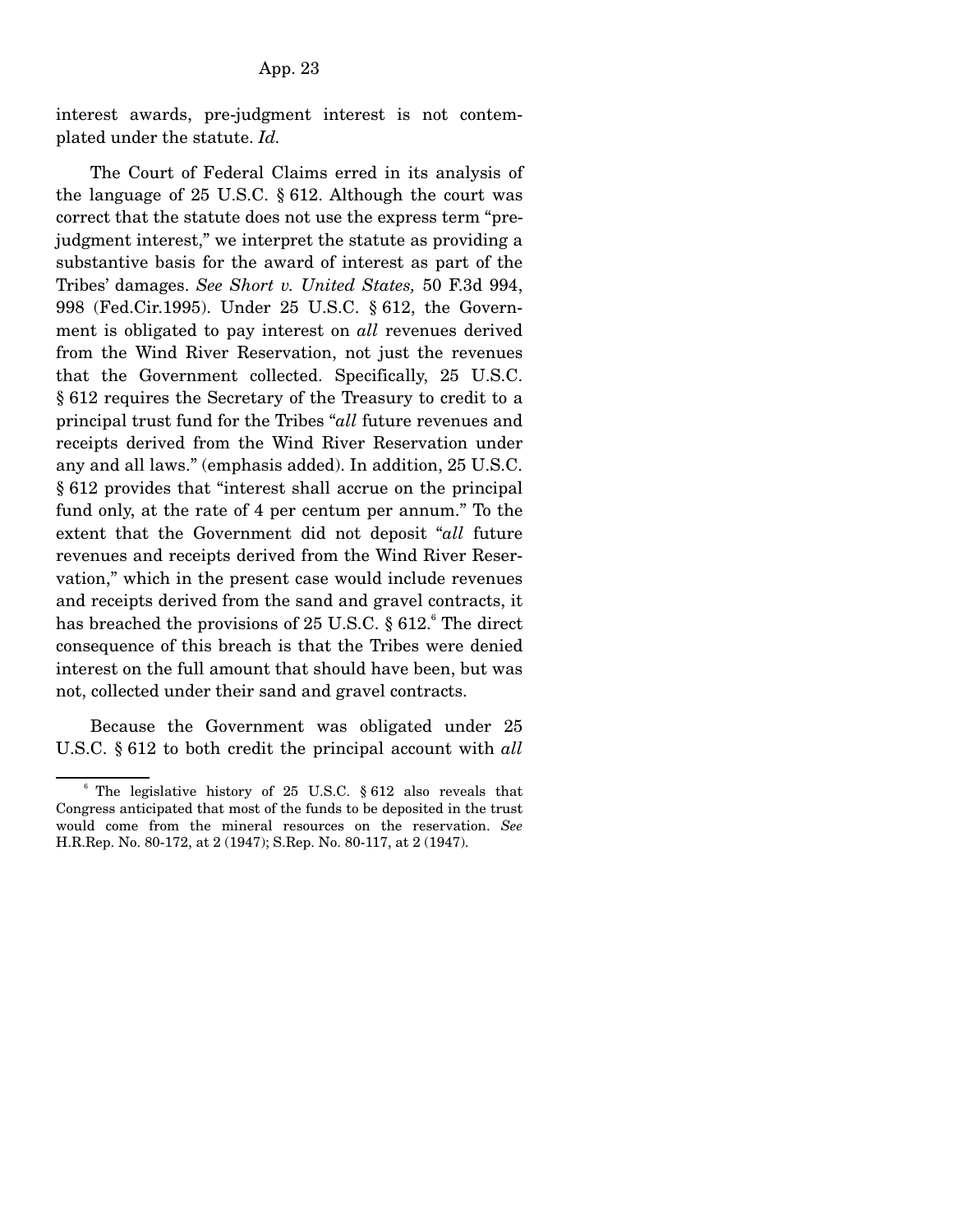future revenues and receipts and to accrue interest at the stated rate, the provisions of 25 U.S.C. § 612 are therefore clear and unambiguous and are interpreted to permit recovery for interest on revenues and receipts that the Government failed to collect or delayed in collecting under the Tribes' sand and gravel contracts.<sup>7</sup> Adding even further support for this interpretation is the long-standing canon of statutory construction that "statutes are to be construed liberally in favor of the Indians. . . ." *Montana v. Blackfeet Tribe of Indians,* 471 U.S. 759, 766, 105 S.Ct. 2399, 85 L.Ed.2d 753 (1985); *Winters v. United States,* 207 U.S. 564, 576, 28 S.Ct. 207, 52 L.Ed. 340 (1908) (stating that ambiguities should be resolved "from the standpoint of the Indians"); *Choate v. Trapp,* 224 U.S. 665, 675, 32 S.Ct. 565, 56 L.Ed. 941 (1912) (stating that pro-Indian statutory construction has been a canon of construction used since the early 1800s); *see Chickasaw Nation v. United States,*

<sup>7</sup> The dissent erroneously considers the interest that the Government is required to pay on the Tribes' trust principal under 25 U.S.C. § 612 to be a form of pre-judgment interest. Unlike the situation in *Mitchell II,* however, the Government had an obligation to collect the payments from the Tribes' sand and gravel leases and deposit such payments in interest-bearing trust accounts. By failing to reasonably manage the collection of lease payments, the Government deprived the Tribes of not only trust principal, but also the interest that would have been generated on that principal had the Government not breached its fiduciary responsibilities. This decision therefore does not award prejudgment interest, but rather awards interest as a part of the damages sustained by the Government's breach. *See Short v. United States,* 50 F.3d 994, 999-1000 (Fed.Cir.1995). Under the analysis set forth by the dissent, if the Government failed to collect any payments despite being under an obligation to do so, the Government would experience no liability whatsoever for lost interest. If the Government mismanaged principal, however, it would be liable for interest. Such a distinction is untenable; it would perversely (and proportionally) reward the Government for inaction that violates the Government's fiduciary duties to collect funds and accrue interest.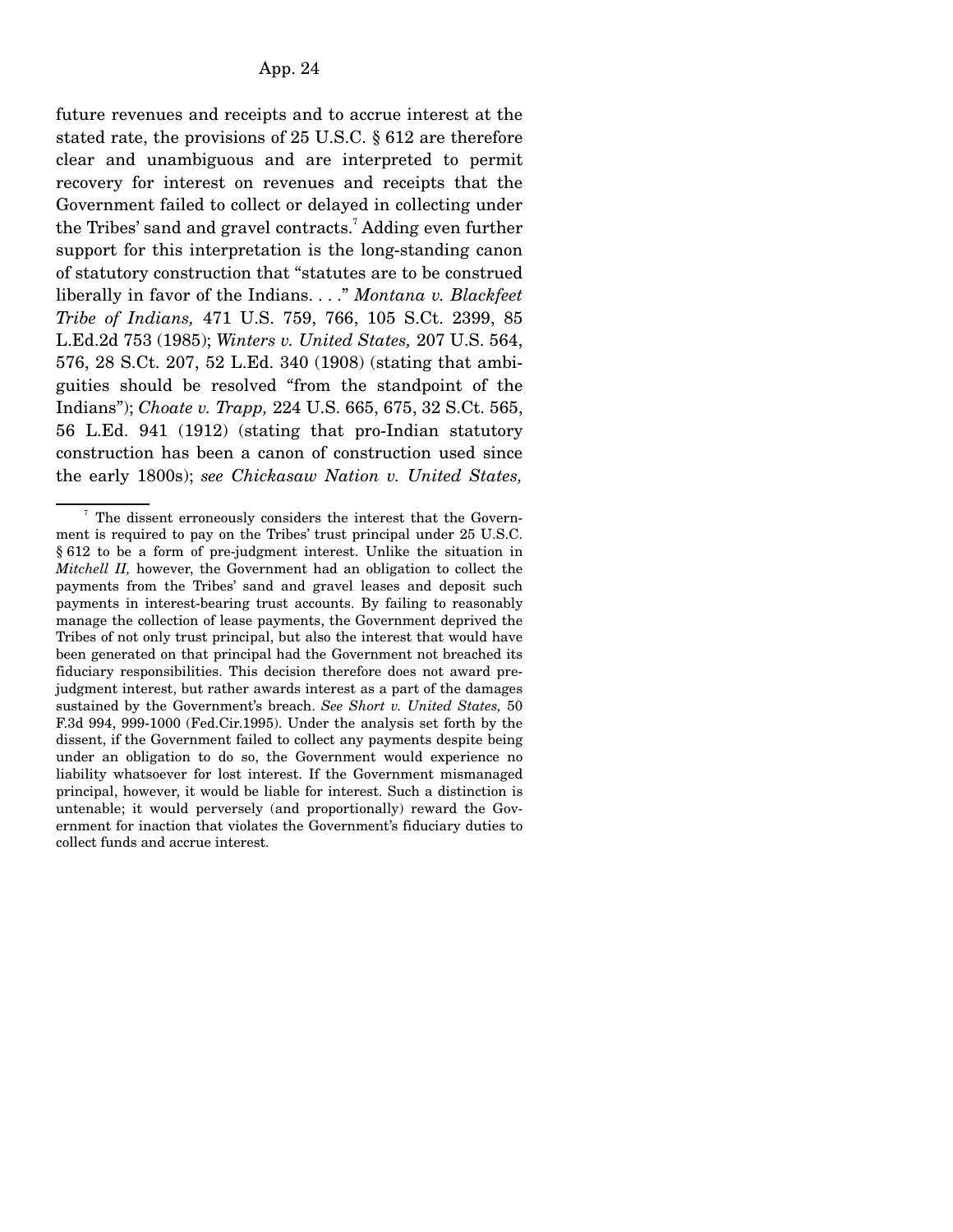534 U.S. 84, 93-95, 122 S.Ct. 528, 151 L.Ed.2d 474 (2001) (recognizing the pro-Indian canon of construction, which "assumes Congress intends its statutes to benefit the tribes"); *see also Thompson v. Cherokee Nation of Okla.,* 334 F.3d 1075, 1090 (Fed.Cir.2003) (finding it unnecessary to utilize the Indian canon of construction because the statute at issue was not ambiguous). We therefore hold that 25 U.S.C. § 612 mandates the payment of interest on monies that the Government was contractually obligated to collect, but failed to collect or delayed in collecting.

 The Supreme Court's decision in *Peoria Tribe of Indians of Oklahoma v. United States* further supports this court's reversal of the Court of Federal Claims' decision. In *Peoria Tribe,* the Government entered into a treaty that required it to sell tribal lands at public auctions and accrue interest on the proceeds for the benefit of the tribe. 390 U.S. 468, 469, 88 S.Ct. 1137, 20 L.Ed.2d 39 (1968). The Government sold tribal lands at private sales instead, resulting in lower prices received for the property. *Id.* The Court of Claims and the Indian Claims Commission denied the tribe damages for the failure to invest the proceeds that "would have been received had the United States not violated the treaty." *Id.* at 473, 88 S.Ct. 1137. The Supreme Court reversed, holding that the Government had an obligation to invest the money that should have, but was not, collected from the sale of land. *Id.* at 472-73, 88 S.Ct. 1137. Accordingly, the Supreme Court held that the Government was required to pay interest on the potential, rather than actual, proceeds of the sales as part of the damages for breach of the treaty. *Id.* at 470, 88 S.Ct. 1137; *see also United States v. Blackfeather,* 155 U.S. 180, 193, 15 S.Ct. 64, 39 L.Ed. 114 (1894) (permitting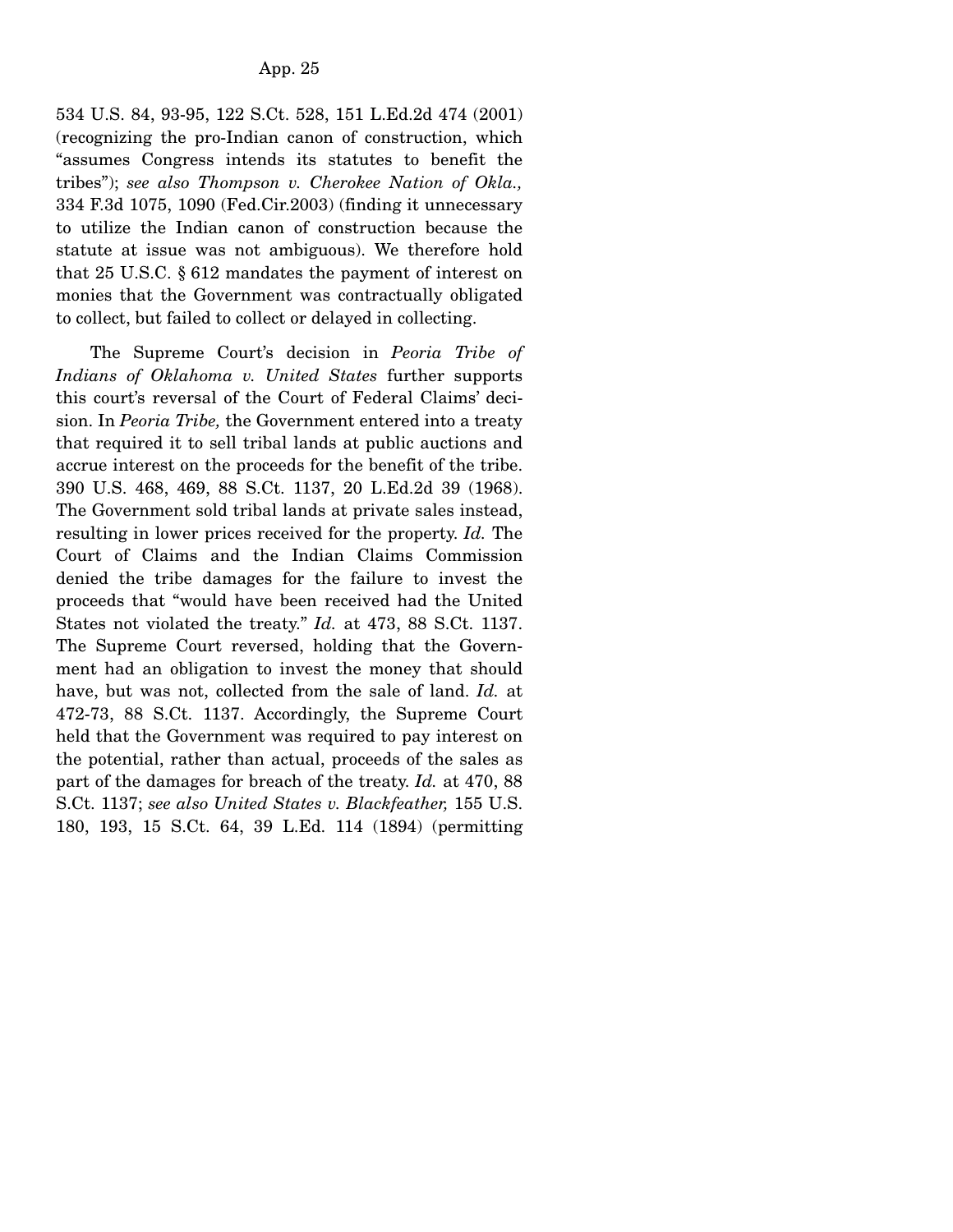interest to be paid on amounts that should have been, but were not, collected upon the sale of the tribes' lands).

 *Peoria Tribe* is directly on point. The Government has a binding obligation to collect revenues from the sand and gravel contracts and earn interest on the revenues derived. See 25 U.S.C. § 612.<sup>8</sup> On the basis of *Peoria Tribe*, damages are therefore due to the Tribes for the failure to invest proceeds that "would have been received had the United States not violated" its fiduciary obligation to collect amounts due under the sand and gravel leases. *Peoria Tribe,* 390 U.S. at 473, 88 S.Ct. 1137.

 We also find merit in the Tribes' argument that the general provisions for tribal trust management and interest accrual found in 25 U.S.C. §§ 161a, 161b, and 162a mandate the payment of interest. When considered in conjunction with the Government's fiduciary duty to collect revenue from mineral leases under regulations implementing the IMLA, these trust fund statutes create an obligation for the Government to pay interest on amounts that the Government failed to collect. IMLA, 52 Stat. 347, 25 U.S.C. § 396 *et seq.* (2000); 25 C.F.R. § 211.40.

 This court has previously held that 25 U.S.C. §§ 161a, 161b, and 162a mandate the payment of interest under certain circumstances. In *Short v. United States,* the Government held in trust profits generated from the sale of certain natural resources on the Hoopa Valley Reservation

<sup>8</sup> As discussed in Part II.B.2, the Government did not have a trust responsibility to obtain the best possible market rates for the sand and gravel contracts. It therefore is obvious that the Tribes cannot recover interest on the amounts that the Tribes did not receive because of the Government's alleged failure to obtain the maximum price for the sand and gravel assets.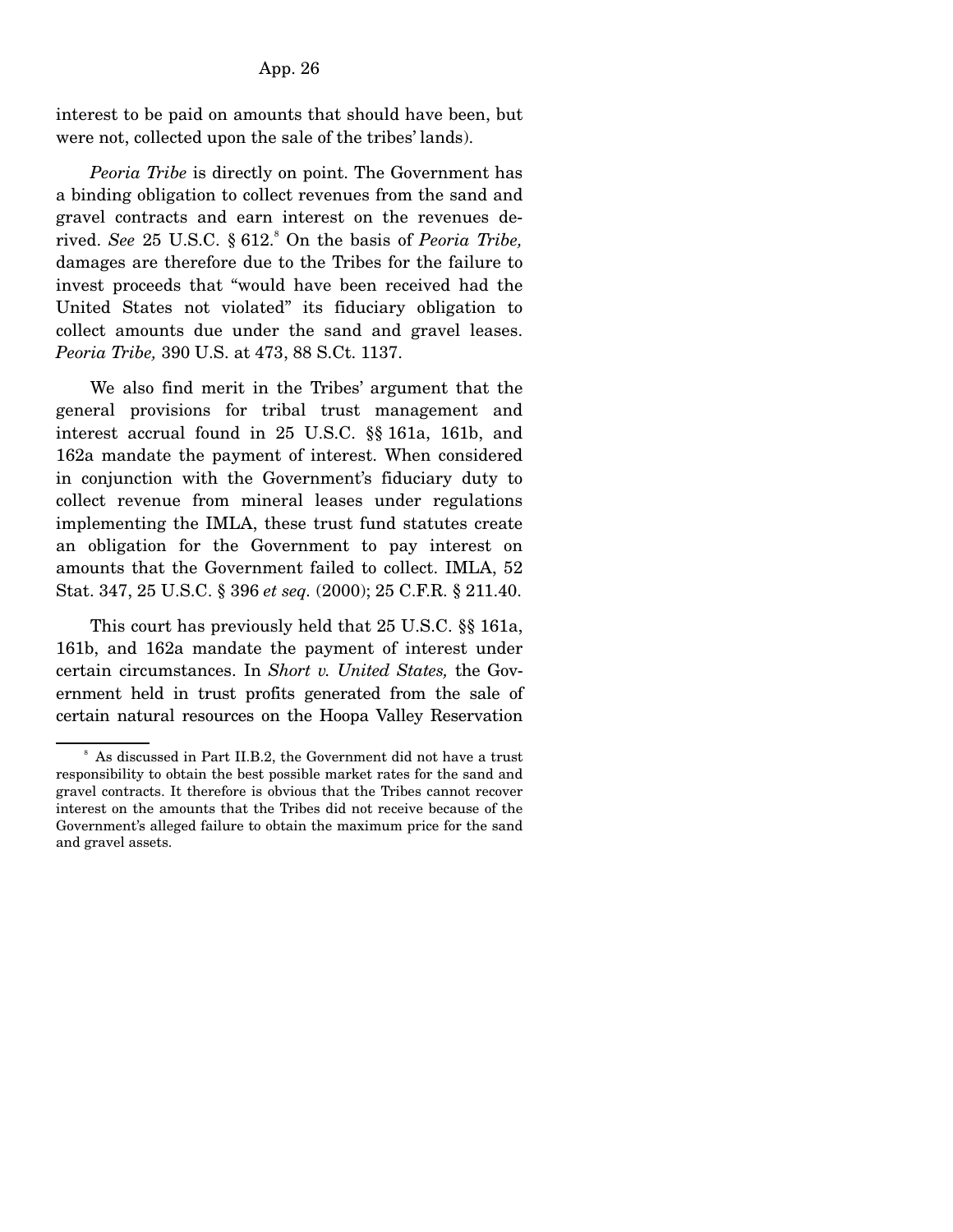and therefore had an obligation to accrue interest on those amounts according to 25 U.S.C. §§ 161a, 161b, and 162a. 50 F.3d at 999-1000. The Government wrongfully disbursed certain funds to one tribe on the reservation to the detriment of the other tribe coexisting on the reservation. Relying on *Peoria Tribe,* the Court granted interest based on 25 U.S.C. §§ 161a, 161b, and 162a, not as an award on damages, but "as part of the damages award itself." *Id.*

 Under *Short* and *Peoria Tribe,* when the Government has a clear statutory fiduciary duty to collect or manage funds and further undertakes the duty to earn interest on those funds, the failure of the Government to collect or manage such funds in accordance with its obligations will result in an award of damages for that failure and an award of interest on the amount mismanaged or not collected. As was the case in *Short* and *Peoria Tribe,* the Government here has a separate and distinct statutory fiduciary obligation to pay the interest on the funds it failed to collect or otherwise mismanaged.

 The Government argues that reliance on *Short* would conflict with the Court of Claims decision in *Mitchell v. United States,* 229 Ct.Cl. 1, 664 F.2d 265 (1981). That decision, which led to the Supreme Court decision in *Mitchell II,* is also binding on this court. In *Mitchell,* the Court of Claims held that the mismanagement of timberlands by the United States would give rise to a damages award, but not to an award of interest on monies that plaintiffs might recover for the mismanagement of trust assets. In its decision, however, the court did not discuss or reconcile its decision with the binding Supreme Court precedent of *Peoria Tribe.* In affirming the Court of Claims' decision, the Supreme Court in *Mitchell II* also did not address the denial of interest.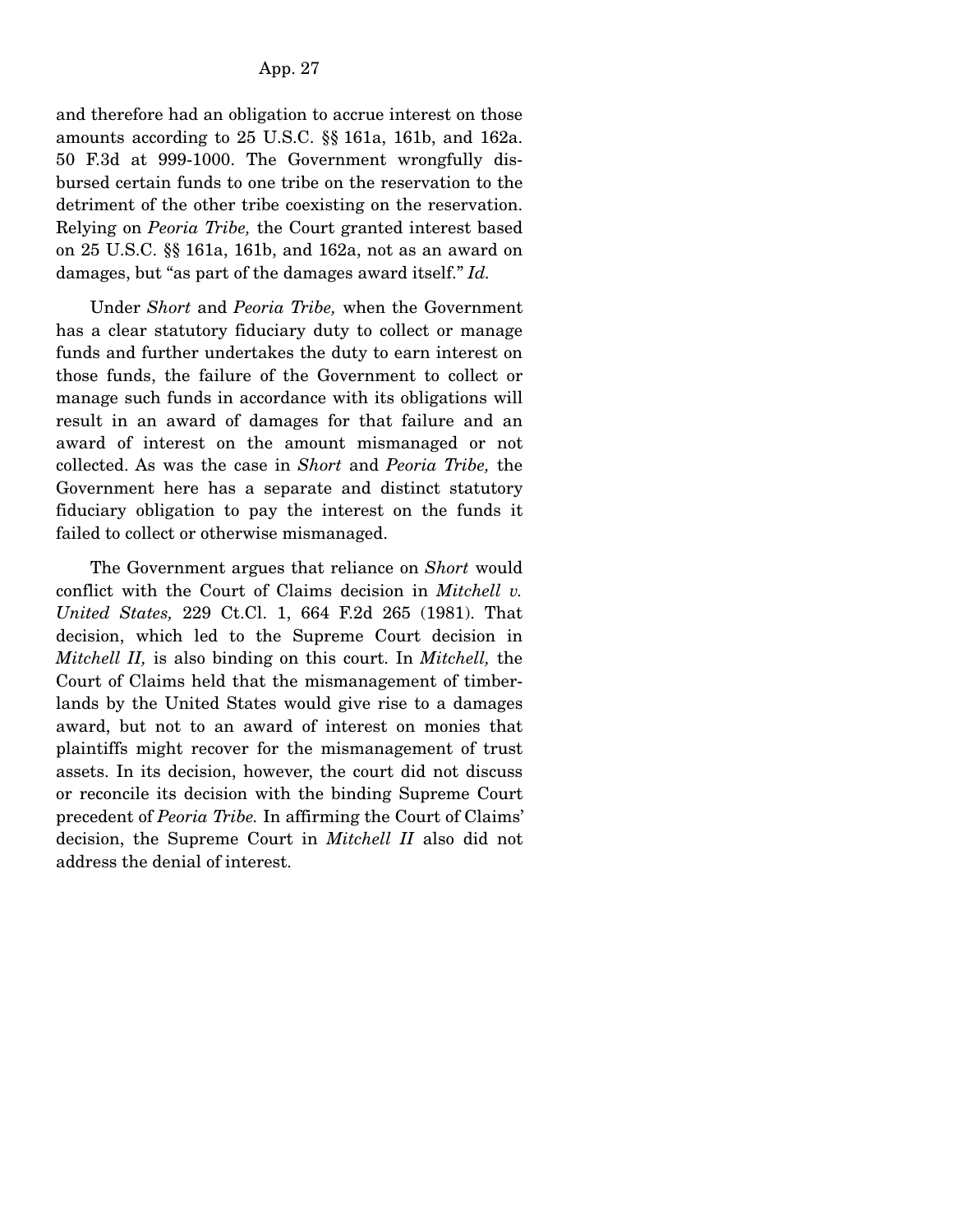In any event, the present case is distinguishable from *Mitchell*. The Tribes point to a definitive requirement<sup>9</sup> that the Government credit its trust accounts with its sand and gravel proceeds and earn interest on those trust funds. *See* 25 U.S.C. § 612; *see also* 25 C.F.R. § 211.40; 25 U.S.C. §§ 161a, 161b, and 162a. In *Mitchell,* however, the Government's duties arose from a network of statutes relating to timber management, none of which required the Government to deposit the proceeds into an interest-bearing tribal trust account. *See* 25 U.S.C. § 406 (providing that payment for timber sales should be made to the owner of the land or disposed of for their benefit); 25 U.S.C. § 407 (providing that timber sale proceeds from unallotted lands should be dispersed "as determined by the governing bodies of the tribes concerned and approved by the Secretary"); 25 U.S.C. §§ 323-325 (providing that compensation received for rights of way should be disposed of in accordance with enacted regulations of the Secretary, which in turn provide that the consideration be paid to the landowner under 25 C.F.R. § 169.14 (2003)).10 Unlike *Short* or *Peoria Tribe,* the Government in *Mitchell* never placed the proceeds into a trust to earn interest (*Short*) or even had the obligation to do so (*Peoria Tribe*).

 In light of *Peoria Tribe* and the statutory language of 25 U.S.C. § 612, we hold that the Tribes are entitled to interest on monies that the Government was contractually

<sup>9</sup> A general requirement to deposit miscellaneous funds in trusts, such as 25 U.S.C. § 155, would be unlikely to fulfill the standards required in *Mitchell II.*

<sup>&</sup>lt;sup>10</sup> Other statutes listed in *Mitchell* do not involve the sale or leasing of tribal assets. 25 U.S.C. § 466 (requiring sustainable yield harvesting); 25 U.S.C. § 318a (authorizing the appropriation of money for reservation roads).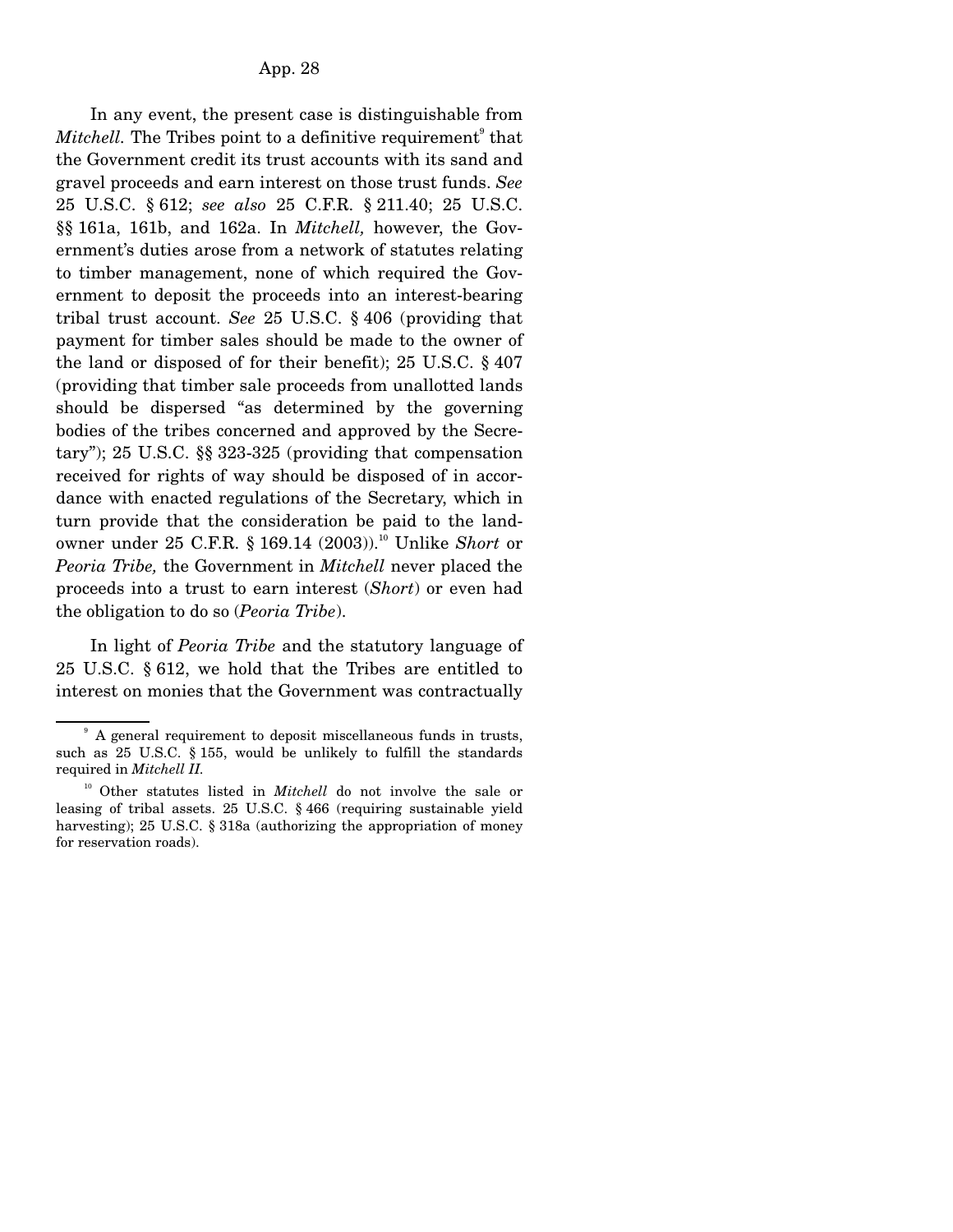obligated to collect, but did not collect or delayed in collecting, on behalf of the Tribes. We further hold that the same interest obligation arose under the Government's duty to collect mineral royalties pursuant to 25 C.F.R. § 211.40 and to pay interest on such royalties pursuant to the general trust management statutes of 25 U.S.C. §§ 161a, 161b, and 162a.

# III. CONCLUSION

 We hold that the Department of the Interior and Related Agencies Appropriations Act, Public Law No. 108- 7, suspends the statute of limitations for certain trust claims until an accounting of the trust is received. The claims covered by the Act include claims relating to the Government's mismanagement of tribal trust funds after funds are deposited in trust and claims relating to the Government's failure to timely collect amounts due and owing to the Tribes under its sand and gravel contracts.

 We further hold that the Tribes are entitled to interest on amounts that the Government was contractually obligated to collect, but did not collect or delayed in collecting on behalf of the Tribes under both 25 U.S.C. § 612 and the combination of 25 C.F.R. § 211.40 and 25 U.S.C. §§ 161a, 161b, and 162a. We remand for further proceedings consistent with this opinion. Based on the foregoing, we

 AFFIRM-IN-PART, REVERSE-IN-PART, AND RE-MAND.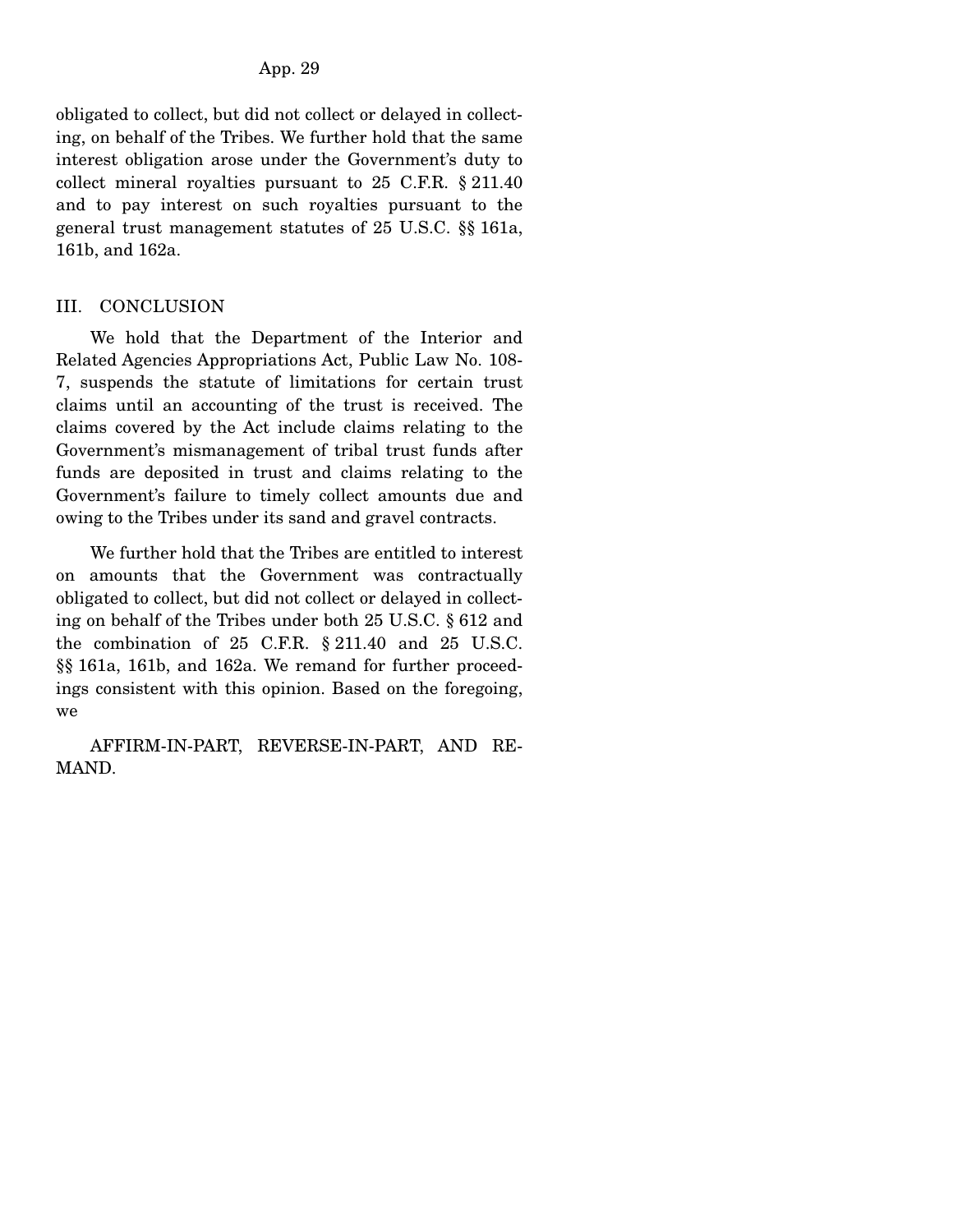## IV. COSTS

No costs.

RADER, Circuit Judge, dissenting-in-part.

 Although I agree with the court on the statute of limitations and the liability for mismanagement of trust funds but not assets, I respectfully disagree with its construction of 25 U.S.C. § 612. As a general proposition, 28 U.S.C. § 2516 relieves the United States of any liability for prejudgment interest, except where Congress has expressly authorized that payment. *See Library of Congress v. Shaw,* 478 U.S. 310, 318, 106 S.Ct. 2957, 92 L.Ed.2d 250 (1986) ("The consent necessary to waive the traditional immunity [against liability for prejudgment interest] must be express, and it must be strictly construed.") (quoting *United States v. N.Y. Rayon Importing Co.,* 329 U.S. 654, 659, 67 S.Ct. 601, 91 L.Ed. 577 (1947)). Section 612, to my eyes, does not expressly authorize awarding prejudgment interest as a part of the damages.

 That section places "all revenues and receipts derived from the Wind River Reservation under any and all laws" in a trust account where interest would accrue on the principal at four percent per year. *See* 25 U.S.C. § 612. Section 612 thus makes the United States responsible only for interest on funds actually collected and deposited in the trust account. This language does not obligate interest on funds that the United States should have collected or should have deposited. Accordingly, I do not read § 612 to overcome the general proscription against prejudgment interest.

 For the same reason, the Court of Claims' en banc decision in *Mitchell v. United States,* 229 Ct.Cl. 1, 664 F.2d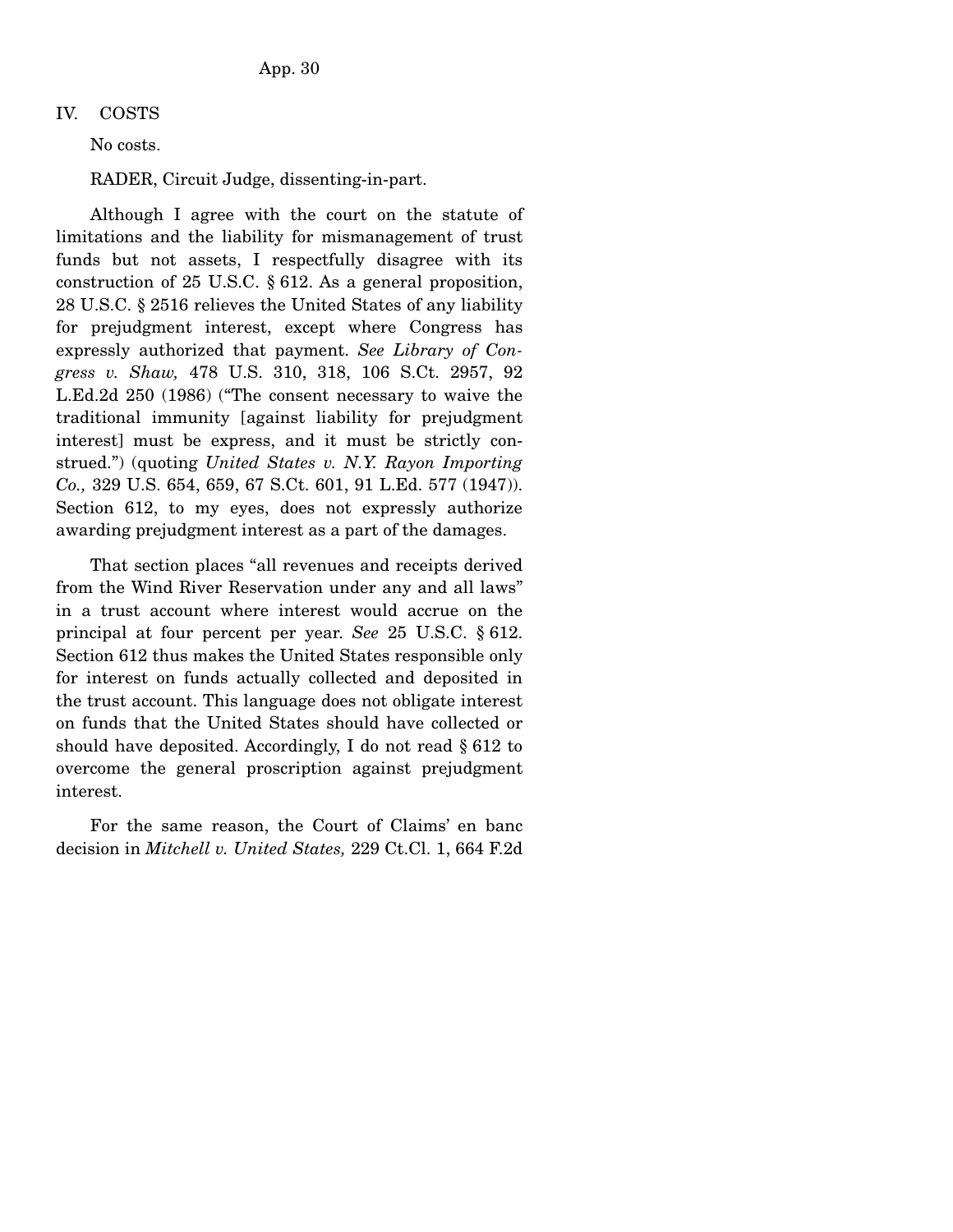265 (1981), *aff 'd,* 463 U.S. 206, 103 S.Ct. 2961, 77 L.Ed.2d 580 (1983) (*Mitchell II*), governs this case. In *Mitchell II,* the court read Indian trust fund statutes of general applicability  $-25$  U.S.C. §§ 161a, 161b, and 162 (similar in many respects to  $\S 612$  – to deny the Indian tribes interest on claims stemming from mismanagement of trust assets. The court stated unequivocally that the tribes "are not entitled, however, to such interest on any unpaid amounts they may now recover in the present suit. . . . Those [unpaid] sums or their equivalent were never held by the Government for plaintiffs, were not subject to the specific interest provisions ... and there is no statute awarding back-interest on such unpaid compensation now awarded by the court in this suit." *Mitchell II,* 664 F.2d at 275. Accordingly, the *Mitchell II* court denied those tribes, very similarly situated to the tribes in this case, interest on uncollected funds.

 The court today distinguishes *Mitchell II* because it reads § 612 to create a definitive requirement that the United States deposit proceeds in an interest-bearing trust. The court observes that *Mitchell II* evinces no requirement to deposit proceeds into an interest-bearing account. To the contrary, *Mitchell II* makes clear that "tribal trust funds and proceeds of the sale of Indian lands must be held in the Treasury at interest under 25 U.S.C. §§ 161a and 161b (1976), but an alternative under § 162a is deposit in banks" and that the United States "must as trustee exercise reasonable management zeal to get for the Indians the best rate, the statutory 4% being but a floor, not a ceiling." *Mitchell II,* 664 F.2d at 274. Thus, the statutes in *Mitchell II,* like section 612 in this case, required deposit and interest on the trust proceeds. On such compellingly similar facts, *Mitchell II* governs this case.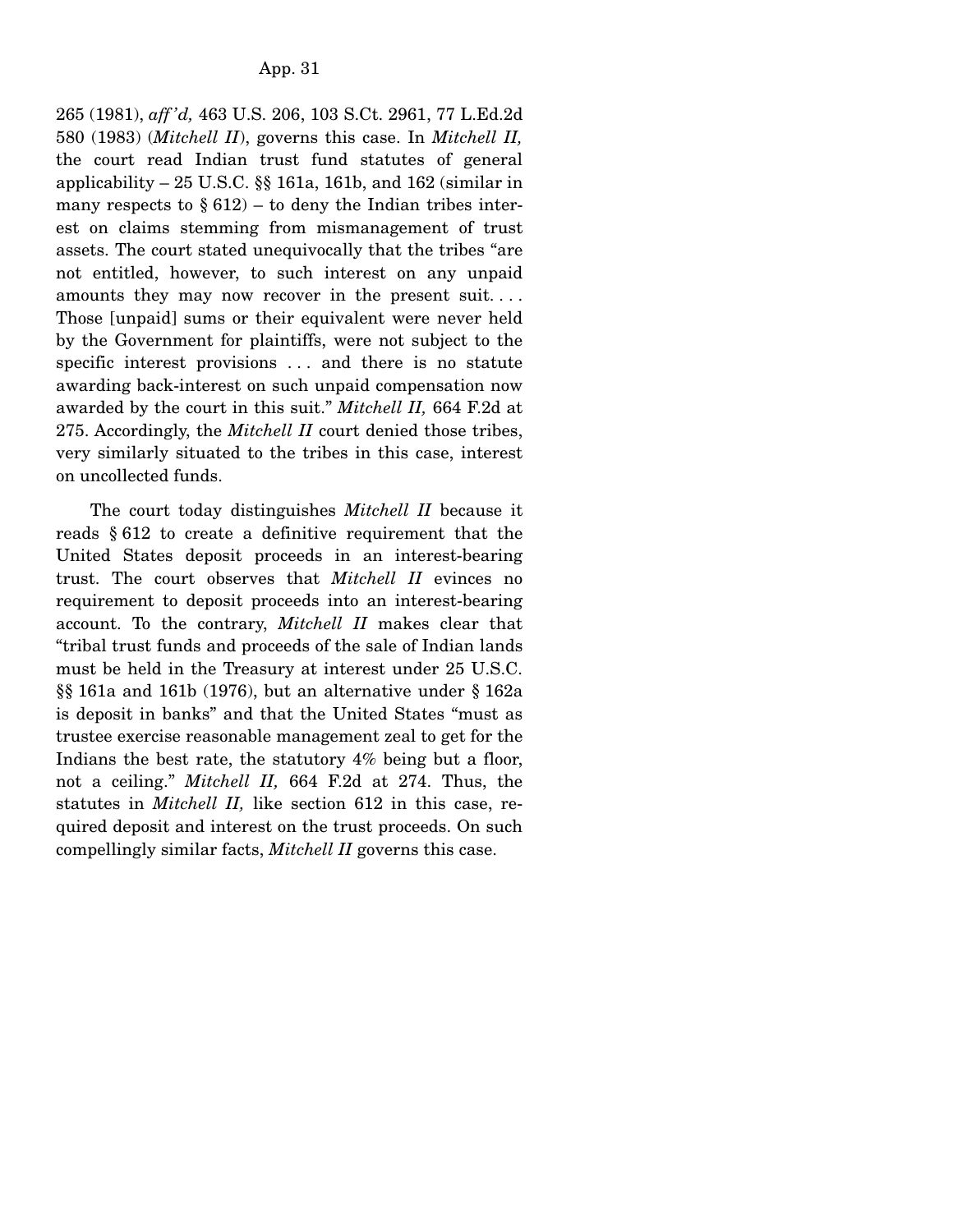Moreover, *Peoria Tribe of Indians of Oklahoma v. United States,* 390 U.S. 468, 88 S.Ct. 1137, 20 L.Ed.2d 39 (1968), does not change the holding in *Mitchell II.* The Supreme Court in *Peoria Tribe* awarded interest on damages for malfeasance because the United States violated a treaty by selling some of the land ceded by the Indians to the United States "not by public auction, but by private sales at appraised prices lower than would have prevailed at public auction." *Peoria Tribe,* 390 U.S. at 469- 70, 88 S.Ct. 1137. *Peoria Tribe* thus remedies the breach of a very specific duty, not negligence in general administration of a trust. In this case, on the other hand, the United States' liability stems from nonfeasance or negligence.

 Similarly, *Short v. United States,* 50 F.3d 994 (Fed.Cir.1995), does not (and could not) override the holding of *Mitchell II.* In *Short,* this court held the government liable for interest on funds actually held but wrongfully disbursed. That, like *Peoria,* is malfeasance. In this case, the United States never collected the monies and, thus, never placed them in any account to bear interest. Accordingly, *Short* does not apply. Indeed, the proper reconciliation of the binding precedent of *Short* and *Mitchell II* yields the following: If funds are wrongfully disbursed after deposit, the United States is liable for interest on the missing funds. But if funds have not been collected and deposited in a trust account even due to negligence, the United States is *not* liable for interest on the missing funds. Accordingly, the United States should not be liable for prejudgment interest in the present case.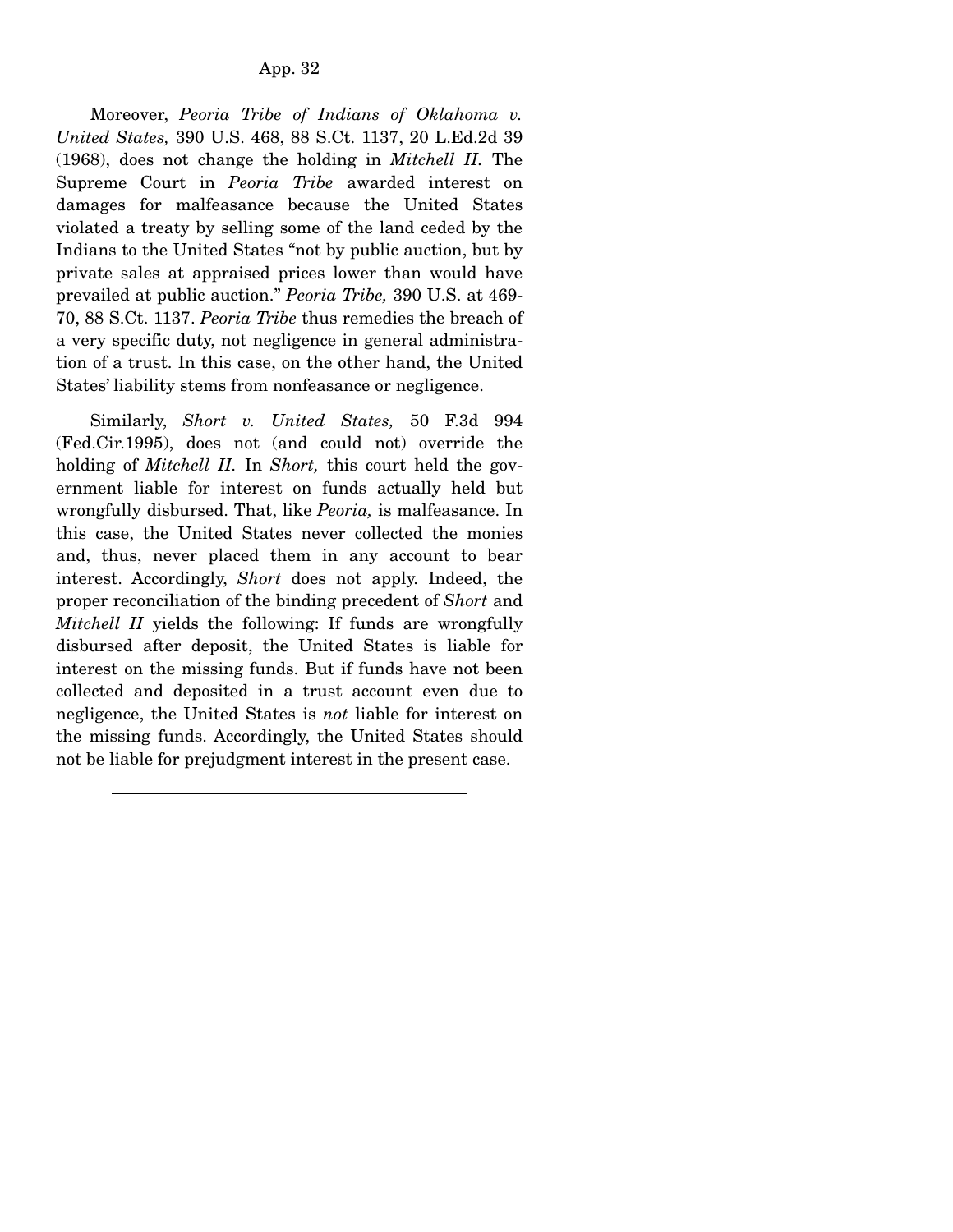App. 33

51 Fed.Cl. 60

United States Court of Federal Claims.

The SHOSHONE INDIAN TRIBE OF THE WIND RIVER RESERVATION, WYOMING, Plaintiff, v.

The UNITED STATES, Defendant.

The Arapaho Indian Tribe Of The Wind River Reservation, Wyoming, Plaintiff,

v.

The United States, Defendant.

Nos. 79-458a L, 79-459a L.<sup>1</sup>

Nov. 30, 2001.

 John C. Schumacher, Fort Washakie, WY, for plaintiff, The Shoshone Tribe of the Wind River Reservation, Wyoming a/k/a Eastern Shoshone Tribe. Dennis Eamick, Fort Washakie, WY, of counsel.

 Timothy Judson, Denver, CO, for plaintiff, The Arapaho Indian Tribe of the Wind River Reservation, Wyoming a/k/a Northern Arapaho Tribe.

 Stuart B. Schoenburg, Attorney, Environmental and Natural Resources Division, United States Department of Justice, Washington, DC, for defendant. Stephen Simpson, Attorney, Office of the Solicitor, Division of Indian Affairs,

<sup>&</sup>lt;sup>1</sup> There are presently two separate dockets for these consolidated cases. Sand and gravel claims are docketed at 79-458a L & 79-459a L (referred to as the subdocket). All other claims are docketed as 79-458 L & 79-459 L (referred to as the main docket). The pending motion was filed in both dockets. The court is entering an order in the main docket providing that proceedings in the main docket shall also be subject to this order.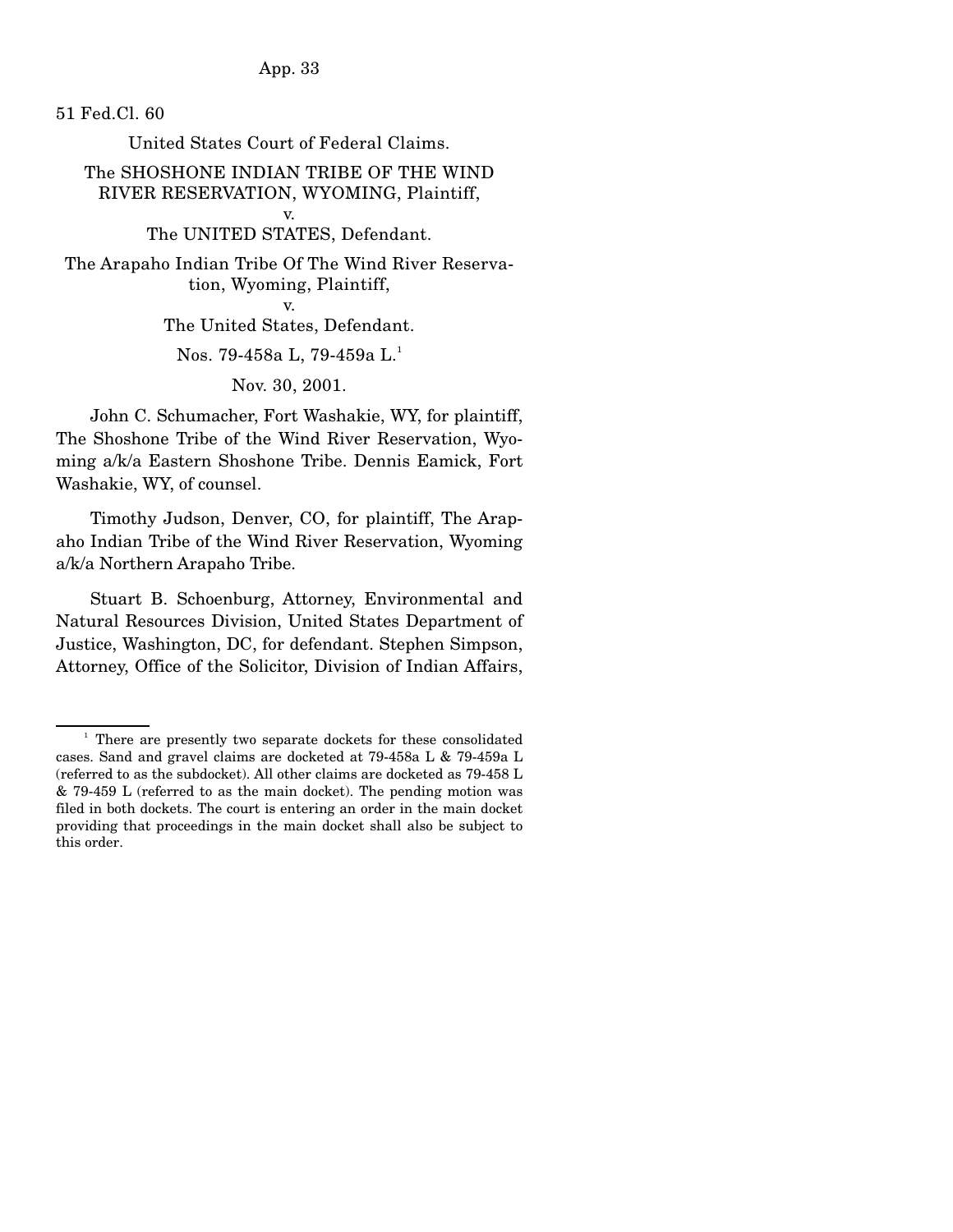United States Department of the Interior, Washington, DC, of counsel.

#### OPINION AND ORDER

#### HEWITT, Judge.

 This is an action by the Eastern Shoshone Tribe (the Shoshone) and the Northern Arapaho Tribe (the Arapaho) (collectively, the Shoshone and Arapaho are referred to as the Tribes) for damages based on the United States' alleged breach of trust for mismanagement of the Tribes' natural resources up to the point of collection and with respect to defendant's handling of Tribal funds postcollection. *See* Eastern Shoshone and Northern Arapaho Tribes' Legal Bases for the Tribes' Theories of Recovery for Breach of Trust (Tribes' Bases) at 1. The Tribes in this consolidated action share an undivided interest in the Wind River Indian Reservation (the Reservation) in Wyoming including, but not limited to, the mineral and other resources on and under the Reservation. *Id.*

 Before the court is Defendant's Motion and Supporting Memorandum Re: Statute of Limitations Issues (Def.'s Mot.) and the responsive briefing. Defendant asserts that the applicable statute of limitations, 28 U.S.C. § 2501, limits plaintiffs' recovery to a period of time beginning no earlier than October 10, 1973, that is, six years prior to the filing of the complaint in this action. The Tribes oppose defendant's motion on the basis that the statute of limitations is tolled as to their claims until defendant provides an accounting of their trust property as required by a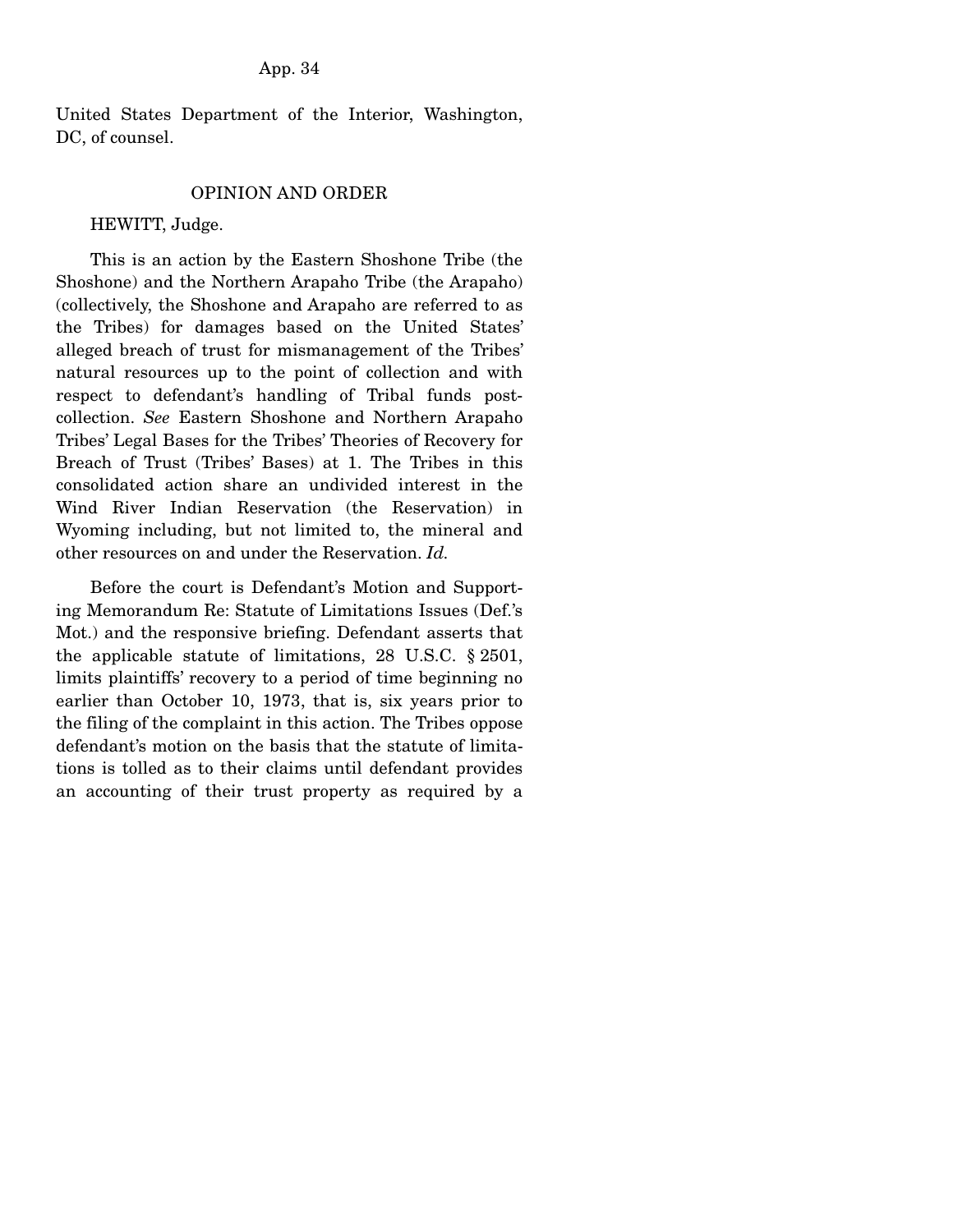#### App. 35

series of appropriations enactments (the Acts).<sup>2</sup> See Response of the Eastern Shoshone and Northern Arapaho Tribes to United States' Motion RE Statute of Limitations Issues (Pls.' Resp.) at 10-11. For the following reasons, defendant's motion is DENIED.

### I. Background

 The litigation in this case is currently divided into four phases for adjudication. The first phase, as to which trial will be held beginning June 17, 2002, involves the Tribes' mineral trespass claims, as well as other claims, relating to specific sand and gravel pits on the Reservation. Pls.' Resp. at 2. The second phase involves extraction issues relating mostly to royalty accounting as to specific oil and gas deposits. *Id.* The third phase involves residual issues relating to oil and gas extraction, such as the failure to monitor leases. *Id.* at 2-3. The fourth phase involves the Tribes' trust money mismanagement claims. *Id.* at 3. The litigation is in various stages of discovery as to each of the phases; however, the legal questions raised in defendant's motion are ripe for judicial resolution at this juncture. Defendants Reply to Plaintiffs' Response to Defendant's Motion and Supporting Memorandum Re: Statute of Limitations Issues (Def.'s Reply) at 2.

<sup>&</sup>lt;sup>2</sup> The following is a complete list of the Acts since 1990: Act of November 5, 1990, Pub.L. No. 101-512, 104 Stat. 1915; Act of November 13, 1991, Pub.L. No. 102-154, 105 Stat. 990; Act of October 5, 1992, Pub.L. No. 102-381, 106 Stat. 1374; Act of November 11, 1993, Pub.L. No. 103-138, 107 Stat. 1379; Act of September 30, 1994, Pub.L. No. 103- 332, 108 Stat. 2499; Act of April 26, 1996, Pub.L. No. 104-134, 110 Stat. 1321; Act of September 30, 1996, Pub.L. No. 104-208, 110 Stat. 3009; Act of November 14, 1997, Pub.L. No. 105-83, 11 Stat. 1543; Act of October 11, 2000, Pub.L. No. 106-291, 114 Stat. 922.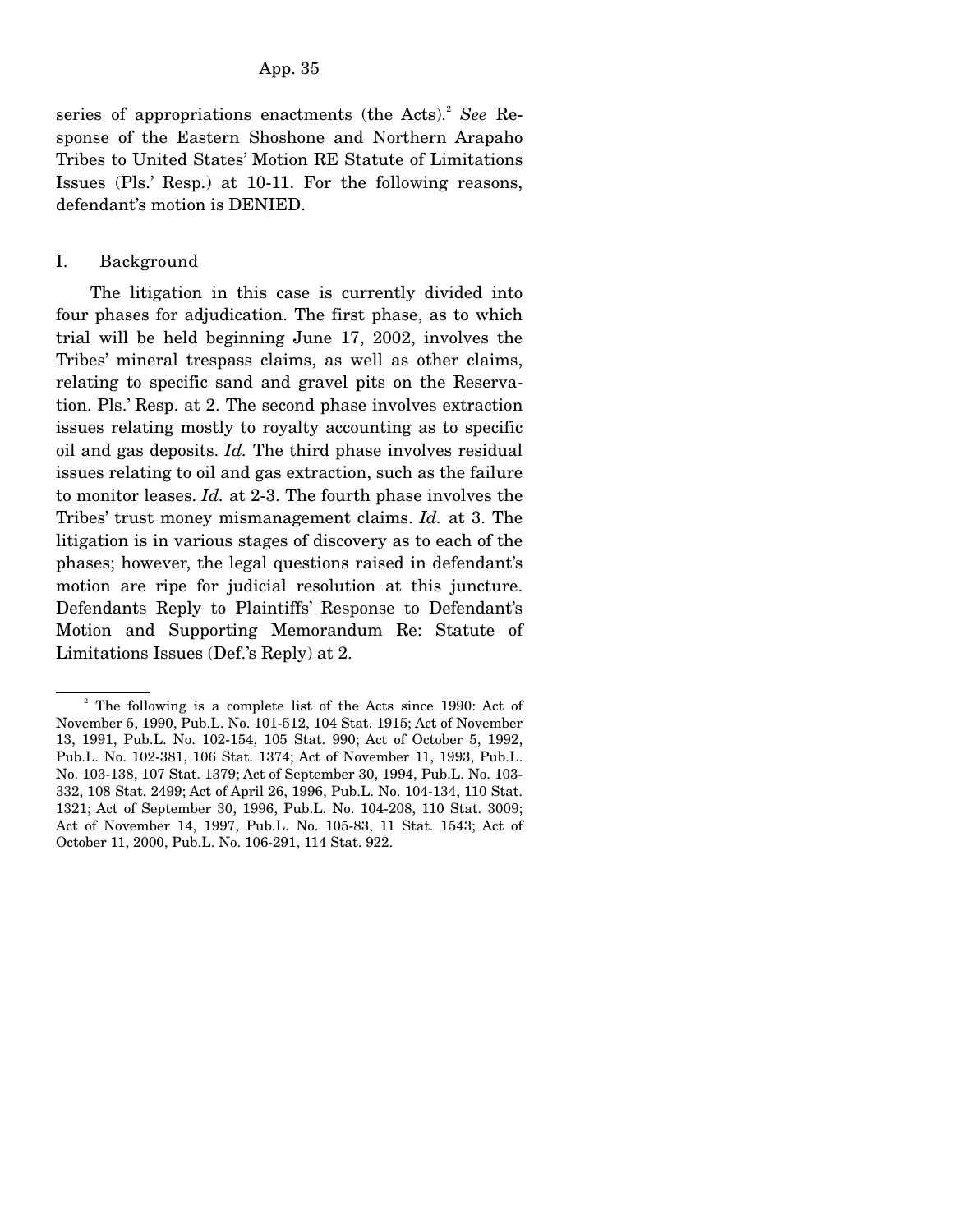Defendant's motion seeks to limit damages to a period of time beginning no earlier than October 10, 1973, that is, six years prior to the filing of the complaint in this action as provided by this court's statute of limitations. Def.'s Mot. at 2; 28 U.S.C. § 2501. Plaintiffs seek recovery for breaches of trust beginning in 1946 and continuing to the present date. *See* Petition filed October 10, 1979 at ¶¶ 10- 11; Tribes' Bases at 29-30. Plaintiffs argue that the Acts, a series of Department of the Interior appropriations enactments listed above in note 2, toll the statute of limitations as to the entirety of the Tribes' claims, and particularly as to those claims arising out of events prior to October 10, 1973, until the Tribes receive an accounting of their trust monies and property. *See* Tribes' Bases at 30. Resolution of the legal questions raised in defendant's motion, namely, the interaction between the Acts and the court's statute of limitations, will define both the scope of testimony to be received in the sand and gravel trial and the scope of discovery and testimony in the remaining phases of the litigation.

II. Discussion

## A. Jurisdiction

 The United States Court of Federal Claims has jurisdiction over the Tribes' claims pursuant to 28 U.S.C. § 1491 (1976) (the Tucker Act), and 28 U.S.C. § 1505 (1976) (the Indian Tucker Act). The Tucker Act and Indian Tucker Act waive the United States' sovereign immunity as to claims within their scope. *United States v. Mitchell,* 463 U.S. 206, 211-216, 103 S.Ct. 2961, 77 L.Ed.2d 580 (1983) (*Mitchell II*). It is established law that the United States is vested with a general trust responsibility with respect to tribal monies or properties "where the federal government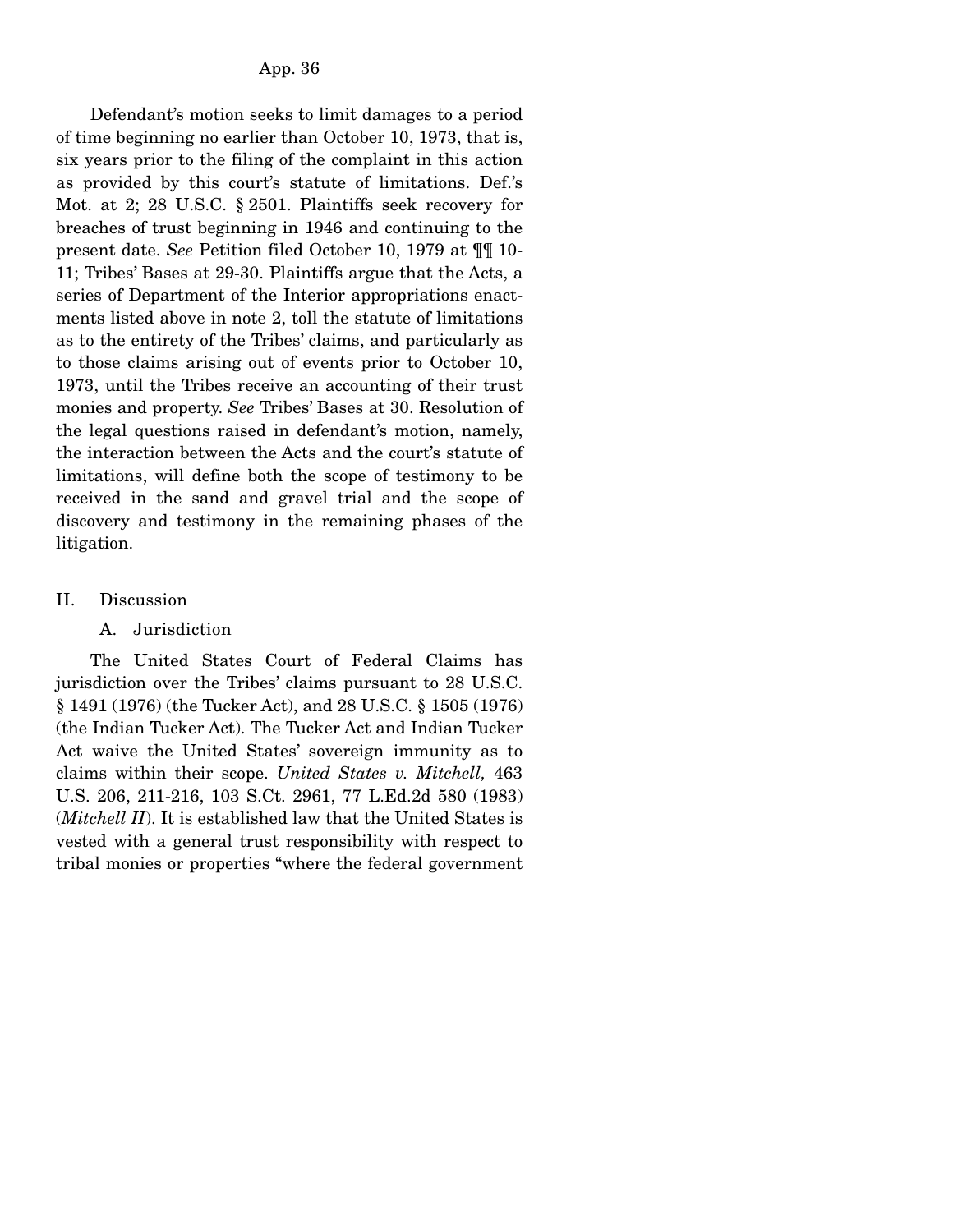takes on or has control or supervision over" such "monies or property." *Id.* at 225, 103 S.Ct. 2961 (quoting *Navajo Tribe of Indians v. United States,* 224 Ct.Cl. 171, 183, 624 F.2d 981  $(1980)$ .<sup>3</sup> The statutes and regulations in the area of mineral resources, the subject matter of this litigation, provide sufficient control to vest the defendant with a fiduciary duty with respect to the Tribes' monies and properties. It is undisputed that this court has jurisdiction over the Tribes' claims that accrued after October 10, 1973; however, jurisdiction is disputed as to the Tribes' claims that might have accrued prior to October 10, 1973. *See* Defendant's Answer (Def.'s Ans.) at 1; *see also* Def.'s Mot. at 7-10.

- B. The Impact of the Acts on the Statute of Limitations
	- 1. The Issues

 The principal legal issue to be resolved by the court is the precise impact of the Acts on the statute of limitations. The general statute of limitations, 28 U.S.C. § 2501, provides that "[e]very claim of which the United States

. . . .

<sup>&</sup>lt;sup>3</sup> See also, e.g., 25 U.S.C. § 162a(d), which provides in part:

The Secretary's proper discharge of the trust responsibilities of the United States shall include (but are not limited to) the following:

<sup>(6)</sup> Establishing consistent, written policies and procedures for trust fund management and accounting.  $\ldots$ 

<sup>(8)</sup> Appropriately managing the natural resources located within the boundaries of Indian reservations and trust lands.

<sup>25</sup> U.S.C. § 162a (d)(6), (8).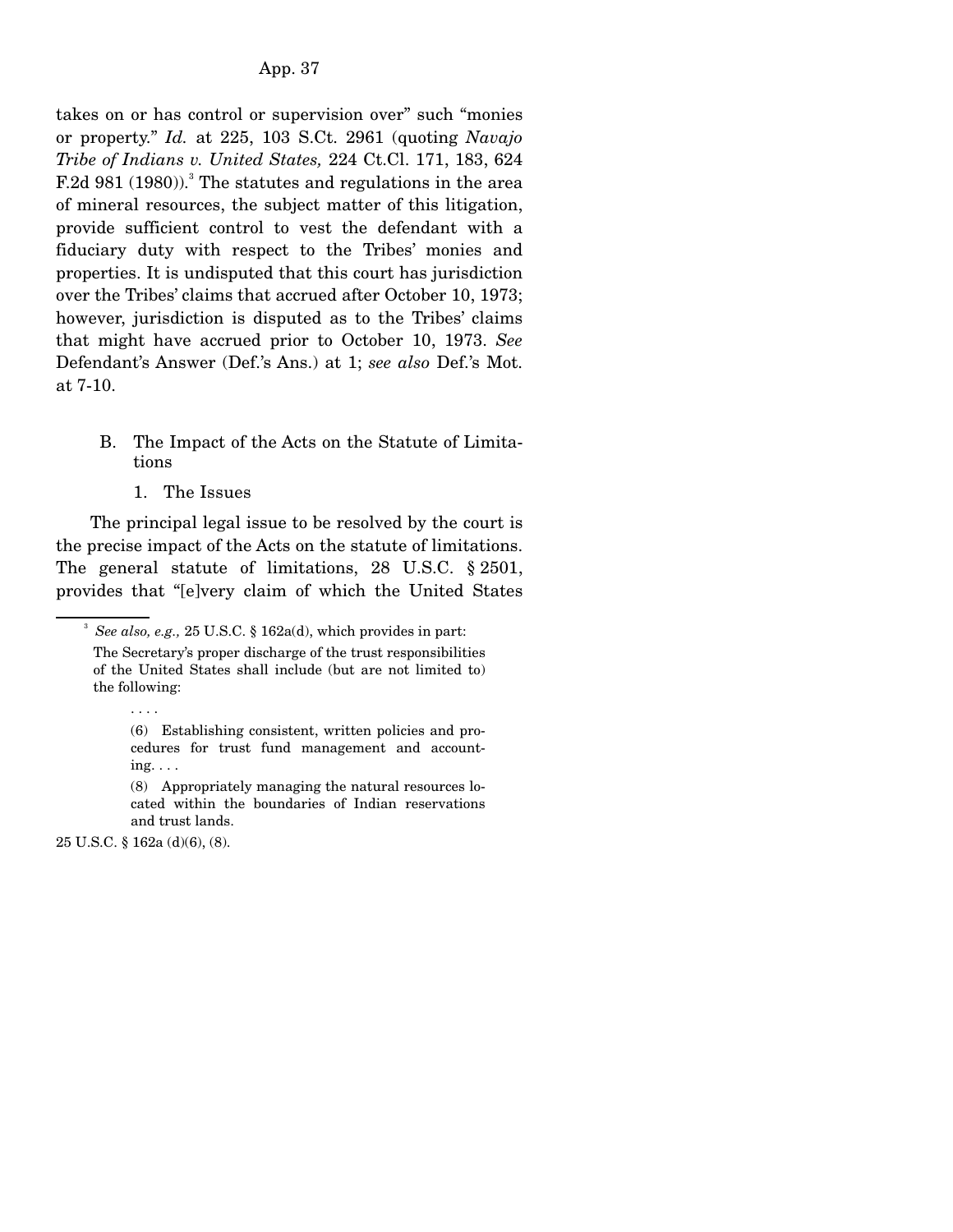Court of Federal Claims has jurisdiction shall be barred unless the petition thereon is filed within six years after such claim first accrues." The most recent of the Acts states:

[N]otwithstanding any other provision of law, the statute of limitations shall not commence to run on any claim, including any claim in litigation pending on the date of the enactment of this Act, concerning losses to or mismanagement of trust funds, until the affected tribe or individual Indian has been furnished with an accounting of such funds from which the beneficiary can determine whether there has been a loss. . . .

Department of the Interior and Related Agencies Appropriations Act, 2001, Pub.L. No. 106-291, 114 Stat. 922, 939 (2000).

 It is undisputed that plaintiffs' claims involve trust funds and that the Tribes have yet to receive an accounting of their trust monies or property. The parties, however, disagree as to the precise impact of the Acts on the statute of limitations: whether the Acts preserve claims timebarred before the passage of the first of Acts and, if so, whether the Acts preserve only claims related to money already received by defendant or also preserve claims for monies that should have been received by the trust but were not received because of mismanagement of the Tribes' resources. Therefore, the legal arguments in defendant's motion and the responsive briefing can be divided into two main categories. First, the parties have made arguments as to whether the Acts preserve claims that, in absence of the Acts, might otherwise be time barred-that is, arguments with respect to time. Second,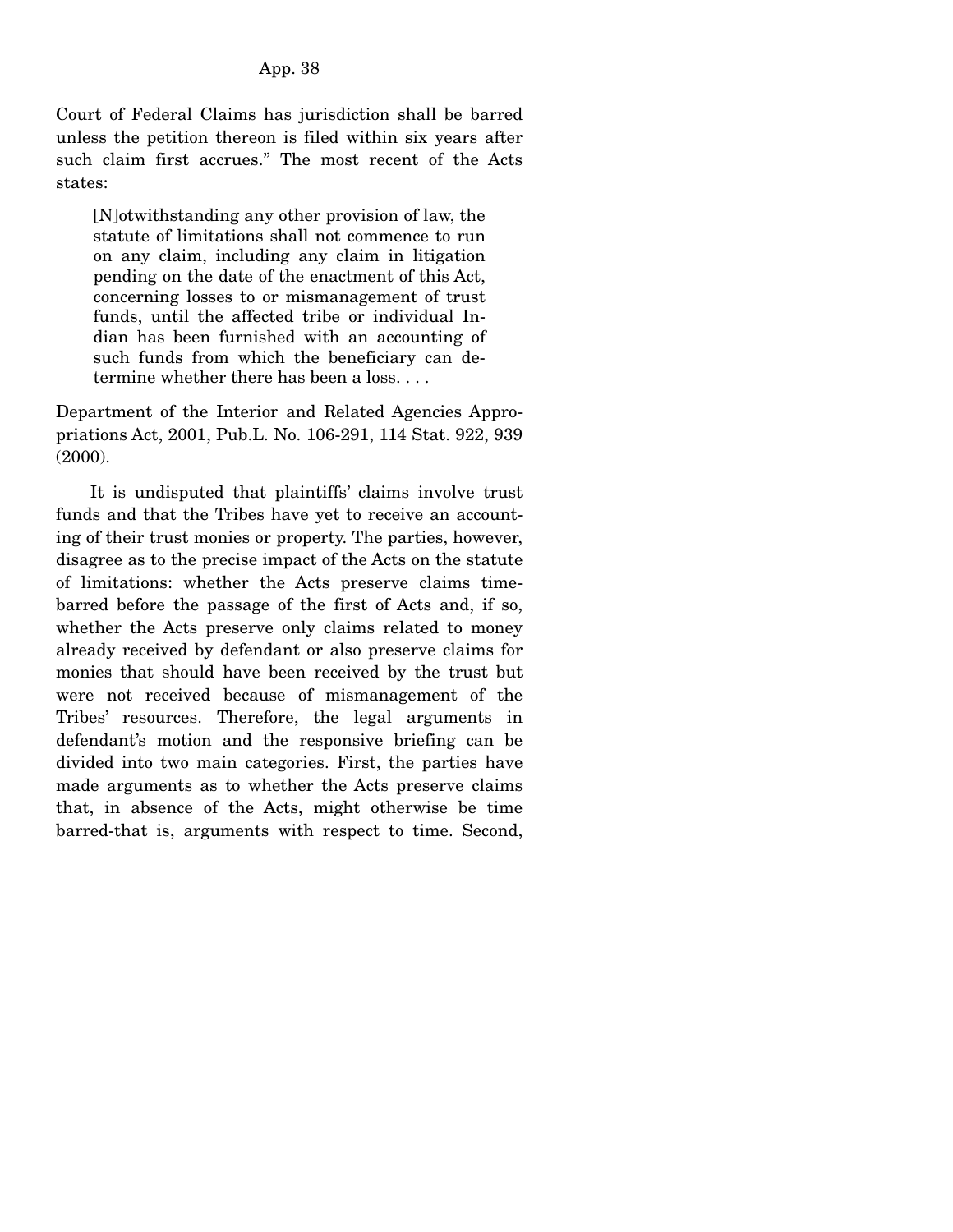the parties have made arguments with respect to the types of claims that Congress intended the Acts to cover.

 The canons of statutory interpretation require the court to consider first the text of the Acts and any binding authority interpreting the text. *See* 2A Norman J. Singer, *Sutherland Statutory Construction* § 46.01, at 113-129 (6th ed. 2000) (Singer); *Consumer Prod. Safety Comm'n v. GTE Sylvania, Inc.,* 447 U.S. 102, 108, 100 S.Ct. 2051, 64 L.Ed.2d 766 (1980) ("[T]he starting point for interpreting a statute is the language of the statute itself."). The second step of statutory construction, which is to be employed only in the case of ambiguity in the text of the statute and in the absence of binding interpretive authority, is to consider whether guidance is afforded by relevant legislative history. *See* 2A Singer, *supra,* § 48.01 at 411-415. The parties also argue various authorities and policies which may affect the court's reliance on one or another canon of construction or aspect of the legislative history. *See* Def.'s Reply at 7-10; Pls.' Resp. at 11.

 The court notes at the outset that only two courts have ruled on the impact of the Acts on a general statute of limitations. In *Assiniboine and Sioux Tribes of the Fort*  Peck Indian Reservation, et al.,<sup>4</sup> No. 773-87L (Ct.Cl.1995),

<sup>4</sup> The parties contest the legal authority of *Assiniboine,* which is an unpublished order. *See* Def.'s Reply at 7 (arguing that Rule 52.1 of RCFC prohibits citing unpublished orders as authority). Rule 52.1 does, however, permit a party to cite an unpublished opinion as "persuasive authority." *Bennett v. United States,* 30 Fed.Cl. 396, 400 n. 7 (1994), *rev'd on other grounds,* 60 F.3d 843 (Fed.Cir.1995). Given the lack of prior judicial interpretation of the Acts as they affect the statute of limitations, the court finds that *Assiniboine* offers useful guidance in considering the legal issues raised by defendant's motion. The court also notes that this court's proposed revised rules (available at the court's website: http://www.uscfc.uscourts.gov) do not propose to carry (Continued on following page)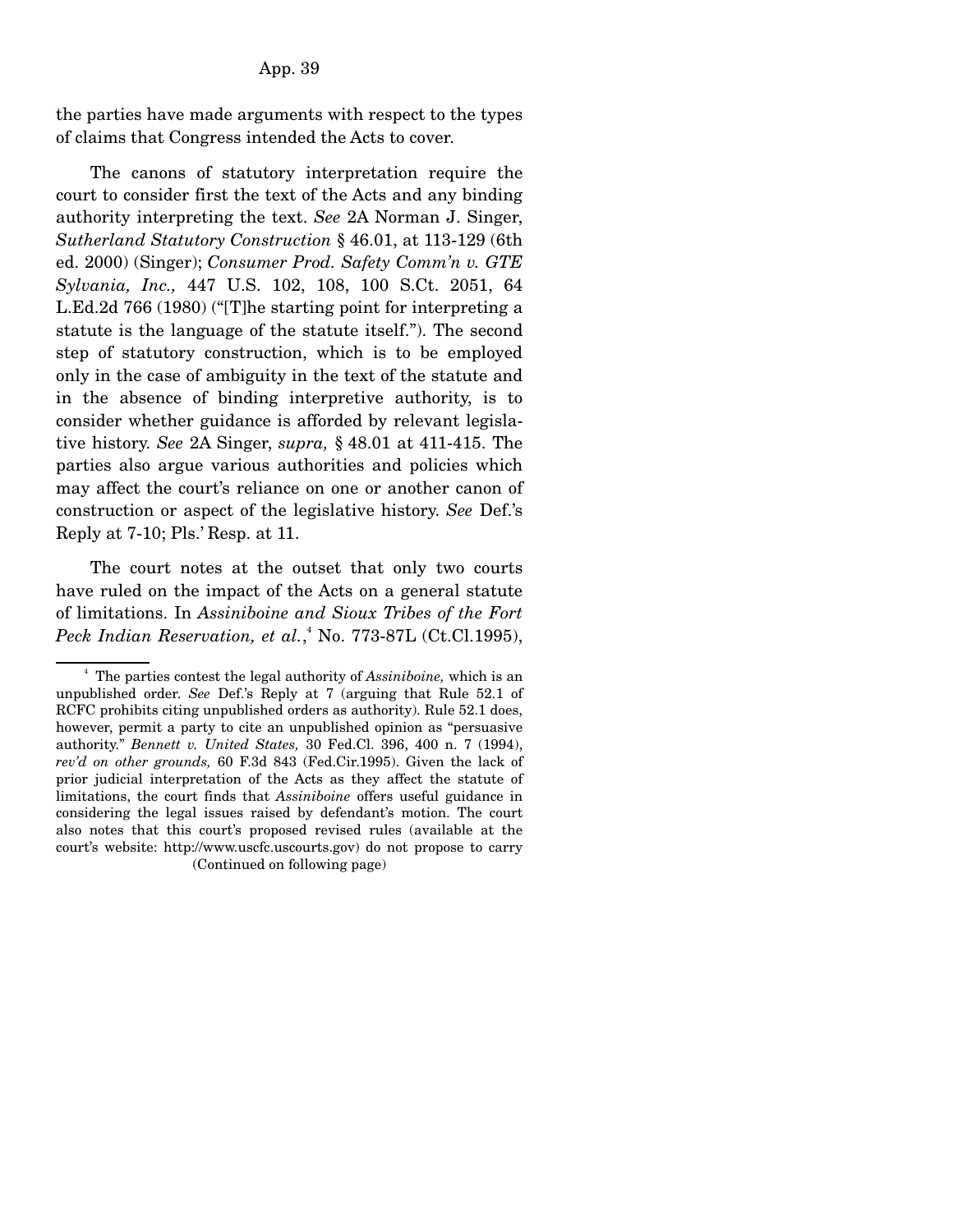Order of April 11, 1995, to which plaintiffs refer, this court held in an unpublished order that the Acts toll the statute of limitations, even as to claims otherwise time-barred under 28 U.S.C. § 2501, until the plaintiff receives an accounting. *Id.* at 6-7. *Assiniboine,* however, is silent as to the types of claims that are tolled by the Acts. Defendant relies on *Cobell v. Babbitt*, 30 F.Supp.2d 24  $(D.D.C.1998)$ ,<sup>5</sup> which disagreed with the decision in *Assiniboine* and held that the Acts do not revive claims already barred by the statute of limitations, but only "toll" the statute of limitations as to existing claims: claims arising no earlier than October 1, 1984, that is, six years prior to the passage of the first of the Acts. *Id.* at 43-44. The United States, in this case as well as in *Cobell,* concedes implicitly that the Acts may toll claims that have accrued within the period of time six years prior to the passage of the first of the Acts (1990). *See* Def.'s Reply at 4; *Cobell, supra,* 30 F.Supp.2d at 44 n. 25.

## 2. Defendant's Arguments

 The central theme of defendant's argument is that this court has no jurisdiction to consider the Tribes' claims that involve alleged breaches of trust accruing prior to the court's six year statute of limitations. Def.'s Mot. at 7. The statute of limitations is a threshold jurisdictional question

forward the prohibition on citation of unpublished opinions and orders that is contained in Rule 52.1 of the court's current rules.

<sup>&</sup>lt;sup>5</sup> The applicable statute of limitations in *Cobell* was 28 U.S.C. § 2401. An appeal in *Cobell* did not address the impact of the Acts on the statute of limitations; defendant's motion to dismiss in that case was denied on other grounds. *See generally Cobell v. Norton,* 240 F.3d 1081 (2001).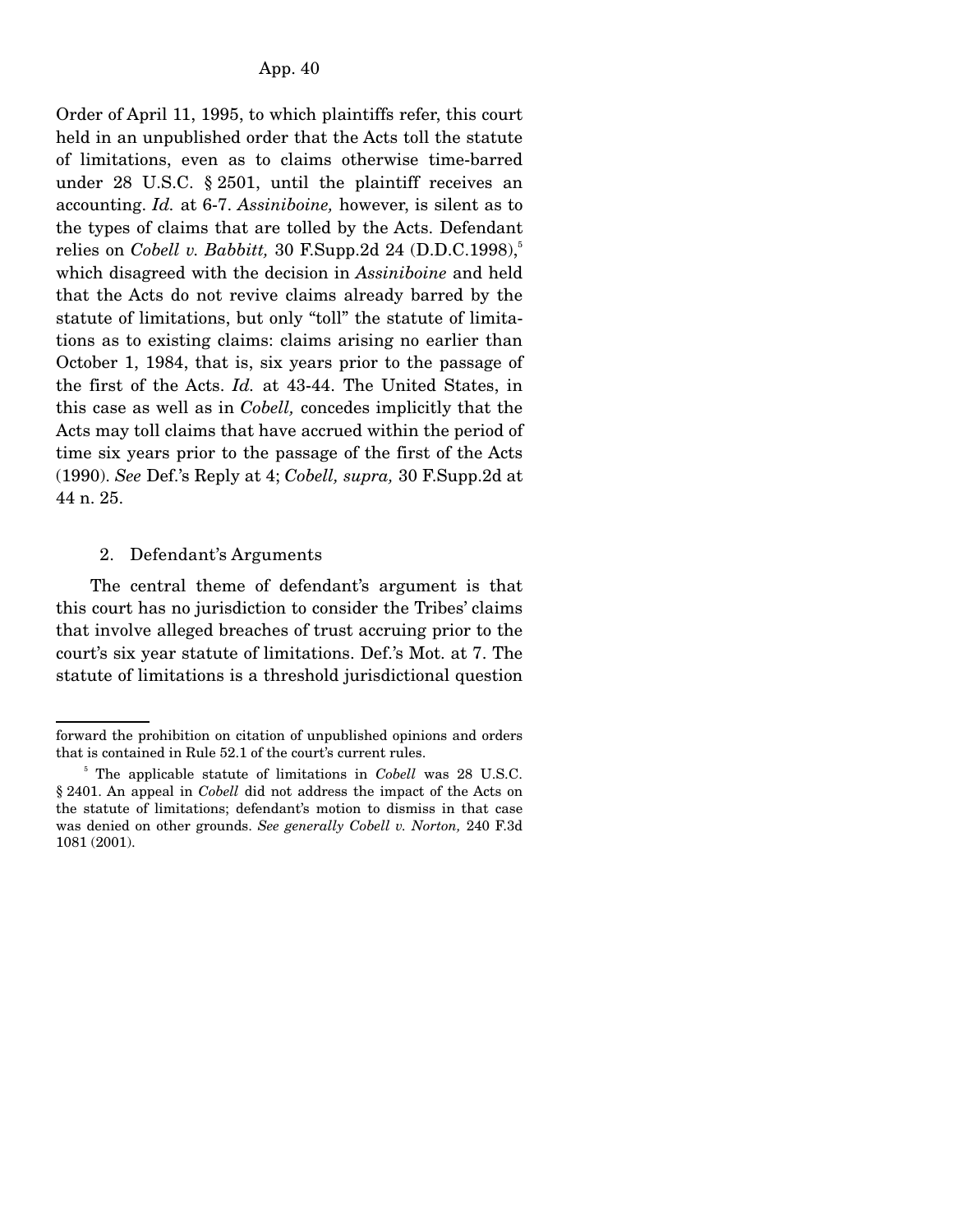that cannot be waived. *See Hart v. United States,* 910 F.2d 815, 817 (Fed.Cir.1990); *Camacho v. United States,* 204 Ct.Cl. 248, 494 F.2d 1363, 1368 (1974). Defendant argues that preserving claims that accrued prior to the six year statute of limitations is tantamount to a waiver of sovereign immunity and that, as waivers of sovereign immunity, the Acts must be strictly construed. *See* Def.'s Reply at 5-6.

 The court agrees that waivers of sovereign immunity "cannot be implied but must be unequivocally expressed." *United States v. King,* 395 U.S. 1, 4, 89 S.Ct. 1501, 23 L.Ed.2d 52 (1969). Defendant asserts that the burden of proof is on the Tribes' to justify "tolling" of the statute of limitations. Def.'s Mot. at 9 (citing *Cochran v. United States,* 19 Cl.Ct. 455, 458 (1990)). *Cochran,* however, discusses the burden a plaintiff must meet in order to show that its claim has not yet accrued, but provides no guidance as to the interpretation of the text of any particular law, such as the Acts invoked by plaintiffs in this case, in relation to the statute of limitations. *See Id.*

 With regard to the text of the statute, defendant argues that " '[a]bsent some clear, contrary expression of congressional intent that would lead to the conclusion that Congress meant to revive stale claims'", plaintiffs' interpretation of the Acts is overbroad. Def.'s Reply at 7, (quoting *Cobell,* 30 F.Supp.2d at 44 (holding that "[n]either the plain language nor the legislative history of the tolling provision can support the plaintiffs' sweeping interpretation")). However, defendant provides no examples of cases where Congress did intend to revive "stale" claims as a means of comparison. Defendant simply states, "Had Congress had [sic] intended to revive old, time-barred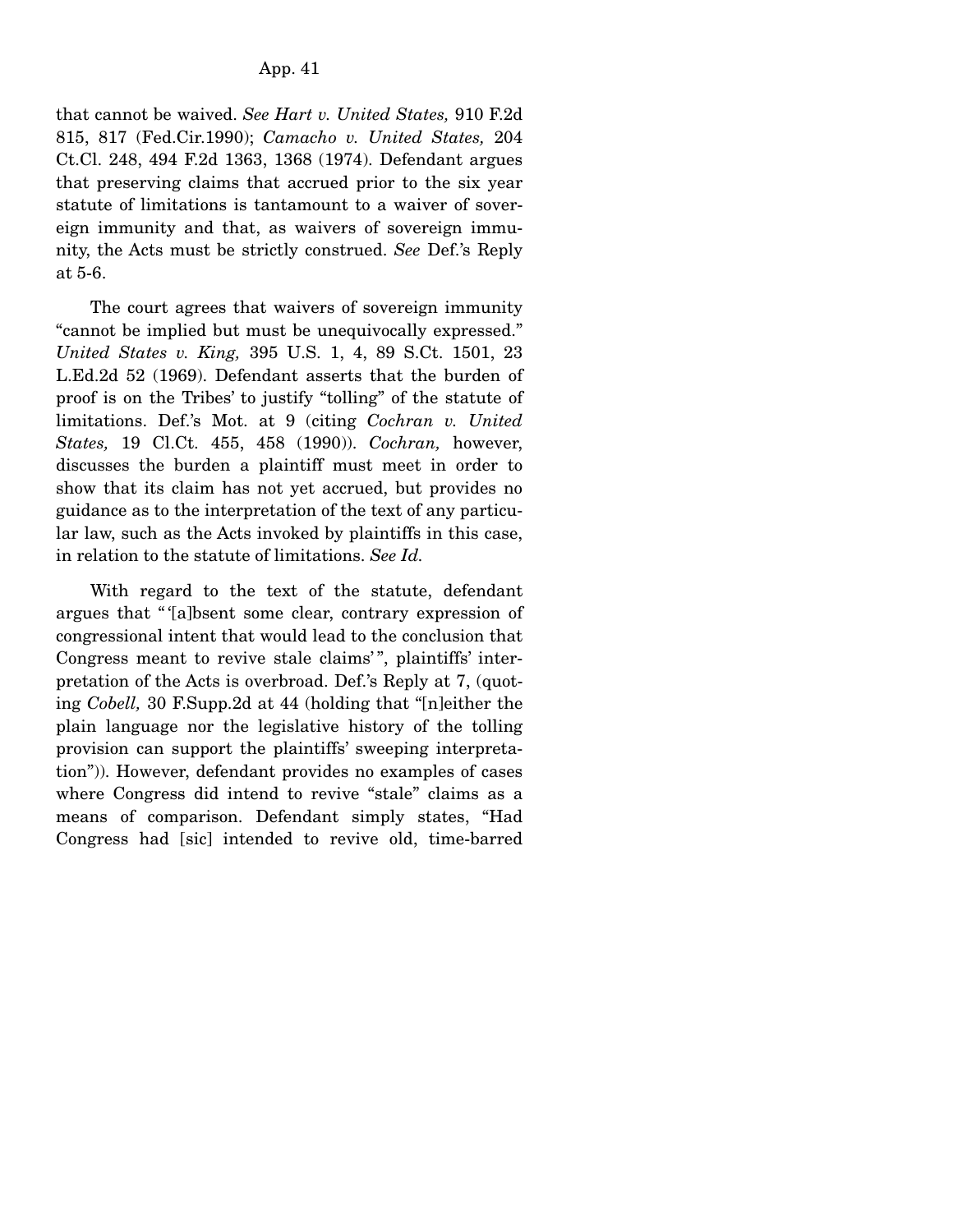claims it had more obvious ways of making that intent express. . . ." Def.'s Reply at 7.

 Defendant in several places, does quote the language of the statute, but then stops short of addressing the meaning of the words contained in its quotation. For example, defendant characterizes the Acts as "tolling statutes" by quoting the following language from the Acts: " 'shall not commence to run on any claim concerning loss to or management of trust funds.'"<sup>6</sup> Def.'s Mot. at 14. This bare characterization, absent an explanation of the meaning of the words (or citation to authority explaining the meaning of the words), provides the court with little assistance in its main task: determining congressional intent from, in the first instance, the language of the statute.

 Defendant argues that not only the "plain language" of the Acts but also their legislative history bars the revival of "stale" claims. Def.'s Reply at 8-9. According to defendant, Sen. Rep. No. 101-534, 101st Cong., 2d Sess. (relating to the initial enactment in 1990) expresses clear congressional intent to that effect. Senate Report No. 101- 534 provides:

Since the audit and reconciliation of such funds, as directed by the Committee, will require at least 5 years to complete, it is possible that the statute of limitations for any significant discrepancies uncovered during this process may have expired by the time such audits are completed.

<sup>&</sup>lt;sup>6</sup> Defendant does not cite to a specific bill in which this language appears; but, the court notes that this language is common to all of the Acts.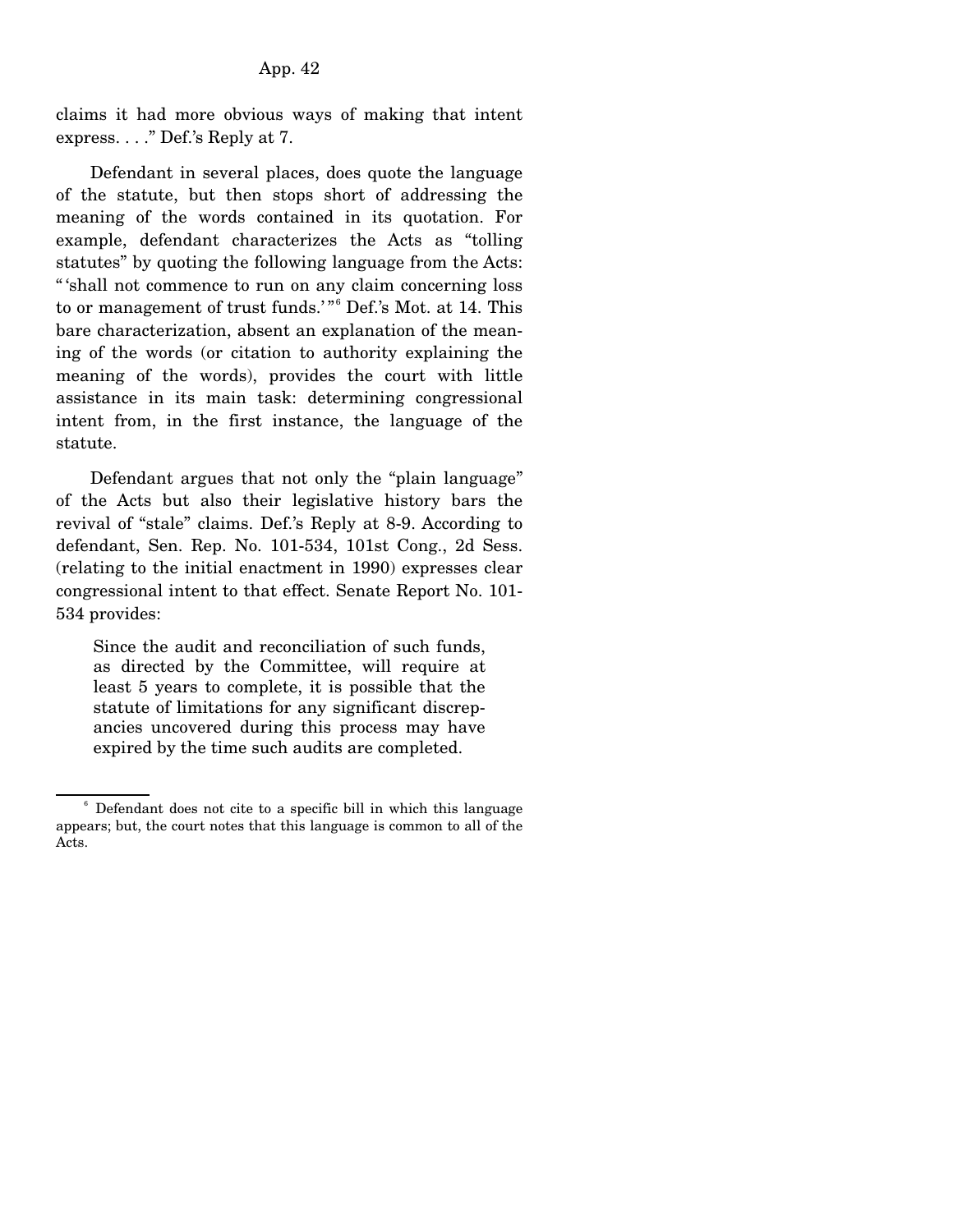*Id.* at 65. Defendant argues that this language, and especially the short number of years ("5"), shows the limited reach of the Acts: to toll the statute of limitations as to existing claims but not to revive already time-barred claims. *Id.* at 18.

 With regard to the types of claims preserved by the Acts, defendant argues that the Tribes' interpretation of the tolling provision in the Acts is also overbroad in the sense that the tolling provisions only apply to accounting claims and not to resource management claims. Def.'s Reply at 11. Defendant quotes the words "any claim, including any claim in litigation pending on the date of the enactment of the Act, concerning loss to or mismanagement of trust funds" and the words "until the affected tribe or individual Indian has been furnished with an accounting of such funds from which the beneficiary can determine whether there has been a loss." *Id.* Defendant then states that "mismanagement" and "accounting" are the "key terms," but provides neither rationale nor authority for identifying those words as the "key terms" in the quoted text. *Id.* Nor does defendant explain how the words "losses to or" or the words "whether there has been a loss" function in the text of the statute. *Id.* at 10.

 Defendant argues generally that the legislative history of the Acts supports its argument that the language should be strictly interpreted to exclude resource management claims from its coverage. Without analyzing particular examples, defendant states that "plaintiffs' recitation of the legislative history of relatively contemporaneous enactments . . . demonstrates that when Congress wishes to treat the trust management issue broadly, it knows how to do so." Def.'s Reply at 11.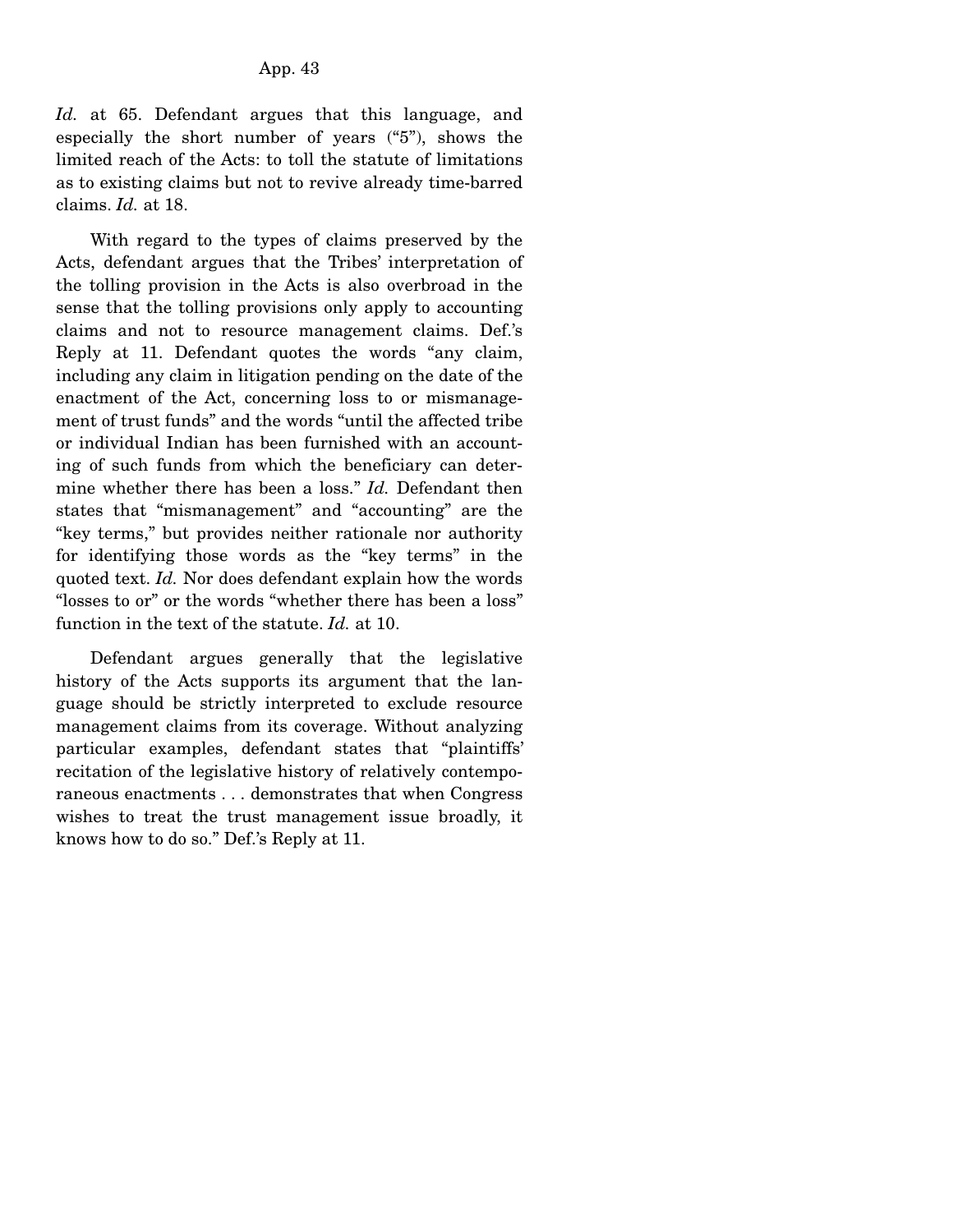Defendant largely relies on a policy argument for interpreting the Acts to exclude trust funds from resource mismanagement: that such a broad reading of the statute will result in "untoward consequences." *See* Def.'s Reply at 12. According to defendant, if the United States is put in a position of having to furnish an accounting for all of the Tribes' claims, "these accountings could never be completed in a reasonable time frame." *Id.* In response to defendant's policy concerns, the court notes that the United States has been under an obligation to provide such an accounting for more than a decade and the Tribes have yet to receive an accounting even limited to money actually collected by the defendant as trustee. The court is not in a position, on the basis of this briefing, to decide what is, or is not, a "reasonable time frame" for the furnishing of an accounting in these circumstances, except to note that ten years is already a fairly long time, and the Tribes can hardly be faulted as unreasonable for seeking what they view as their entire entitlement even if that might now take a bit longer.

# 3. Plaintiffs' Arguments

 Plaintiffs counter defendant's central theme that this court lacks jurisdiction by arguing that the Acts are not waivers of sovereign immunity, but are merely "tolling statutes," thus permitting other than strict interpretation. Pls.' Resp. at 11. Further to this point, plaintiffs argue that where language in a statute contains "doubtful expressions" (which plaintiffs suggest is the case here), any ambiguity is to be resolved in favor of the Indians. *See id.* (citing *Montana v. Blackfeet Tribe of Indians,* 471 U.S. 759, 766, 105 S.Ct. 2399, 85 L.Ed.2d 753 (1985)) (stating that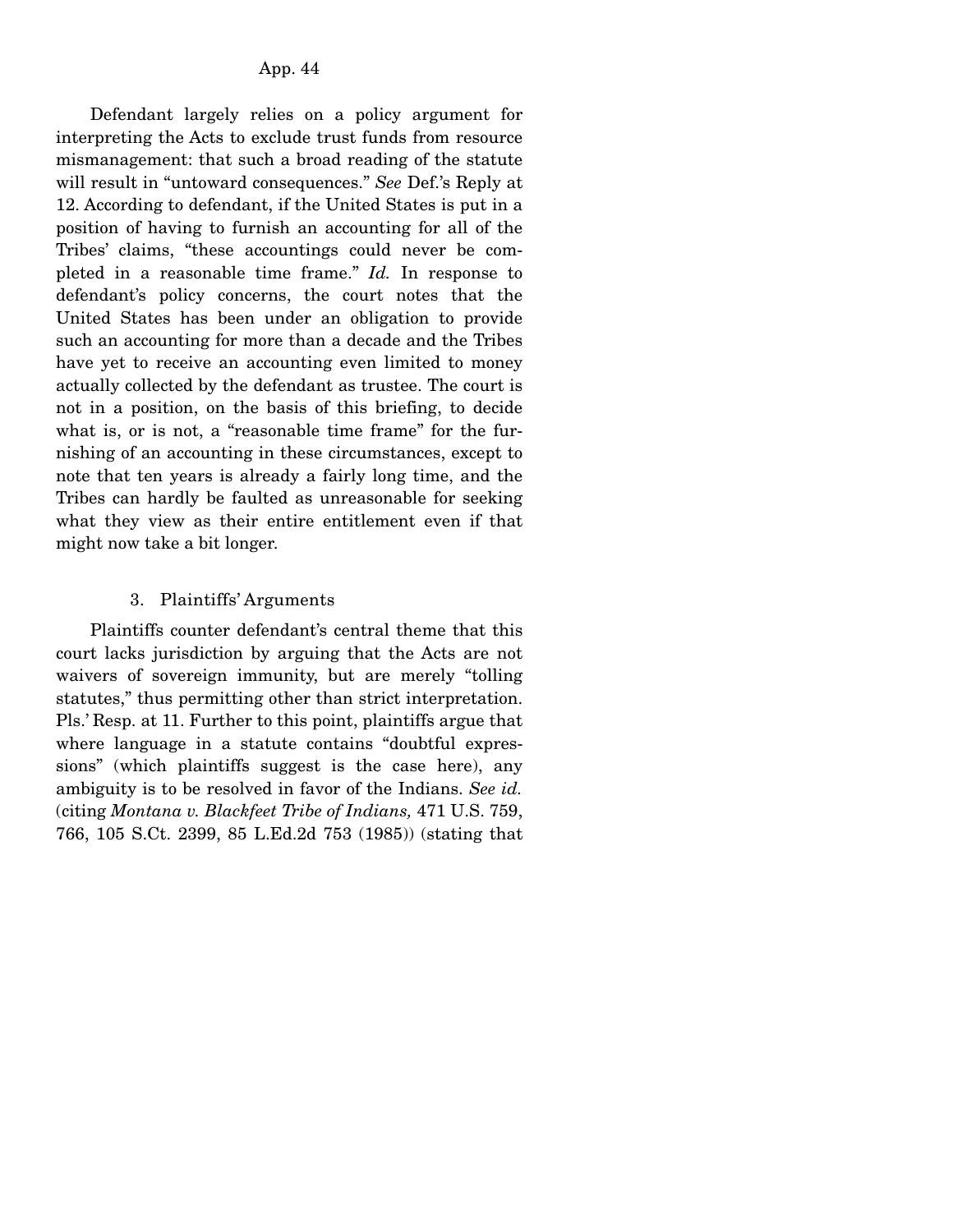"standard principles of statutory construction do not have their usual force in cases involving Indian law").

 As to the plain language of the statute, plaintiffs argue that the phrase "notwithstanding any other provision of law" appearing in Pub.L. No. 101-512, 104 Stat. 1915, 1929-1930 (1990) is a conclusive indication of congressional intent to remove sovereign immunity until the Tribes receive an accounting. *See* Tribes' Bases at 31-32, (citing *Ridgway v. Ridgway,* 454 U.S. 46, 73 n. 5, 102 S.Ct. 49, 70 L.Ed.2d 39 (1981)). Plaintiffs then argue that statutory language appearing just before the contested language in Pub.L. No. 101-512 (addressing the preservation of claims) expresses clear congressional intent that "the accounting is to extend to the earliest possible date." *See* Tribes' Bases at 33 (quoting Pub.L. No. 101-512 104 Stat. at 1929 ("until the funds held in trust for all such tribes or individuals have been audited and reconciled to the earliest possible date")). Under the canons of statutory construction, this language, while not dispositive, is intrinsic evidence that may assist the court in interpreting the overall context of the legislation. *See* 2A Singer, *supra,*  $§$  47.02 at 211-12.<sup>7</sup>

 With respect to the types of claims covered by the Acts, plaintiffs argue that the language "any claim" in the Acts "could not be broader." Pls.' Resp. at 12. Plaintiffs also argue that the plain meaning of the term "accounting" is not limited to bookkeeping claims; rather, the term is a

<sup>7</sup> Plaintiffs cite no legislative history that applies exclusively to their argument that the Acts preserve previously time-barred claims. Plaintiffs' arguments based on legislative history are discussed below in relation to the types of claims that Congress intended to be within the purview of the Acts.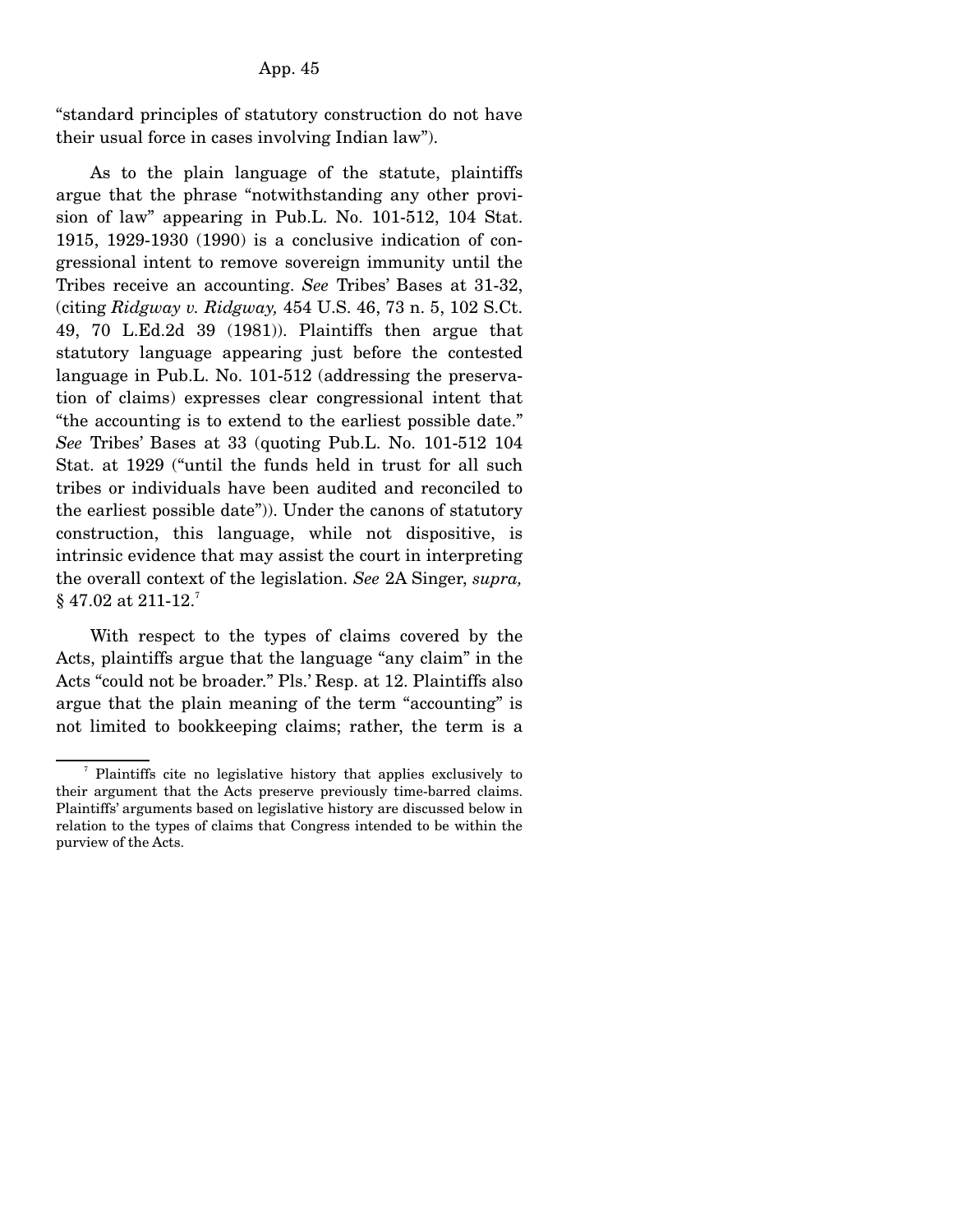condition precedent to accrual of any of its claims, including trust management claims. *Id.* at 12. Arguing for a broad interpretation of the term accounting, plaintiffs highlight a Black's Law Dictionary definition of "accounting" as a "report of all items of property, income, and expenses prepared by a personal representative, trustee, or guardian and given to heirs, beneficiaries, and the probate court." *Id.* (quoting Black's Law Dictionary 19 (7th ed.1999)). Plaintiffs contend that Congress' use of the phrases "loss to or mismanagement of trust funds" and "such funds from which the beneficiary can determine whether there has been a loss" in the statute indicates that the United States is under a trust obligation to provide the Tribes with, "in essence, a determination of accounts receivable." Pls.' Resp. at 12.

 Plaintiffs also suggest that legislative history of the Acts relating to the improvement in trust accounting supports the Tribes' argument that the Acts pertain also to resource management claims. Plaintiffs argue that a reading that excludes resource management claims from the Acts' coverage is inconsistent with the remedial purpose of the legislation demonstrated by the Acts' legislative history. Pls. Resp. at 13. In support of this argument, plaintiffs cite H.R.Rep. No. 103-158, 103rd Cong., 1st Sess. (1993), a House report leading up to the passage of Pub.L. No. 103-138, 107 Stat. 1379 (1994), providing:

With regard to the systems development effort, the Committee is aware that the General Accounting Office and the Intertribal Monitoring Association are analyzing *trust fund management functions* with the purpose of identifying functions that could be handled by an outside entity and those that should be conducted in house by the Bureau. This analysis is to include all Bureau and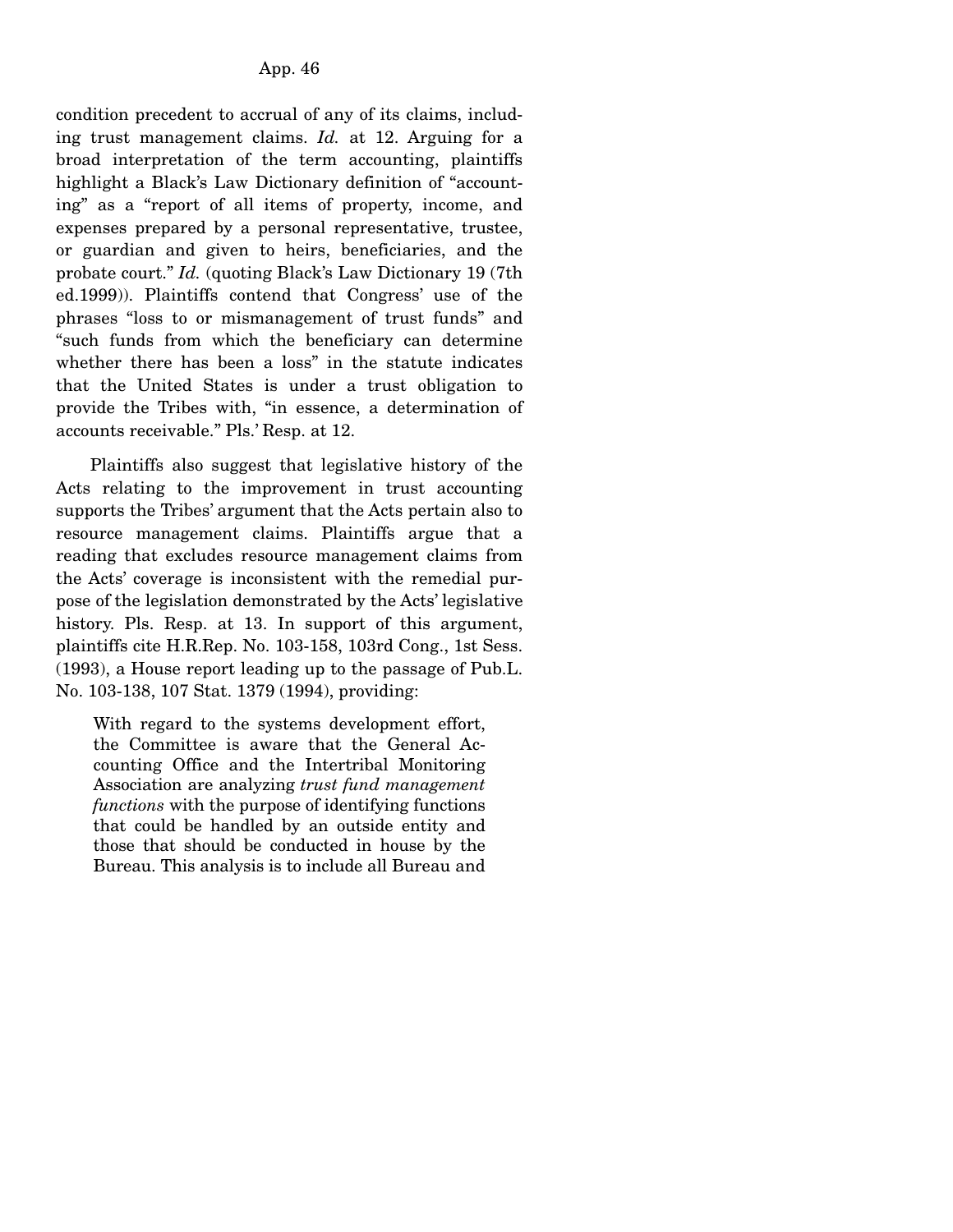Departmental functions that affect trust accounts *including trust resource management, billing and collections,* investments, and accounting and reporting.

*See* Pls.' Resp. at 14 (quoting H.R.Rep. No. 103-158, at 55 (1993)).

 Plaintiffs suggest also that (H.R.Rep. No. 102-499, 102nd Cong., 2d. Sess.1992) demonstrates congressional awareness of and overall discontent with "the United States' failure to lease lands, to reissue leases, to obtain fair market value, to collect delinquent rents, and to collect interest on late rental payment as part of the financial management problems." Pls.' Resp. at 14 (citing H.R.Rep. No. 102-499, at 9 (1992)); *see also* Tribes' Bases at 36.

 The court notes that H.R.Rep. No. 102-499 is a general report that was compiled as part of the broader package of legislation aimed at reforming the government's discharge of its Indian trust responsibilities. *See* H.R.Rep. No. 102-499, at 1-5 (1992). This general report does not specifically deal with the adoption of any of the language in the Acts. Plaintiffs' citations to H.R.Rep. No. 102-499, therefore, do not assist the court in determining the meaning of the language contained in the Acts. However, H.R.Rep. No. 102-499 does provide general contextual support for plaintiffs' argument that the Acts are part of a broader remedial effort designed to alleviate longstanding problems associated with Indian trust management.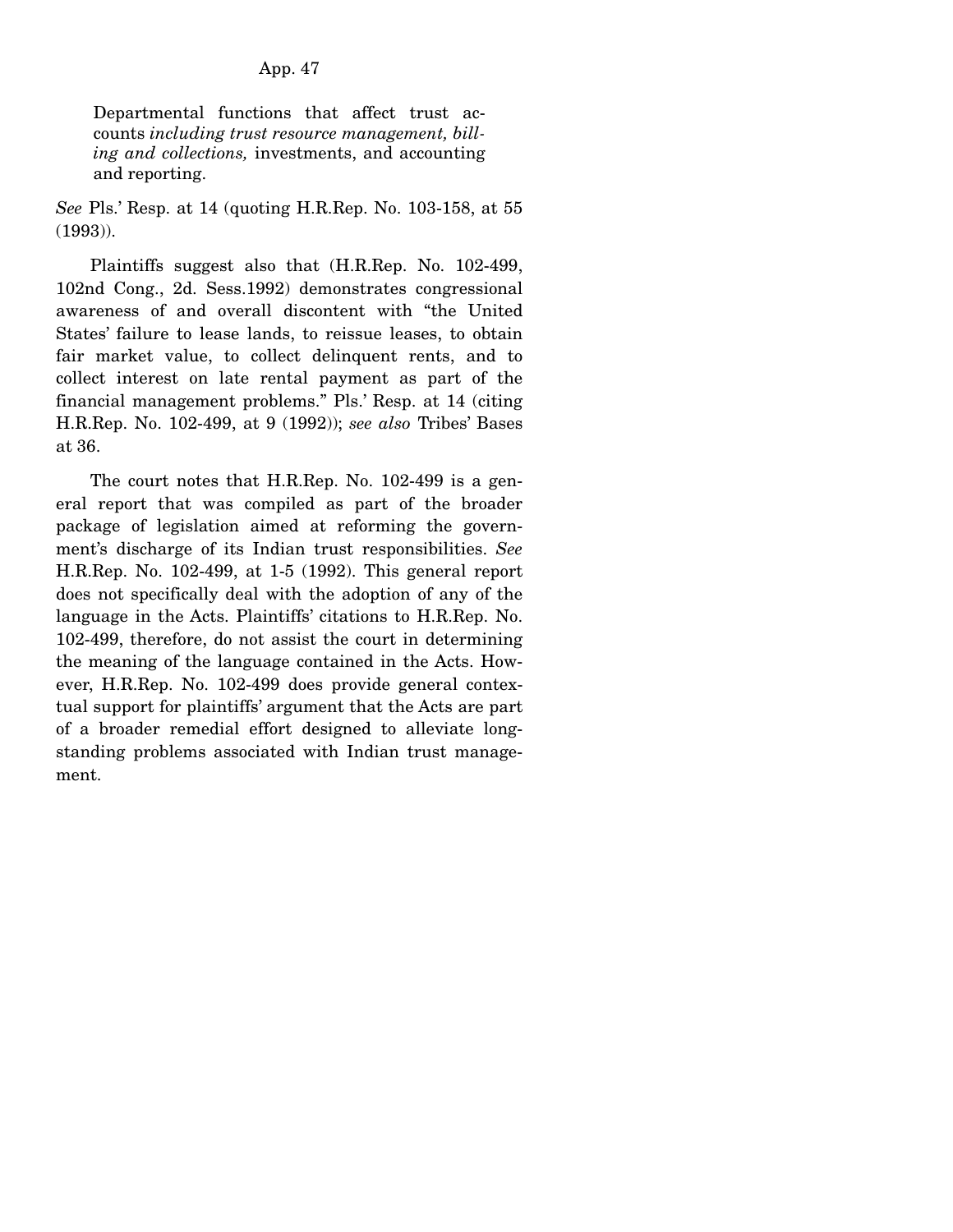### 4. Effect of the Acts

 Defendant urges that the Acts be viewed as waivers of sovereign immunity and their scope interpreted in a strictly limited manner. Def.'s Mot. at 7. Plaintiffs urge that the Acts be viewed as part of a remedial effort by Congress on behalf of tribes and interpreted broadly to support a wider congressional program to redress breaches of trust. Pl.'s Reply at 13-14. The court believes that the parties' general approaches, while relevant, are (particularly in the case of defendant's briefing) insufficiently focused on the most basic principle of statutory interpretation, the plain meaning of the statute. *See* 2A Singer, *supra,* § 46.01, at 113-129; *Consumer Prod. Safety Comm'n,* 447 U.S. at 108, 100 S.Ct. 2051 ("[T]he starting point for interpreting a statute is the language of the statute itself.").

 With respect to the reach of the Acts back in time to preserve claims, the court finds that the words "the statute of limitations shall not commence to run on any claim . . . until the affected tribe . . . has been furnished with the accounting of such funds from which the beneficiary can determine whether there has been a loss . . ." operate to defer the accrual of "any claim . . . until . . . the accounting [is provided]." The court finds absolutely no ambiguity in the words of the statute. While both parties refer to the Acts as "tolling" enactments, the plain meaning of the text is that a claim within the scope of the Acts does not accrue until the accounting described in the Acts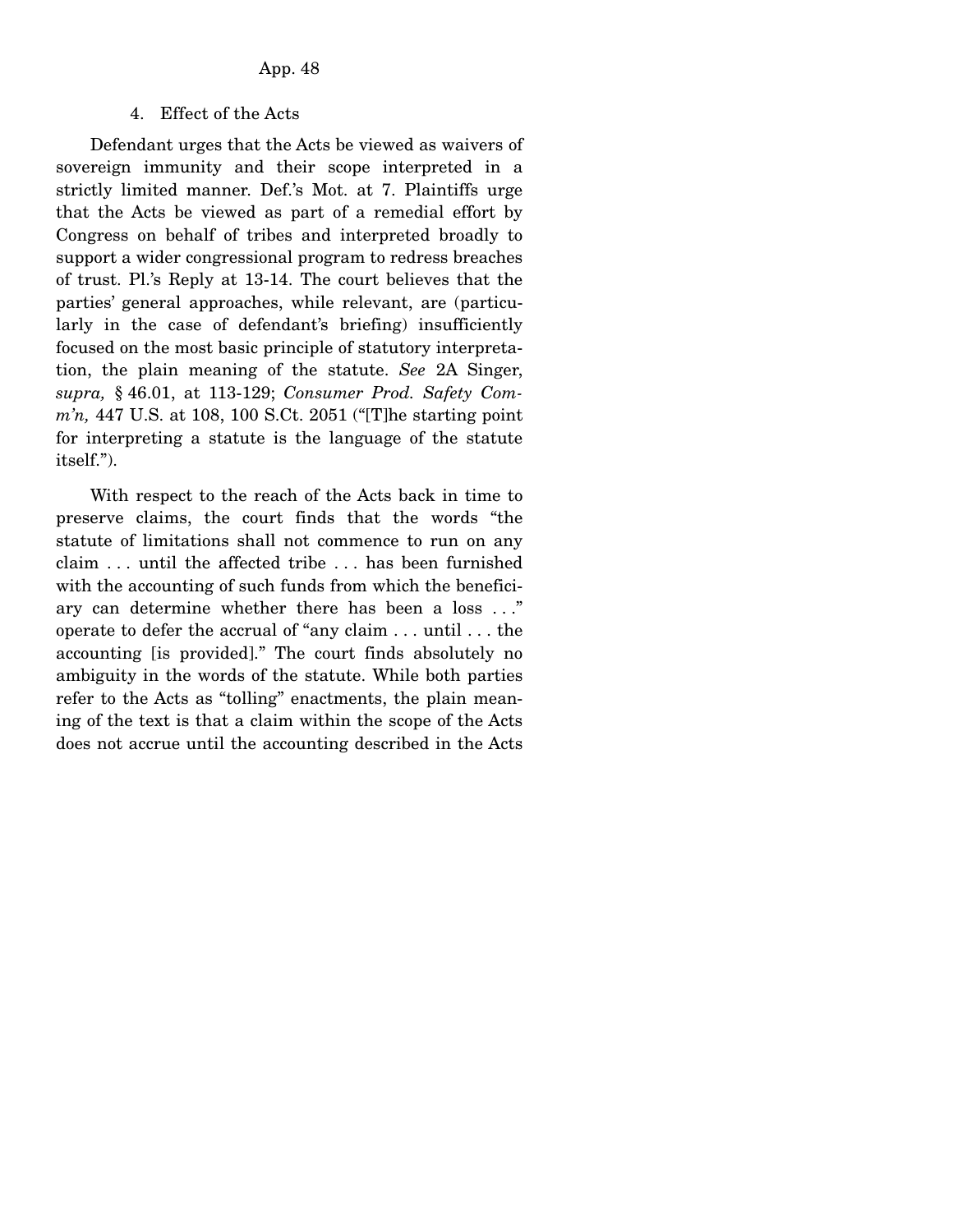– that is, the accounting "concerning losses to or mismanagement of trust funds"  $-$  is provided.<sup>8</sup>

 The statutory phrase "notwithstanding any other provision of law" appears to the court, as it does to plaintiffs, fully adequate to signal congressional awareness of the statutory framework, specifically 28 U.S.C. § 2501, and a corresponding determination on the part of Congress to preserve claims "notwithstanding" that framework. *See, e.g., Ridgway,* 454 U.S. at 73 n. 5, 102 S.Ct. 49.

 This approach is consistent with judicial interpretation of a similarly lengthy period of claim preservation afforded by the Federal Tort Claims Act (FTCA), 28 U.S.C.  $§ 2401$  (1994),<sup>9</sup> notwithstanding the generally applicable statute of limitations contained in 28 U.S.C. § 2401 and the context of sovereign immunity. Under the FTCA, a tort claim against the United States is barred "unless action is begun within six months . . . of notice of a final denial of the claim by the agency to which it was presented." 28 U.S.C. § 2401(b). However, the "failure of an agency to make final disposition of a claim within six months after it is filed shall, at the option of the claimant *any time thereafter,* be deemed a final denial of the claim." 28 U.S.C. § 2675(a) (emphasis added). Most courts construing this

<sup>8</sup> The distinction between "tolling" and "accrual" is evident in the definition of the words. "Accrue" is "[t]o come into existence as an enforceable claim or right." Black's Law Dictionary 21 (7th ed.1999). "The term accrue in the context of a cause of action means to arrive to commence," *id.,* whereas, a "tolling statute" is defined as a "law that interrupts the running of a statute of limitations in certain situations. . . ." *Id.* at 1495. *See generally,* 1 Calvin W. Corman, *Limitations on Actions* § 6.1, at 370-71 (1991) (Corman) *and* 2 Corman § 8.2, at 2-3.

<sup>&</sup>lt;sup>9</sup> The court notes that this language was added to the statute in 1966 by Pub.L. No. 86-238, § 1(3), 73 Stat. 472 (July 18, 1966).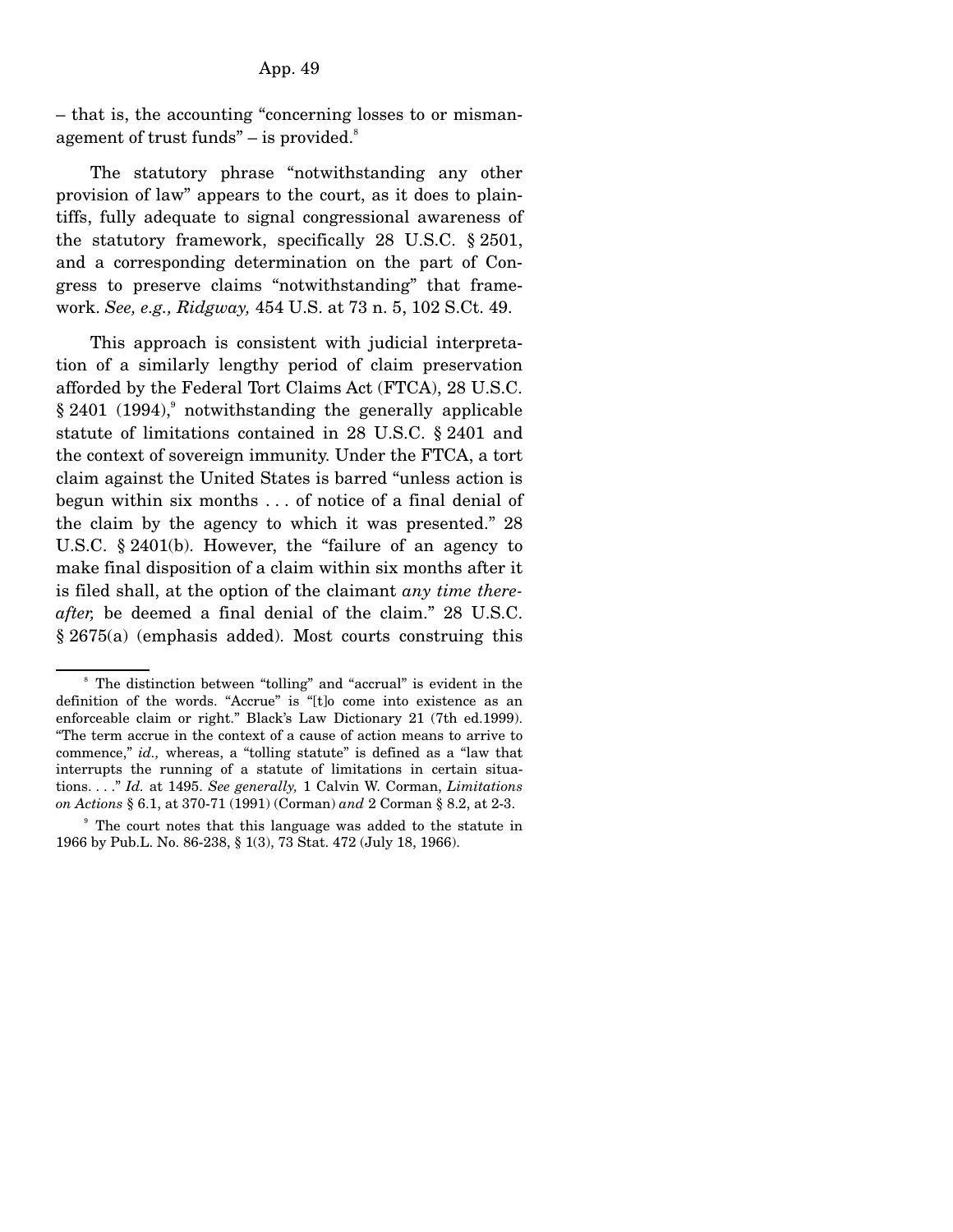statute have found that if no final determination is rendered by the agency within six months after a claim is filed, the option to bring suit remains with the claimant and there is no time limitation on when that claimant can bring suit. *See Conn v. United States,* 867 F.2d 916, 918-19 (6th Cir.1989), *Parker v. United States,* 935 F.2d 176, 178 (9th Cir.1991) ("[Claimant] may institute his FTCA claim 'at any time.'").

 In arriving at that interpretation, the courts looked first at the plain meaning of the statute. In *Conn v. United States,* for example, the court found that "section 2675(a) *expressly provides* that if the agency fails to finally dispose of the claim within six months after filing . . . [the claimant may exercise the option to bring suit] *at any time* after the six months has expired and there has been no [final] denial." 867 F.2d 916, 920-21 (6th Cir.1989) (emphasis added). The *Conn* court found that its interpretation did not place an unreasonable burden on administrative agencies. *Id.* at 921. "To avoid problems, an agency can simply deny the claim in such a manner as comports with [the applicable law] and thereby cause the six-month period to begin to run." *Id.* The power to begin the running of the FTCA limitation statute rests directly in the hands of the agency, similarly, defendant here has the sole power to begin the running of the statute by furnishing an accounting in accordance with the Acts.<sup>10</sup>

<sup>&</sup>lt;sup>10</sup> In FTCA litigation in the Eighth Circuit, the government conceded that, in accordance with the plain meaning of the statute, there is no time limit for filing an FTCA action when an administrative claim is deemed to be denied under 28 U.S.C.  $\S$  2675(a) (1988) by virtue of an agency's failure to finally dispose of the claims within six months. *Taumby v. United States,* 919 F.2d 69, 70 (8th Cir.1990) (on rehearing).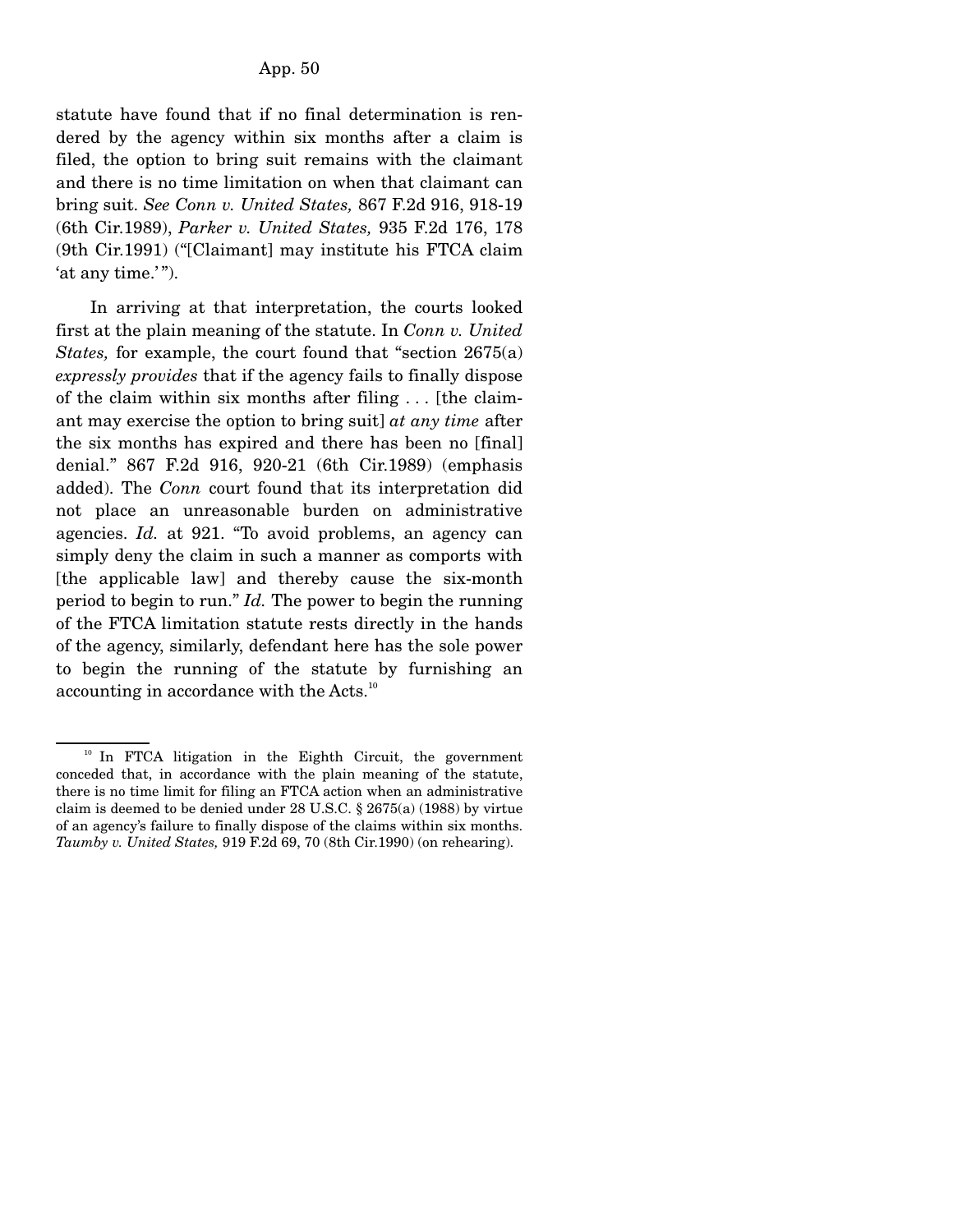The Court of Appeals for the Third Circuit has observed that, given the remedial nature of the FTCA, it is " 'illogical, if not inequitable' to construe to the detriment of plaintiffs a provision designed to benefit them." *Pascale v. United States,* 998 F.2d 186, 190 (3rd Cir.1993) (quoting *Hannon v. United States Postal Service,* 701 F.Supp. 386, 389 (E.D.N.Y.1988)). "It would be ironic if a provision designed to permit a claimant to pursue [its] remedy where the appropriate federal agency is dilatory . . . would, instead, defeat [its] claim where the government delays. . . ." *Id.* at 192. Given the remedial nature of the Acts, that observation appears applicable to this case as well.

 This approach is also consistent with Indian trust doctrine. When the government exercises some control over the management of Indian resources, a trust relationship is created. *See generally United States v. Mitchell,* 445 U.S. 535, 100 S.Ct. 1349, 63 L.Ed.2d 607 (1980) (*Mitchell I*) and 463 U.S. 206, 103 S.Ct. 2961, 77 L.Ed.2d 580 (1983) (*Mitchell II*); *Navajo Nation v. United States,* 263 F.3d 1325, 1329 (Fed.Cir.2001); *White Mountain Apache Tribe v. United States,* 249 F.3d 1364, 1377 (Fed.Cir.2001). "[W]hen the United States is assigned control of the management of Indian resources and the duty to manage those resources, there is created a full fiduciary relationship with respect to that management, including all appurtenant trustee duties, obligations, and liabilities." *Navajo Nation,* 263 F.3d at 1329. This fiduciary duty exists "even when the government has less than total control of management of the resources. . . ." *Id.* In *White Mountain Apache Tribe,* the Federal Circuit applied the common law of trusts to hold that the United States had a trustee's duty to preserve the trust corpus, despite absence of specific statutory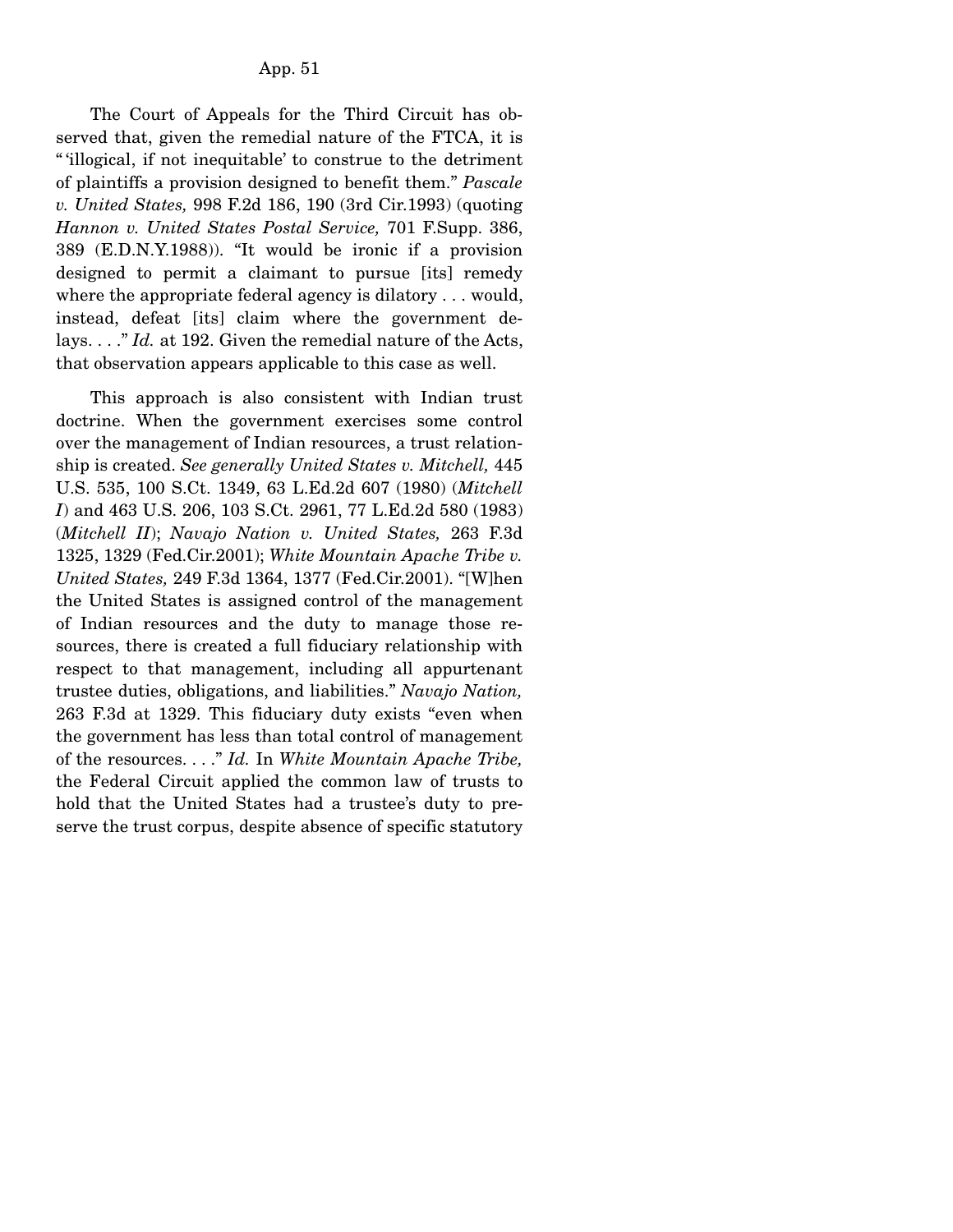or regulatory language regarding a fiduciary relationship. 249 F.3d at 1378.

 With respect to the types of claims preserved by the Acts, the court finds that the Acts cover claims both for monies received in trust by defendant and thereafter mismanaged and to "losses to" the trust, including monies that should have been received by the trust but were not received because of mismanagement of the Tribes' mineral and other assets. The court's conclusion is based on the language of the Acts. The Acts preserve claims "concerning losses to or mismanagement of trust funds. . . ." Pub.L. No. 106-291, 114 Stat. 922, 939 (2000).

 The use by Congress of the disjunctive "or" between the phrase "losses to" and the phrase "management of " the Tribes' trust funds indicates two different types of fiduciary breaches as to which Congress intended to preserve claims. It is obvious that "mismanagement of trust funds" is a particular type of fiduciary breach which would result in losses from the money already received in trust. In order to give meaning to the disjunctive phrase "losses to . . . trust funds," the court concludes that Congress thereby indicated its intent to include within the scope of the Acts claims for monies that should have been received by the trust but were not received because of defendant's breach of its trust duty to "make the trust property productive" with respect to the Tribes' mineral and other assets. *See Restatement (Second) of Trusts* § 181 (1992) ("[T]rustee is under a duty to the beneficiaries to use reasonable care and skill to make the trust property productive in a manner that is consistent with the fiduciary duties of caution and impartiality."); *see also id.* § 176 (1959) (duty to use reasonable care and skill to preserve the trust property); *Id.* § 174 (1959) (duty to exercise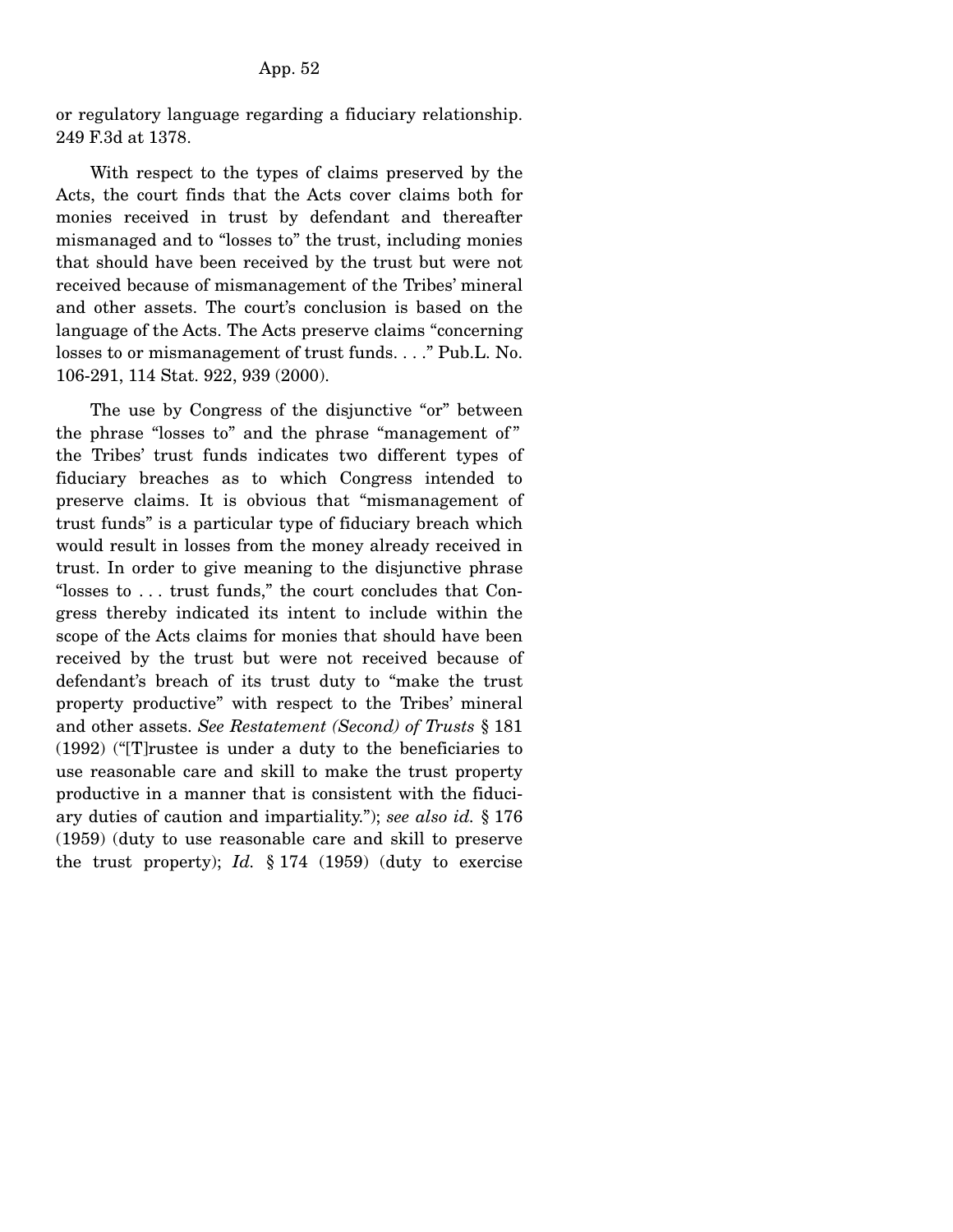reasonable care and skill); *Id.* § 172 (1959) ("[T]rustee is under a duty to the beneficiary to keep and render clear and accurate accounts with respect to the administration of the trust"). If Congress had wished to limit the claims in the manner defendant suggests, it surely would have said "losses from mismanagement of trust funds" or some similar language more apt to that limited purpose.

 Defendant's contrary view requires that the court focus exclusively on the words "mismanagement of trust funds." That approach appears to the court to be in conflict with the rule of statutory constructions that all words in a statute are to be given meaning. *See* 2A Singer, *supra,* § 46.06, at 181-196 ("It is an elementary rule of construction that effect must be given, if possible, to every word, clause and sentence of a statute.").

 Although the court believes that the types of claims covered by the Acts can be discerned from the Acts' text itself, the court addresses briefly the policy arguments advanced by the parties.

 In response to defendant's argument that the Acts should not be read to revive "stale" claims, the court notes that the apparent purpose of the Acts is to preserve claims otherwise stale. The court also notes that Congress has not shown itself at all unwilling to address and provide remedies for tribes even when the grievances to be redressed arose in the earliest days of this country, implicating problems of proof reaching back to the use and occupancy of aboriginal lands in centuries before Western explorations – matters potentially more complex and greatly more remote in time than the evidence in this case. *See, e.g.,* Pub.L. No. 104-198, 110 Stat. 2418 at 418 (September 18, 1996).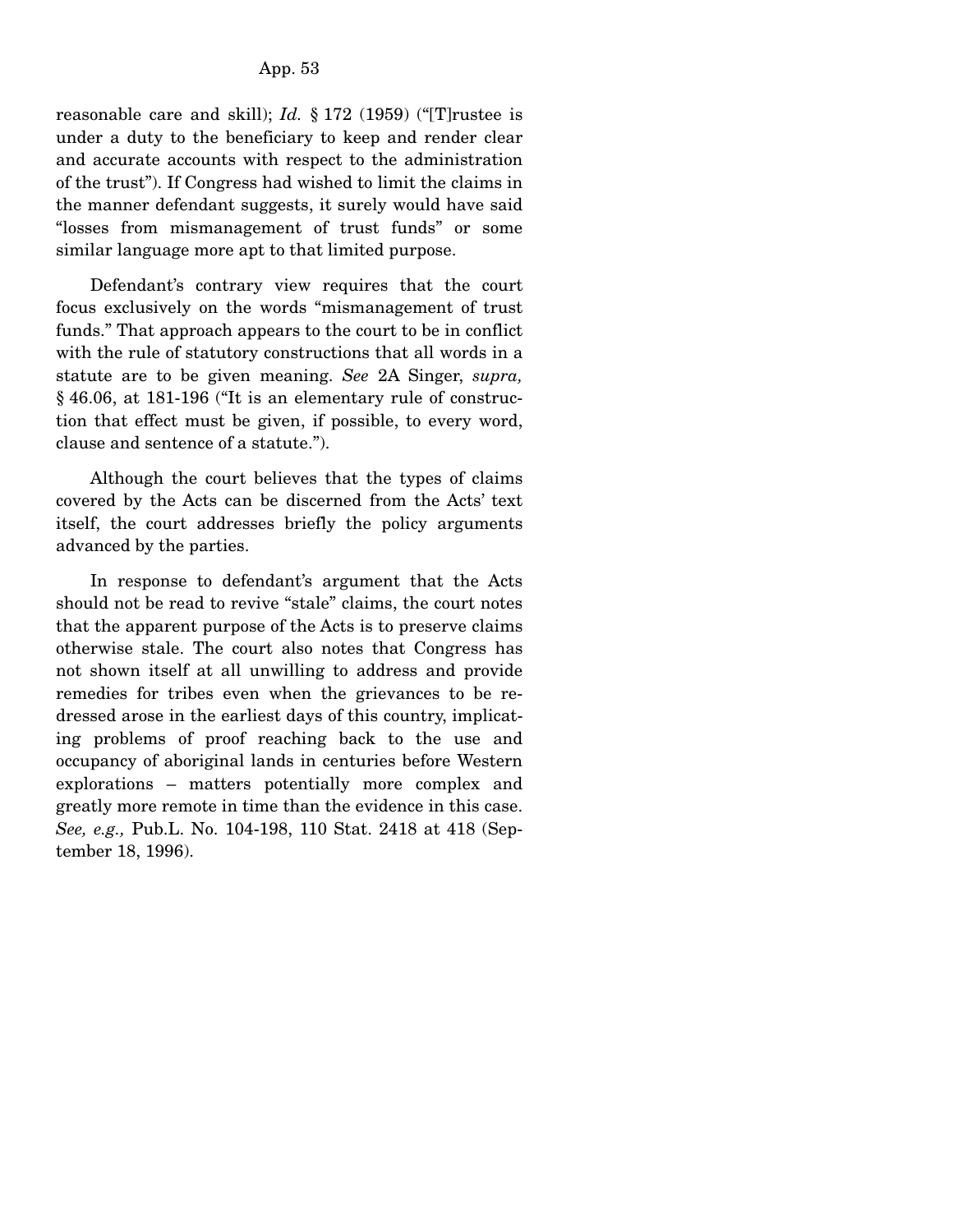The court's interpretation does not mean, of course, that the phrase "losses to . . . trust funds" in the Acts encompasses every possible fiduciary breach that could be complained of. The phrase points to the amounts of money that should have been received in trust if the trustee had performed its duties. The plaintiffs continue to carry the burden of proof as to the existence of losses within the scope of the Acts.

### III. Conclusion

 For the foregoing reasons, defendant's motion is DENIED. Evidence of "losses to or mismanagement of trust funds" may be discovered and offered at trial with respect to the period 1946-1973.

IT IS SO ORDERED.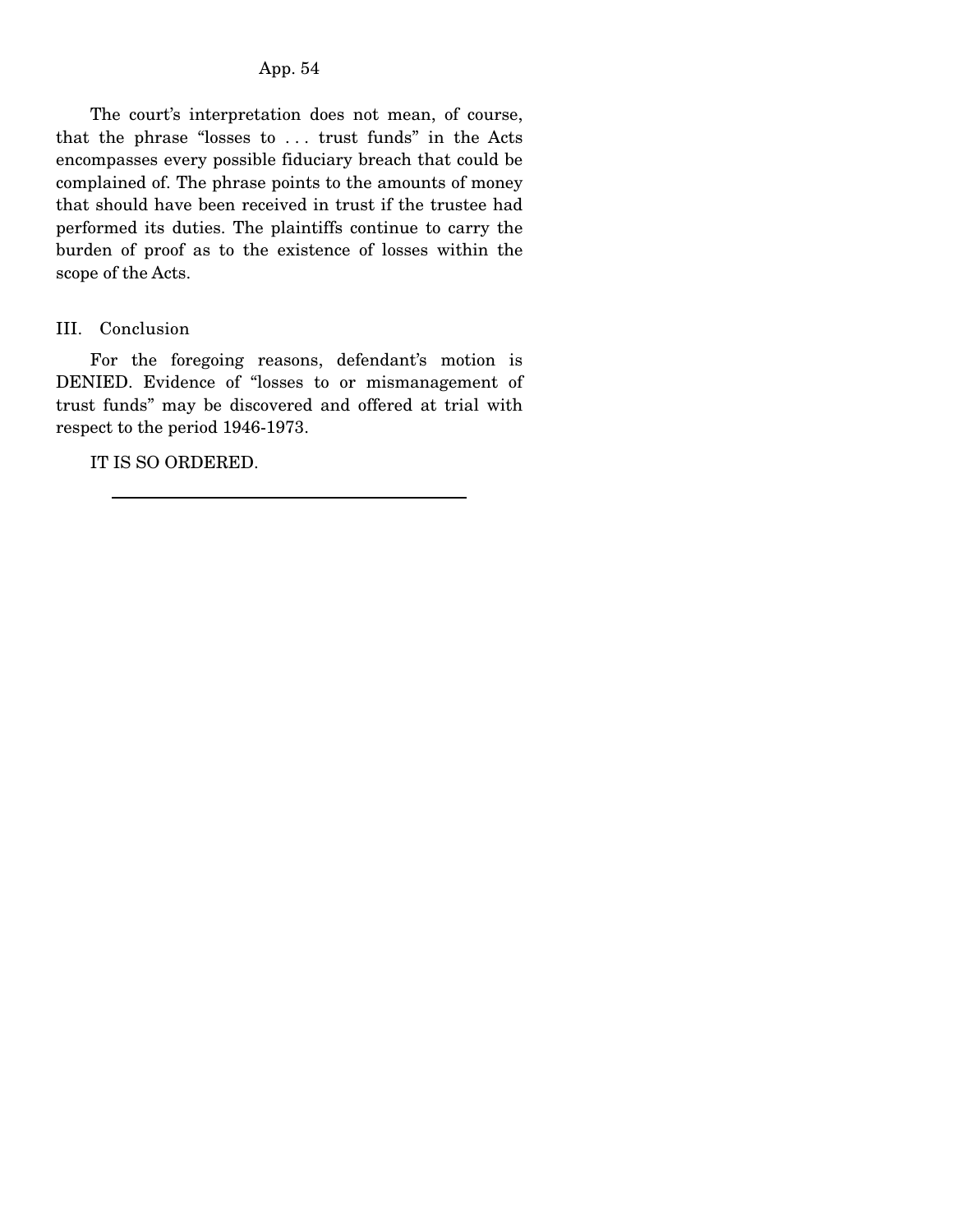# **United States Court of Appeals for the Federal Circuit**

03-5036, -5037

THE SHOSHONE INDIAN TRIBE OF THE WIND RIVER RESERVATION,

Plaintiff-Cross Appellant,

and

THE ARAPAHO INDIAN TRIBE OF THE WIND RIVER RESERVATION,

Plaintiff-Cross Appellant,

v.

UNITED STATES,

Defendant-Appellant.

# **Judgment**

*ON APPEAL from the* UNITED STATES COURT OF FEDERAL CLAIMS

*in CASE NO(S).* 79-CV-4581 and 79-CV-4591

*This CAUSE having been heard and considered, it is* 

*ORDERED and ADJUDGED:* 

AFFIRMED-IN-PART, REVERSED and REMANDED.

## *ENTERED BY ORDER OF THE COURT*

*DATED* APR -7 2004

/s/ Jan Horbaly/BS *Jan Horbaly, Clerk*

**ISSUED AS A MANDATE:** SEP 2 2004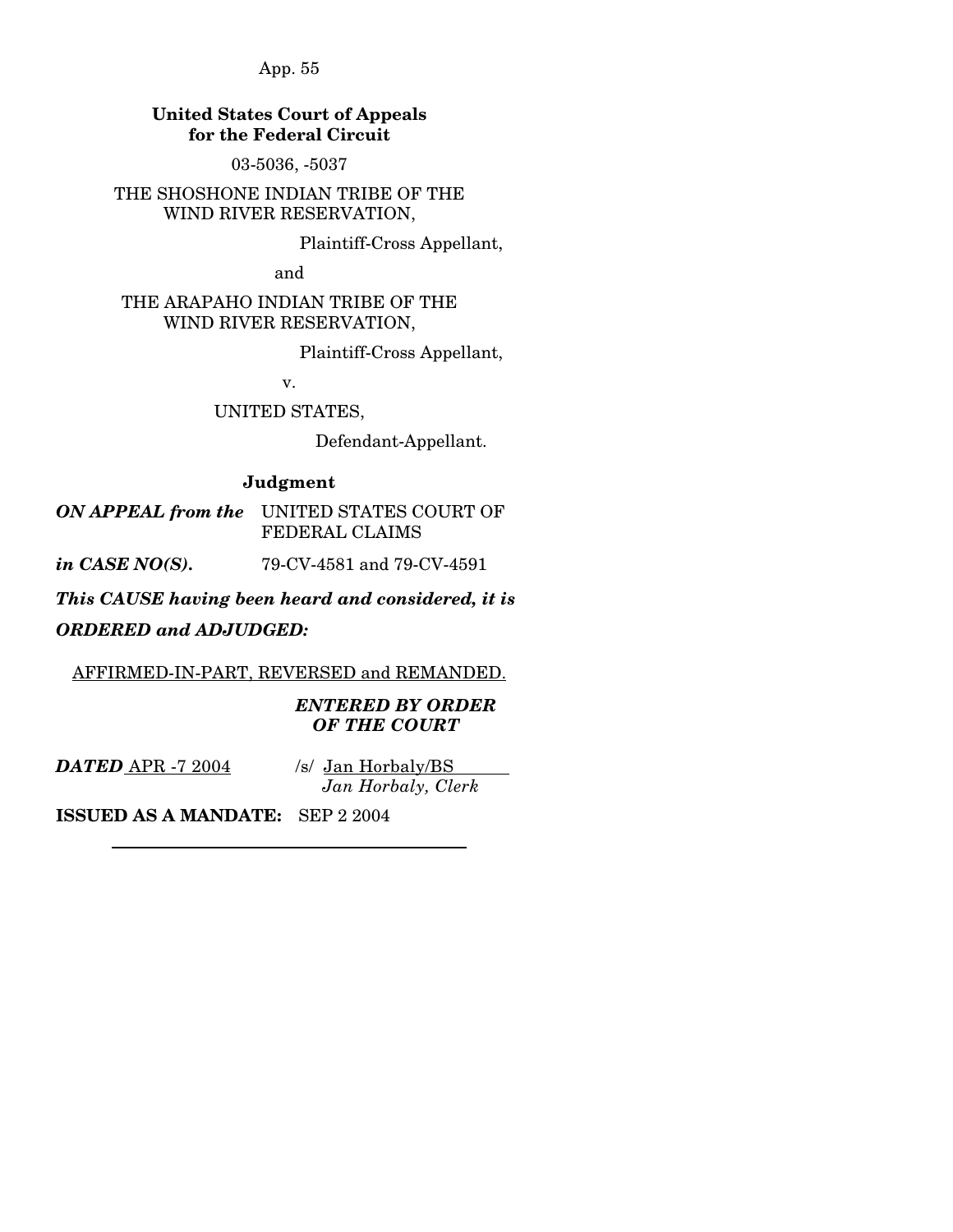# **UNITED STATES COURT OF APPEALS FOR THE FEDERAL CIRCUIT**

03-5036, -5037

THE SHOSHONE INDIAN TRIBE OF THE WIND RIVER RESERVATION,

Plaintiff/Cross-Appellant,

and

## THE ARAPAHO INDIAN TRIBE OF THE WIND RIVER RESERVATION,

Plaintiff/Cross-Appellant,

v.

### UNITED STATES,

Defendant-Appellant.

#### ORDER

## (Filed Aug. 26, 2004)

Before RADER, Circuit Judge, ARCHER, Senior Circuit Judge, and GAJARSA, Circuit Judge.

 A petition for rehearing having been filed by the CROSS-APPELLANTS, and a response thereto having been invited by the court and filed by the APPELLANT,

UPON CONSIDERATION THEREOF, it is

 ORDERED that the petition for rehearing be, and the same hereby is, DENIED.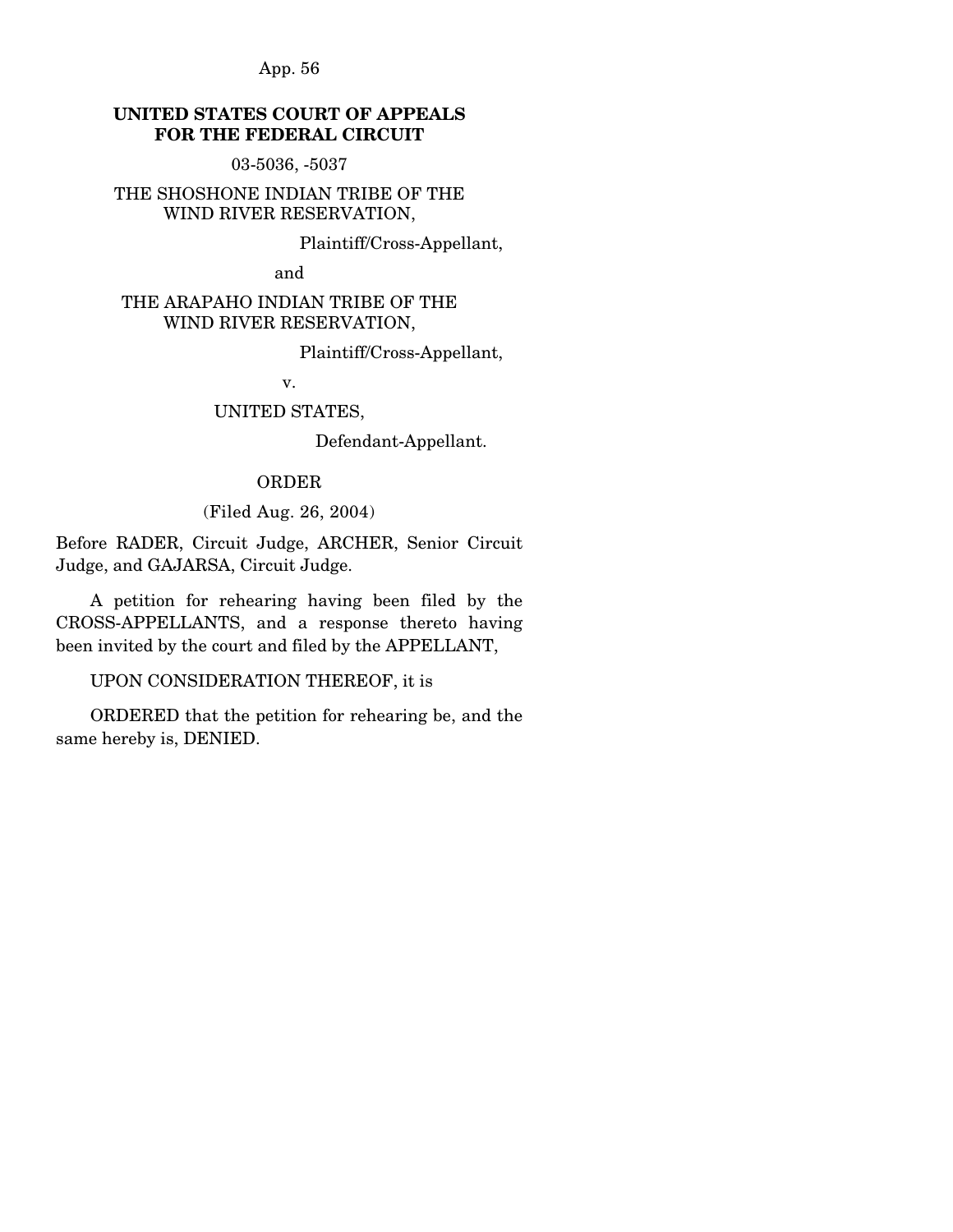The mandate of the court will issue on September 2, 2004.

FOR THE COURT,

/s/ Jan Horbaly/AV Jan Horbaly Clerk

Dated: August 26, 2004

cc: Robert H. Oakley Steven D. Gordon, Richard M. Berley Jeanne S. Whiteing, Melody L. McCoy

SHOSHONE INDIAN TRIBE V US, 03-5036, -5037 (CFC – 79-CV-4581)

\* \* \* \* \* \* \* \* \* \* \* \* \* \* \* \* \* \* \* \* \* \* \* \* \* \* \* \* \* \* \* \* \* \* \*

\* Note: Pursuant to Fed. Cir. R. 47.6, this order is not  $*$   $*$  eitable as precedent. It is a public record \* citable as precedent. It is a public record. \* \* \* \* \* \* \* \* \* \* \* \* \* \* \* \* \* \* \* \* \* \* \* \* \* \* \* \* \* \* \* \* \* \* \* \*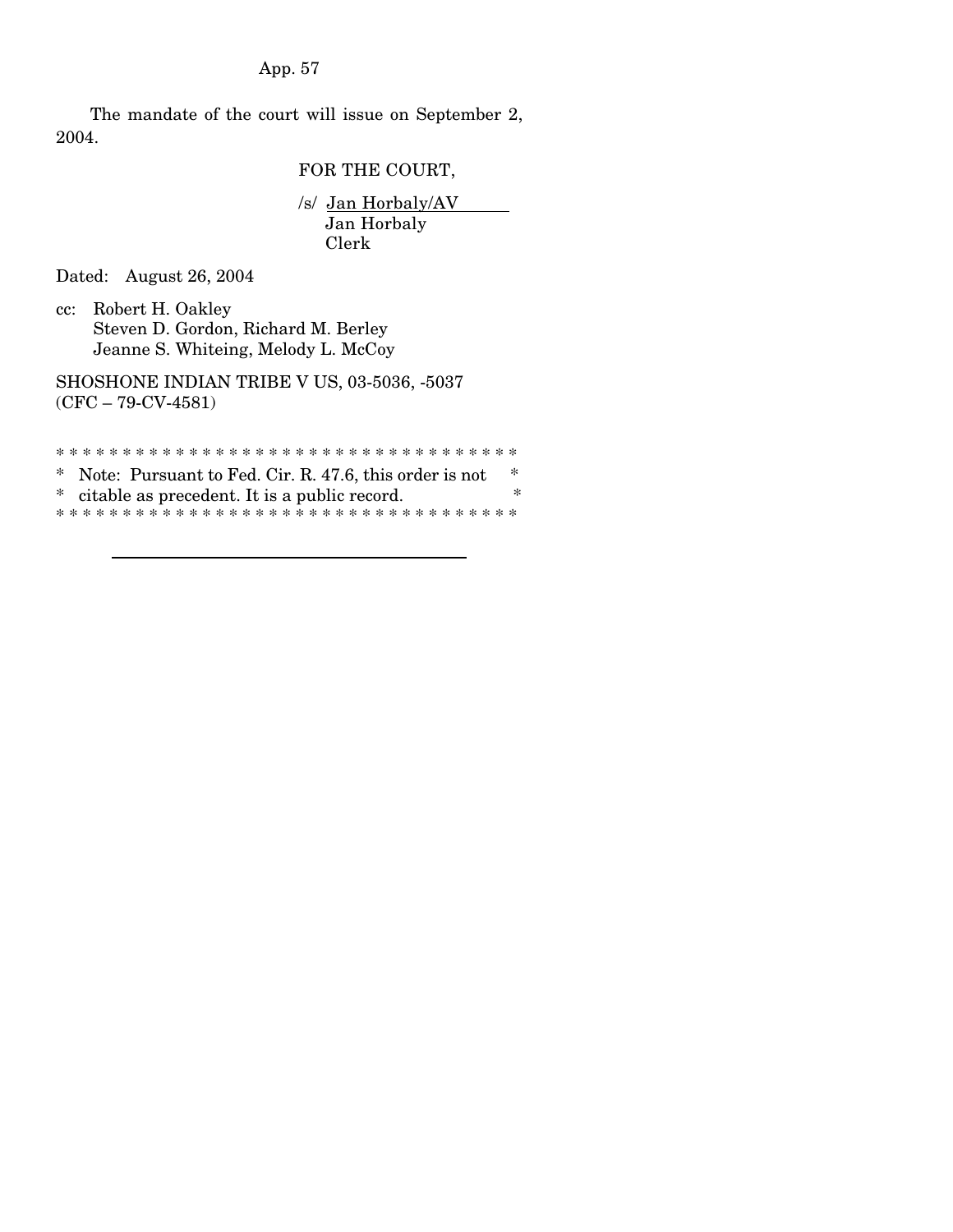# **UNITED STATES COURT OF APPEALS FOR THE FEDERAL CIRCUIT**

03-5036, -5037

## THE SHOSHONE INDIAN TRIBE OF THE WIND RIVER RESERVATION,

Plaintiff/Cross-Appellant,

and

## THE ARAPAHO INDIAN TRIBE OF THE WIND RIVER RESERVATION,

Plaintiff/Cross-Appellant,

v.

### UNITED STATES,

Defendant-Appellant.

#### ORDER

## (Filed Aug. 26, 2004)

 A combined petition for panel rehearing and for rehearing en banc having been filed by the APPELLANT, and a response thereto having been invited by the court and filed by the CROSS-APPELLANTS, and the petition for rehearing having been referred to the panel that heard the appeal, and thereafter the petition for rehearing en banc and response having been referred to the circuit judges who are in regular active service,

UPON CONSIDERATION THEREOF, it is

 ORDERED that the petition for panel rehearing be, and the same hereby is, DENIED and it is further

 ORDERED that the petition for rehearing en banc be, and the same hereby is, DENIED.